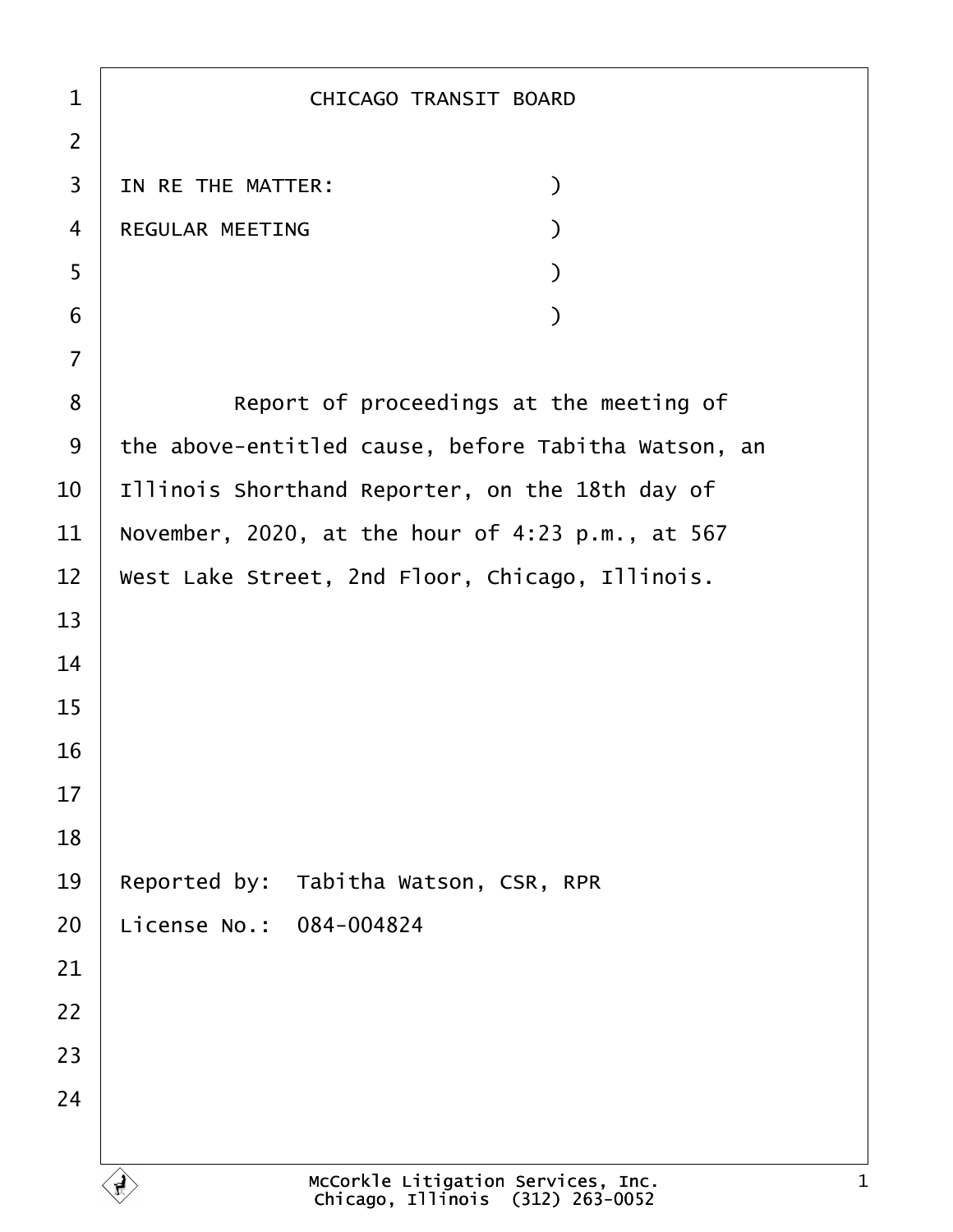| $\mathbf 1$    | <b>BOARD MEMBERS PRESENT:</b>        |
|----------------|--------------------------------------|
| 2              | MS. ARABEL ALVA ROSALES, Chairperson |
| 3              | <b>MS. GLORIA CHEVERE</b>            |
| 4              | <b>MR. KEVIN IRVINE</b>              |
| 5              | <b>MR. BERNARD JAKES</b>             |
| 6              | <b>MR. JOHNNY MILLER</b>             |
| $\overline{7}$ | <b>MR. ALEJANDRO SILVA</b>           |
| 8              |                                      |
| 9              |                                      |
| 10             | <b>ALSO PRESENT:</b>                 |
| 11             | MR. DORVAL R. CARTER, JR., President |
| 12             | MR. GREGORY LONGHINI, Secretary      |
| 13             | MS. KAREN SEIMETZ, General Counsel   |
| 14             | <b>MR. CHRIS BUSHELL</b>             |
| 15             | <b>MR. BILL MOONEY</b>               |
| 16             | <b>MR. JUAN PABLO PRIETO</b>         |
| 17             |                                      |
| 18             |                                      |
| 19             |                                      |
| 20             |                                      |
| 21             |                                      |
| 22             |                                      |
| 23             |                                      |
| 24             |                                      |
|                |                                      |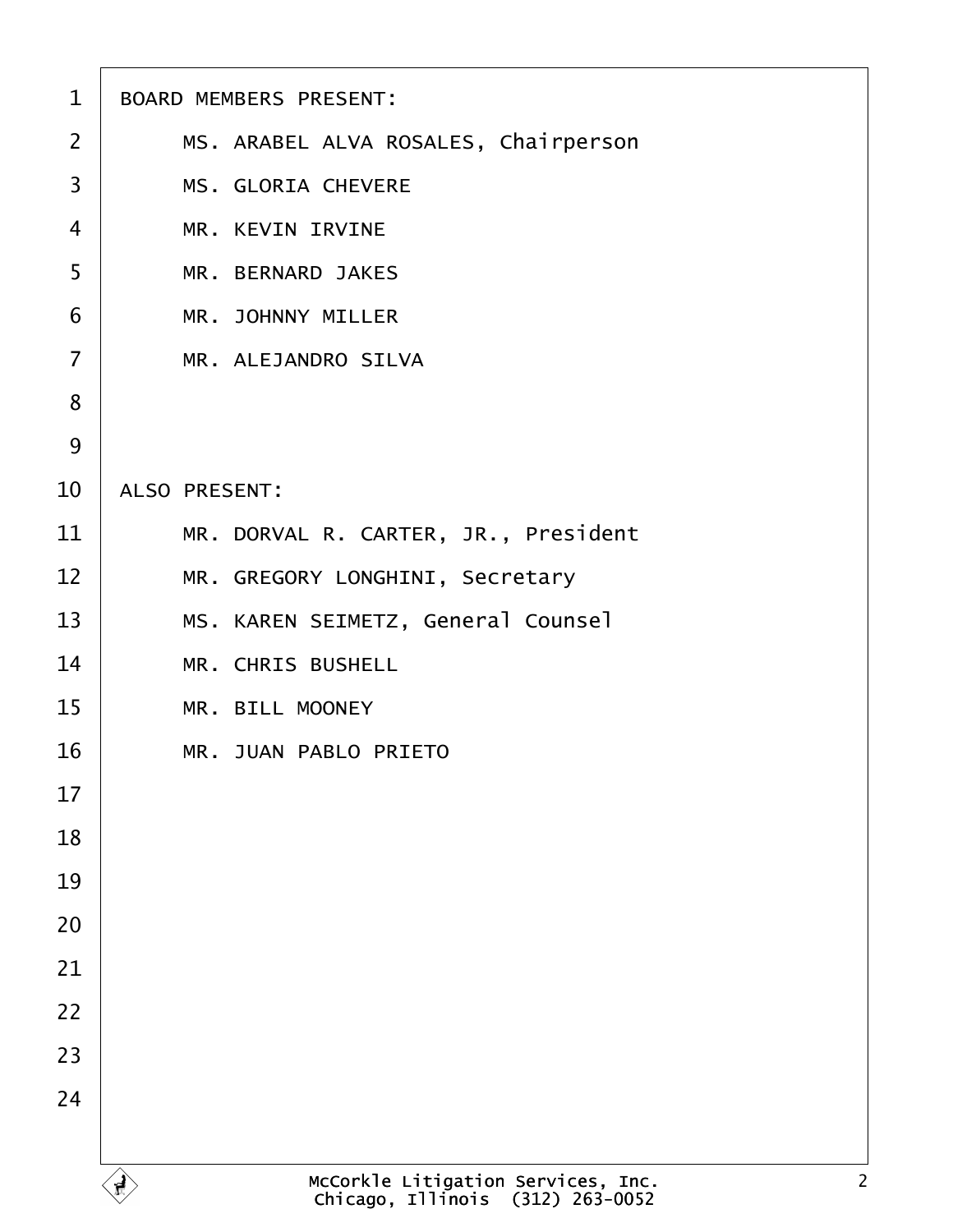<span id="page-2-0"></span>

| 1              | SECRETARY LONGHINI: Good afternoon. This is         |
|----------------|-----------------------------------------------------|
| $\overline{2}$ | Gregory Longhini, Board Secretary. We are about to  |
| 3              | begin the regularly scheduled board meeting. I'll   |
| 4              | turn it over to Chairman Arabel Alva Rosales.       |
| 5              | CHAIRPERSON ALVA ROSALES: Thank you, Greg.          |
| 6              | Good afternoon, everyone. I would like to           |
| $\overline{7}$ | dall to order the regularly scheduled meeting of    |
| 8              | the Chicago Transit Board for November 18th, 2020.  |
| 9              | Would the secretary call the roll?                  |
| 10             | <b>SECRETARY LONGHINI: Yes.</b>                     |
| 11             | Director Irvine?                                    |
| 12             | <b>DIRECTOR IRVINE: Here.</b>                       |
| 13             | <b>SECRETARY LONGHINI: Director Chevere?</b>        |
| 14             | DIRECTOR CHEVERE: Here.                             |
| 15             | <b>SECRETARY LONGHINI: Director Jakes?</b>          |
| 16             | <b>DIRECTOR JAKES: Present.</b>                     |
| 17             | <b>SECRETARY LONGHINI: Director Miller?</b>         |
| 18             | DIRECTOR MILLER: Here.                              |
| 19             | <b>SECRETARY LONGHINI: Director Silva? Director</b> |
| 20             | Silva? You might still be muted.                    |
| 21             | <b>DIRECTOR SILVA: Here.</b>                        |
| 22             | SECRETARY LONGHINI: Thank you.                      |
| 23             | Chairman Alva Rosales?                              |
| 24             | <b>CHAIRPERSON ALVA ROSALES: Here.</b>              |
|                |                                                     |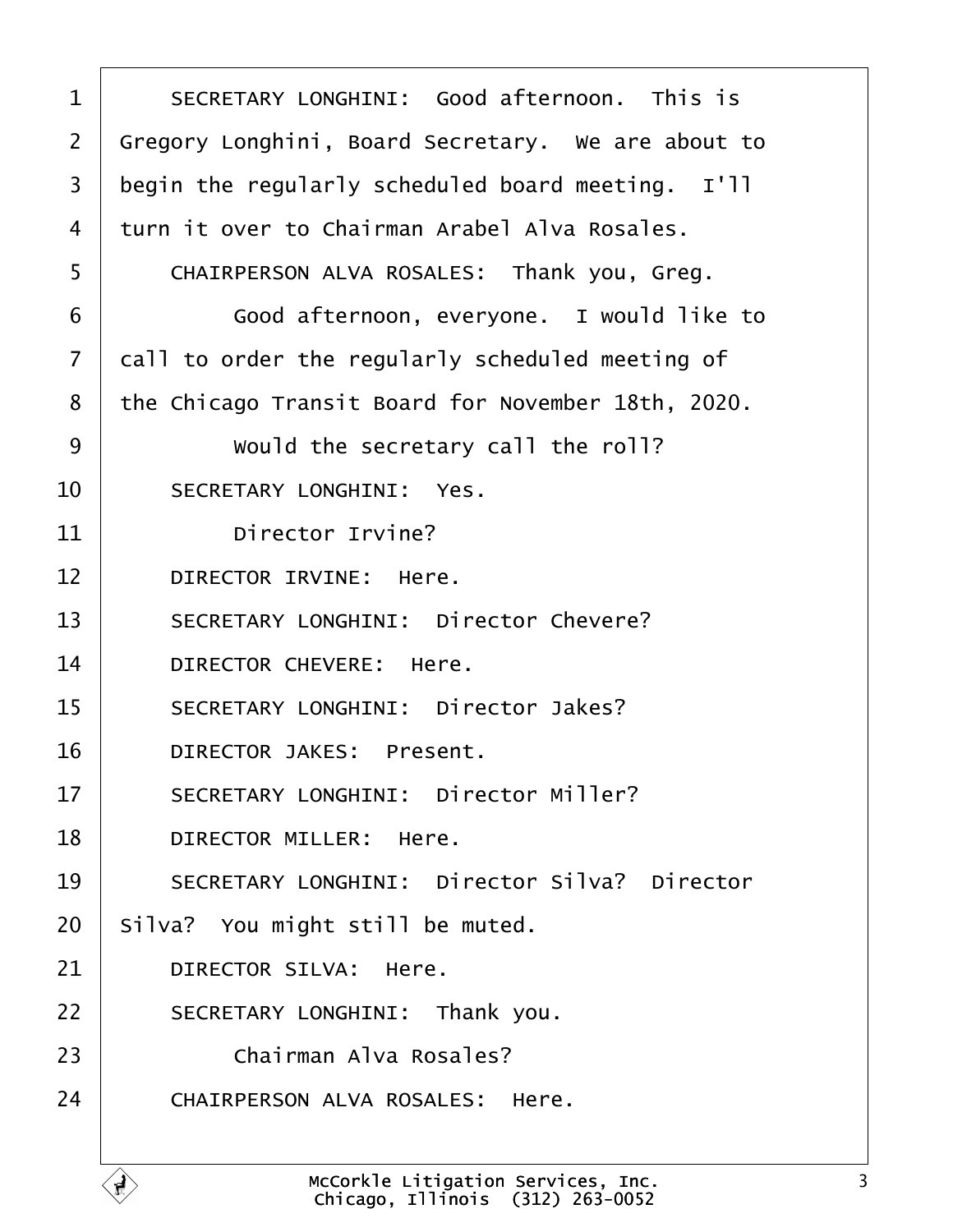<span id="page-3-0"></span>1 | SECRETARY LONGHINI: Chairman, we have a quorum 2 with all six members of the Board present. 3 | CHAIRPERSON ALVA ROSALES: Thank you, Greg. 4 Our first order of business is public comment. 5 Greg? 6 | SECRETARY LONGHINI: Yes, Chairman. We have 7 dne public comment speaker today. His name is 8 Jeffrey Watts. Jeffrey and I spoke yesterday and I 9 asked Mr. Watts if he could please keep his 10 **comments to about three to four minutes.** 11 **Sir, go right ahead and address the Board.** 12 | JEFFREY WATTS: Hello. 13 | SECRETARY LONGHINI: Hello, Mr. Watts. You can 14 speak. Thank you. 15 | JEFFREY WATTS: All right. Great. I just 16 wanted to make sure that everybody could hear me. 17 Hello, illustrious board. I really appreciate the 18 fact that you all open your ears to what is being 19 said. And I thank you, Mr. Longhini, for good 20 customer service. I want to get directly to the 21 boint and I want the people on the Board to really 22 imagine this, especially with seniors. 23 **I** I catch the 71st Street bus, which goes 24 from Torrence Avenue, so in the hundreds, down to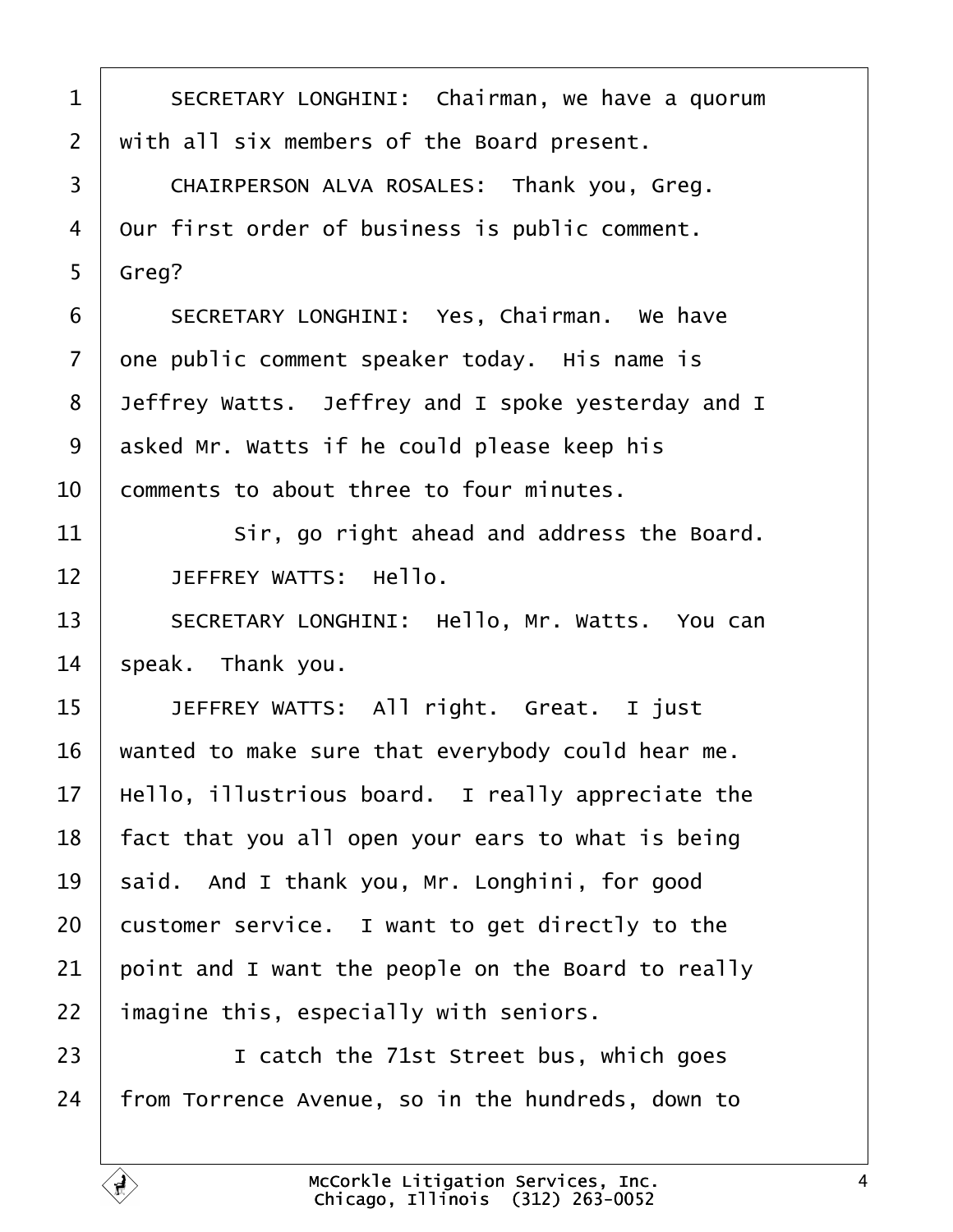<span id="page-4-0"></span>

| 1              | 69th Street. So imagine with the COVID rules that   |
|----------------|-----------------------------------------------------|
| $\overline{2}$ | we have now that 12 people or 15 people, whichever  |
| 3              | is the bus regulation for the amount of people that |
| 4              | dan get on the bus for COVID, get on between        |
| 5              | Torrence and we could say hypothetically            |
| 6              | Commercial. That bus can run express -- if those    |
| $\overline{7}$ | people desire not to get off, it can run express    |
| 8              | from Commercial all the way to 69th and the Red --  |
| 9              | Dan Ryan, which leaves people getting passed up at  |
| 10             | Yates, the end of Commercial, Jeffrey, Cottage      |
| 11             | Grove, King Drive, to the Dan Ryan.                 |
| 12             | Now, imagine it's a cold day, 20 degrees,           |
| 13             | 10 below zero, and people are out there waiting and |
| 14             | get passed up because nobody is getting off the bus |
| 15             | and people are sitting out there waiting for a bus. |
| 16             | You cannot -- even with the regulations that you    |
| 17             | all put in place where you may be able to use the   |
| 18             | technology to see when there's a seat available,    |
| 19             | you cannot properly plan for that. I think we need  |
| 20             | to relook at that particular situation, even if it  |
| 21             | comes down to a head count when the bus driver      |
| 22             | heeds to pull over to the side, how many people are |
| 23             | getting off by Cottage Grove or whatever, so that   |
| 24             | they can kind of regulate better than they're doing |
|                |                                                     |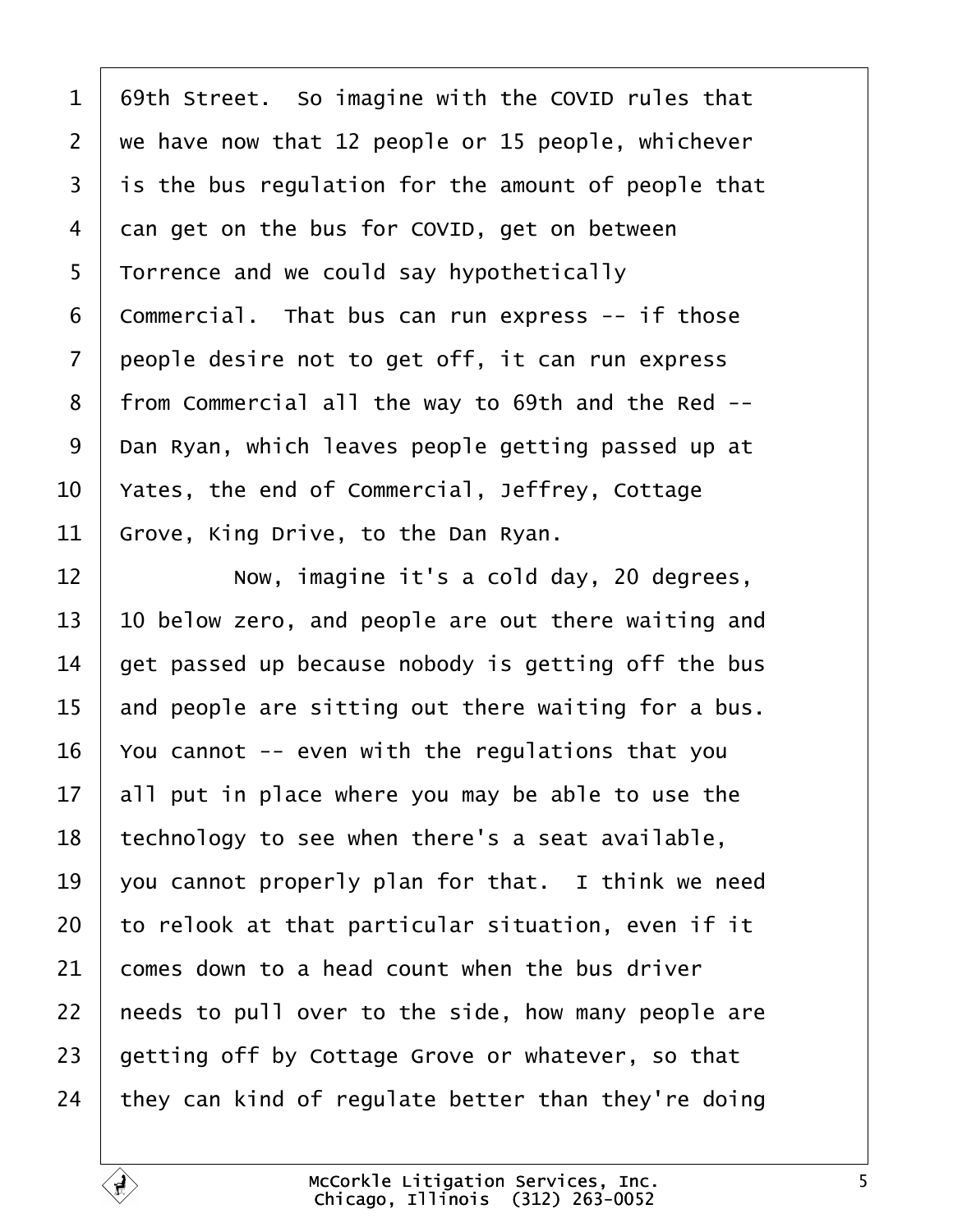<span id="page-5-0"></span>1 right now.

2 **Come particular time and I'll be done.** One 3 particular time, there was a man with a cast that 4 had to go to the hospital for his check-up. He got 5 dut there an hour early. I was out there with him. 6 We got passed up by two buses. Then we had to walk 7 dyer to Stony Island, go up to 79th Street, go back 8 dyer. He missed his appointment. He was late. 9 Also, it was a great inconvenience to me, I had an 10 appointment as well, because of the -- these 11 **particular tactics.** When it gets cold, nobody is 12 factoring that in. So I'm hoping that you all will 13  $\,$  do that.  $14$   $\parallel$  And the other comment that I have is 15 people have been super lackadaisical about the 16 maintenance of keeping people from smoking on the 17 train. I have been catching trains for 53 years. 18 So it's never been this bad and there's no 19 maintenance on that. It's very, very, very bad and 20 people have to get up and always leave and they go 21 to the back car, of any car, they go all the way to 22 the back and just smoke away. That is my comment. 23 | CHAIRPERSON ALVA ROSALES: Well, Mr. Watts, I 24 want to thank you for coming before us. I'm sorry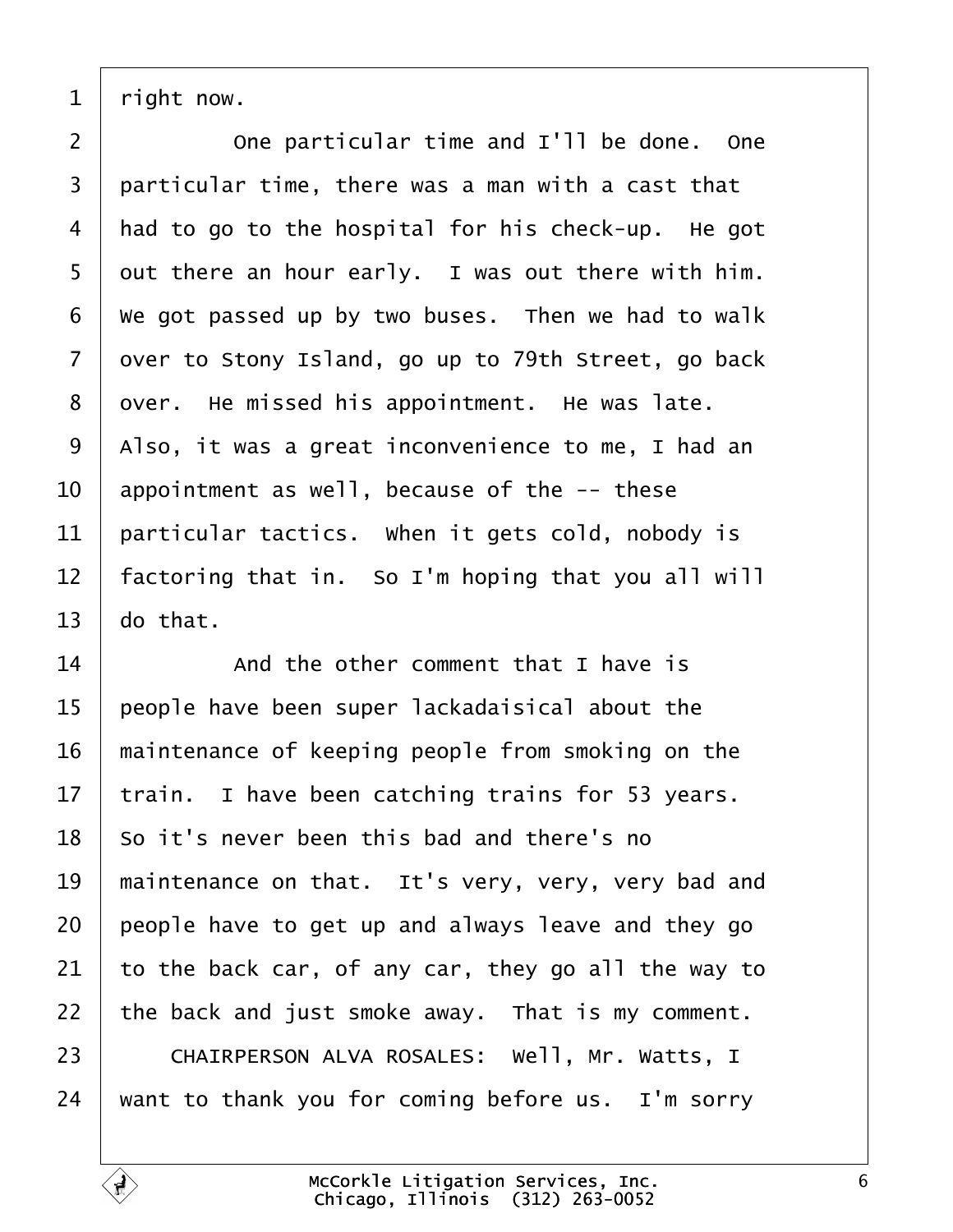<span id="page-6-0"></span>

| 1              | to hear, you know, some of the comments, but we     |
|----------------|-----------------------------------------------------|
| 2              | really appreciate you coming before us and your     |
| 3              | honesty and sharing this information. I do want to  |
| 4              | say we are going to assign Mr. Donald Bonds, who is |
| 5              | the Chief Transit Officer, to work with you and to  |
| 6              | further look into these things, which are, you      |
| $\overline{7}$ | know, bothersome, I have to tell you. Especially    |
| 8              | with regards to the smoking and then people having  |
| 9              | to walk so much. So thank you, again, and we will   |
| 10             | be following up with this and Donald Bonds will be  |
| 11             | working with you directly.                          |
| 12             | JEFFREY WATTS: I really appreciate the concern      |
| 13             | and the interfacing with the public. I would be     |
| 14             | glad -- I've had a ton of solutions to be able to   |
| 15             | help the CTA and have never had an opportunity      |
| 16             | before this.                                        |
| 17             | CHAIRPERSON ALVA ROSALES: Well, we appreciate       |
| 18             | you taking this opportunity. It's important         |
| 19             | information for us to know.                         |
| 20             | JEFFREY WATTS: Thank you so very much. I look       |
| 21             | forward to hearing from you.                        |
| 22             | CHAIRPERSON ALVA ROSALES: Thank you.                |
| 23             | JEFFREY WATTS: All right. Thank you.                |
| 24             | SECRETARY LONGHINI: Thank you, Mr. Watts, for       |
|                |                                                     |

 $\sqrt{ }$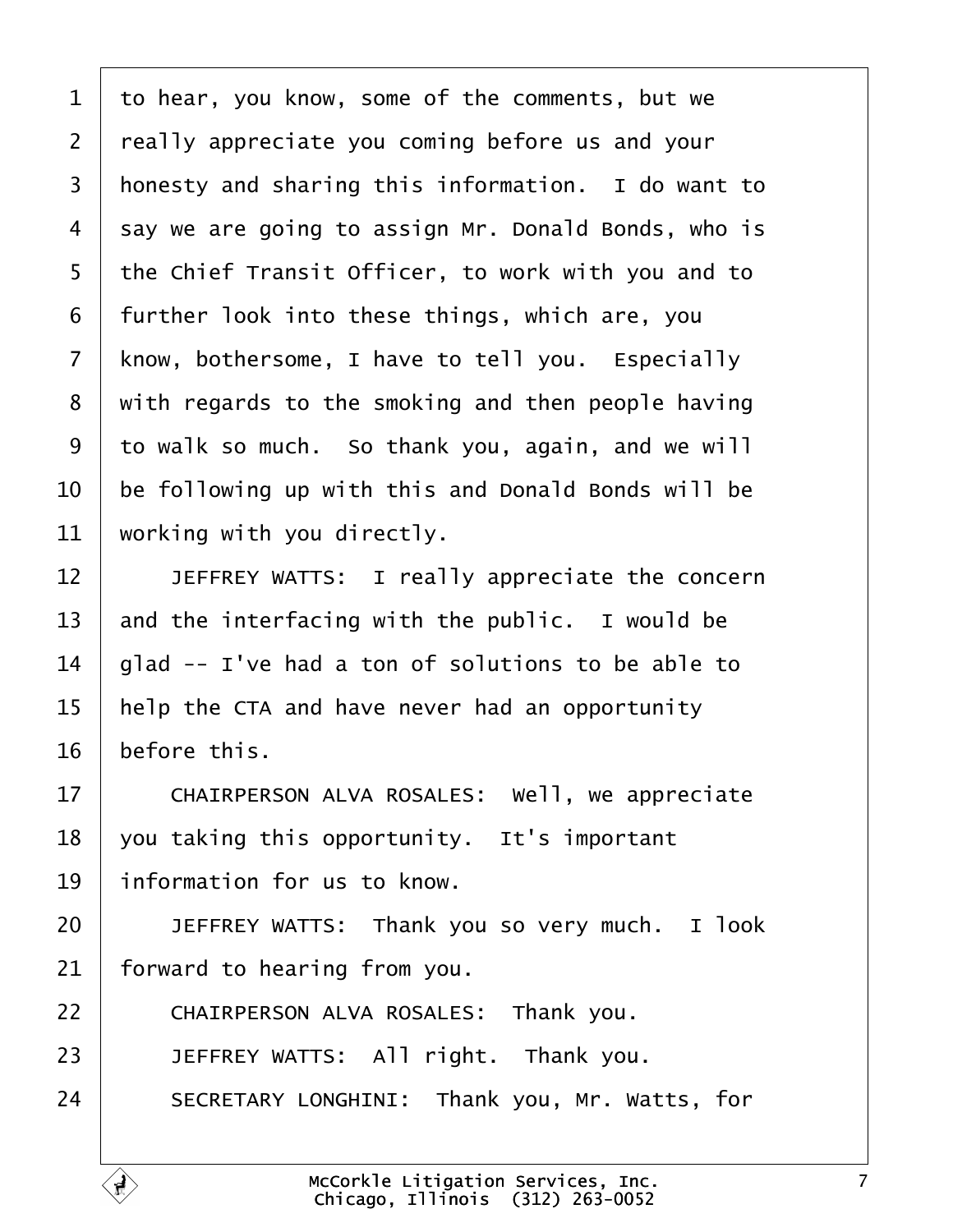<span id="page-7-0"></span>

| $\mathbf 1$    | dontacting us.                                      |
|----------------|-----------------------------------------------------|
| $\overline{2}$ | JEFFREY WATTS: Thank you, Mr. Longhini.             |
| 3              | SECRETARY LONGHINI: You're welcome, sir.            |
| 4              | JEFFREY WATTS: Have a blessed day.                  |
| 5              | SECRETARY LONGHINI: Thank you very much, sir.       |
| 6              | That's all we have for public comment               |
| $\overline{7}$ | today, Chairman Alva Rosales.                       |
| 8              | CHAIRPERSON ALVA ROSALES: That's all we have        |
| 9              | for today?                                          |
| 10             | SECRETARY LONGHINI: There's nobody else. Just       |
| 11             | that one.                                           |
| 12             | CHAIRPERSON ALVA ROSALES: Thank you.                |
| 13             | I would like to ask the Board for the               |
| 14             | opportunity to not follow the regular agenda that   |
| 15             | we have. I'm going to move it around a little bit   |
| 16             | and move new business as the next part on the       |
| 17             | agenda just because one of our board members has to |
| 18             | leave a little bit early. And as part of new        |
| 19             | business, I have some unfortunate business to       |
| 20             | share, I think, publicly. Unfortunate for us at     |
| 21             | the CTA, but I think very fortunate for the County. |
| 22             | So unless anyone has any objections, I'm going to   |
| 23             | go right into it.                                   |
| 24             | So Judge Chevere has informed us that she           |
|                |                                                     |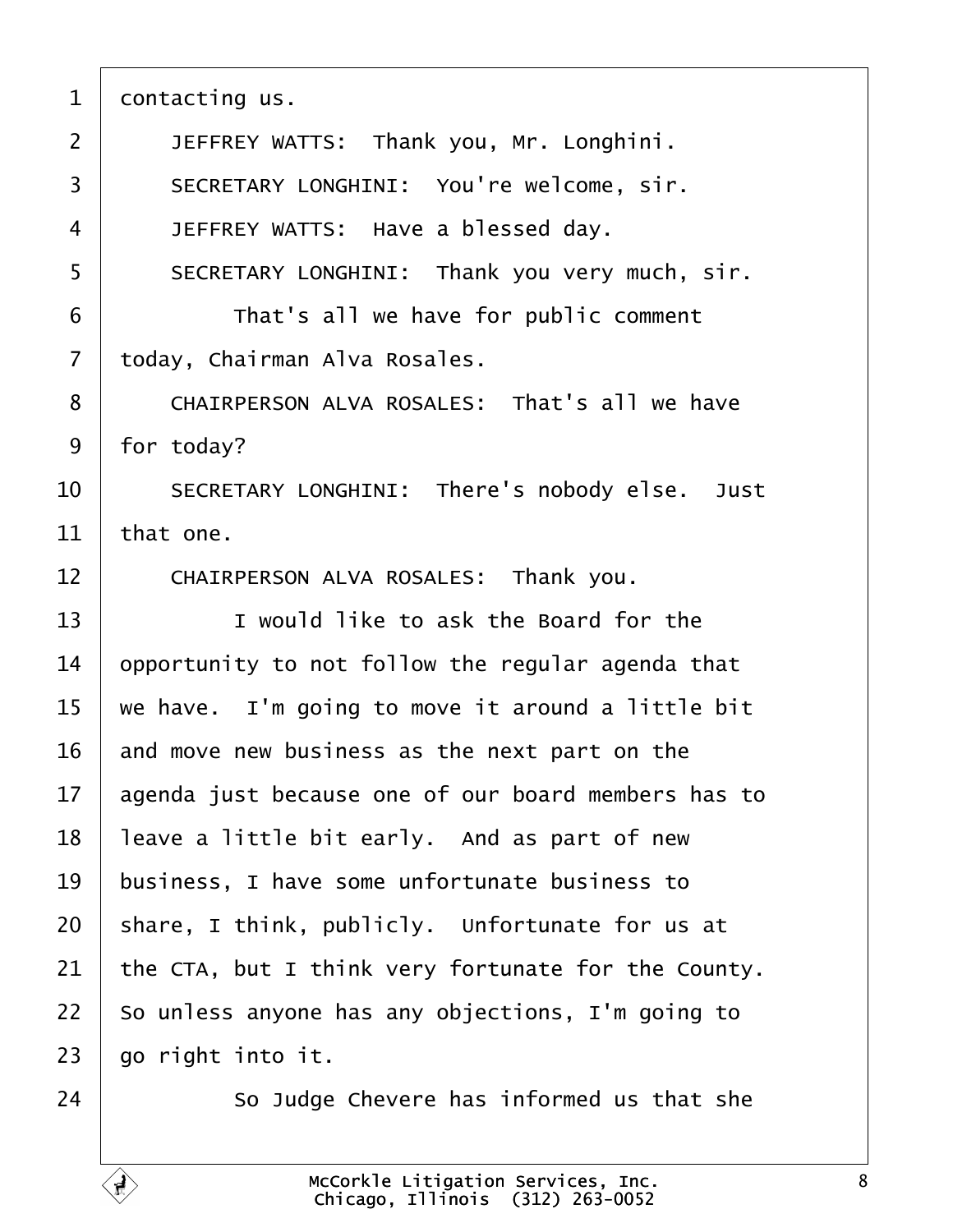<span id="page-8-0"></span>

| 1               |                                                     |
|-----------------|-----------------------------------------------------|
|                 | is going to unfortunately be leaving the CTA. And   |
| $\overline{2}$  | I have to tell you, as a director, she has been     |
| 3               | such a wonderful asset and, for me, it was great to |
| 4               | hear I believe she is the first director that has   |
| 5               | been on that had previously worked for the CTA and  |
| 6               | uses the CTA every day like many of us. But she     |
| 7               | worked for the CTA before, so it has come full      |
| 8               | dircle that she was on the Board. She does not      |
| 9               | want to leave. I know she will express that in a    |
| 10              | second and we don't want her to leave.              |
| 11              | Her great leadership skills and her                 |
| 12 <sub>2</sub> | expertise and experience as a judge, you know, were |
| 13              | wonderful for us to have. But she has been called   |
| 14              | upon, you know, to sort of serve in another         |
| 15              | capacity that I think will be so helpful to so many |
| 16              | people. She will be working for Senator Iris        |
| 17              | Martinez, who currently is the Cook County Circuit  |
| 18              | Court Clerk elect, and she will be having a very,   |
| 19              | very important position there as Senior Policy      |
| 20              | Advisor Associate Clerk For All of Court            |
| 21              | Operations. I hope I'm saying that correctly        |
| 22              | because it's quite a mouthful.                      |
| 23              | I've got to tell you, Judge Chevere, I've           |
| 24              | known you for so many years, you're such an         |
|                 |                                                     |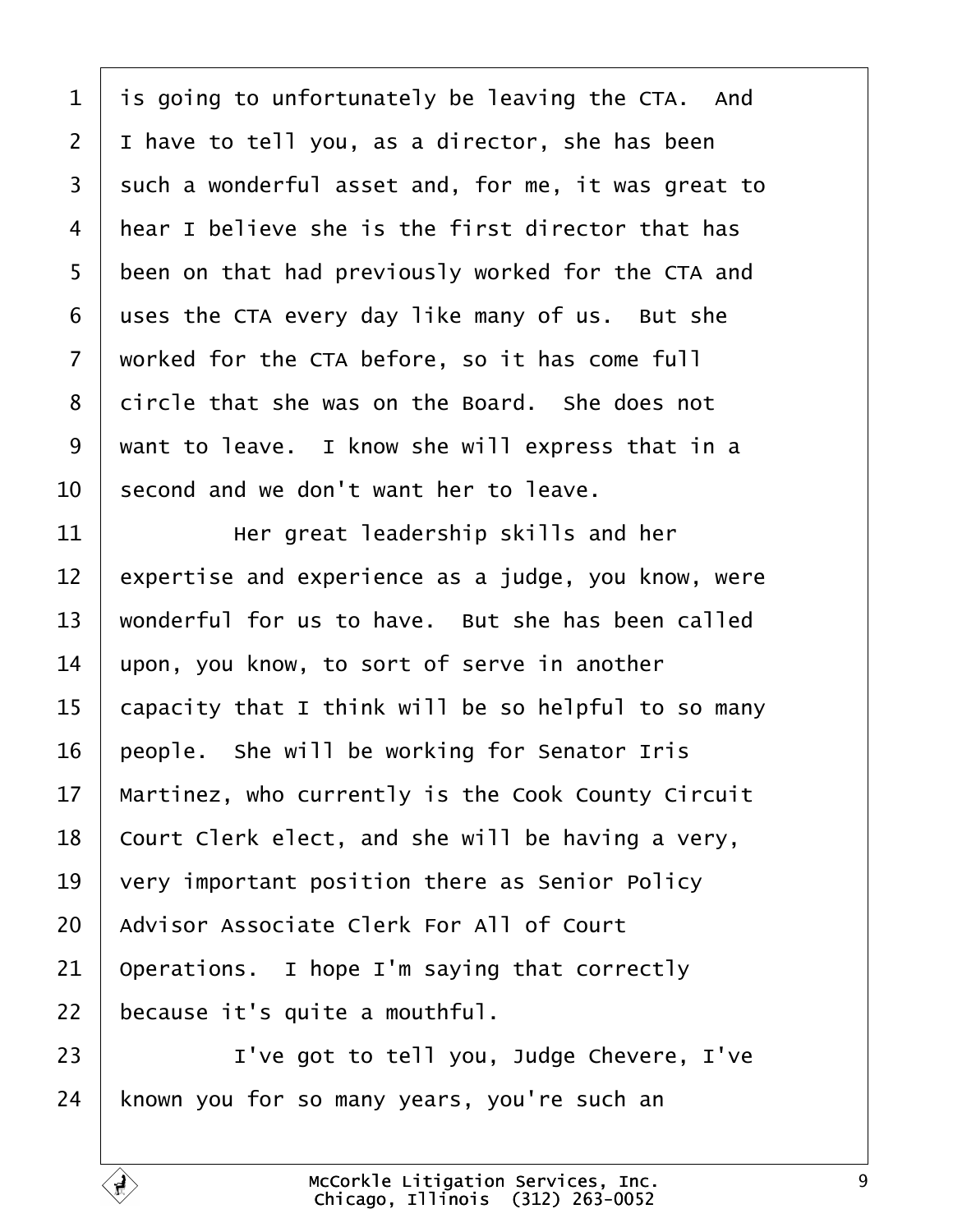<span id="page-9-0"></span>

| 1              | exemplary leader. You've done so much work in the   |
|----------------|-----------------------------------------------------|
| $\overline{2}$ | dourt system and in the community as a whole,       |
| 3              | Helping out the city, the Latino community, et      |
| 4              | detera, women, you know. It's going to be a great   |
| 5              | loss for us, but as I mentioned earlier, you never  |
| 6              | really leave the CTA. So we know that we will be    |
| 7              | hearing from you and that you will always be, you   |
| 8              | know, a part of the work that is done here. But     |
| 9              | you will be greatly missed.                         |
| 10             | I would love for you to share a little bit          |
| 11             | of what you will be doing in your new role.         |
| 12             | DIRECTOR CHEVERE: Thank you so much, Madam          |
| 13             | Vice-Chair.                                         |
| 14             | It is with sadness and regret that I have           |
| 15             | to step aside from my role as a board member for    |
| 16             | the Chicago Transit Authority. I believe I made a   |
| 17             | little bit of history in that I was the only person |
| 18             | that has ever been appointed to this board that had |
| 19             | previously been an employee of the Chicago Transit  |
| 20             | Authority. I think that gave me some                |
| 21             | institutional -- some -- gave, I think, the Board a |
| 22             | different perspective based on the institutional    |
| 23             | knowledge and history that I brought to the Board,  |
| 24             | the fact that I am a very vocal advocate for public |
|                |                                                     |

 $\lceil$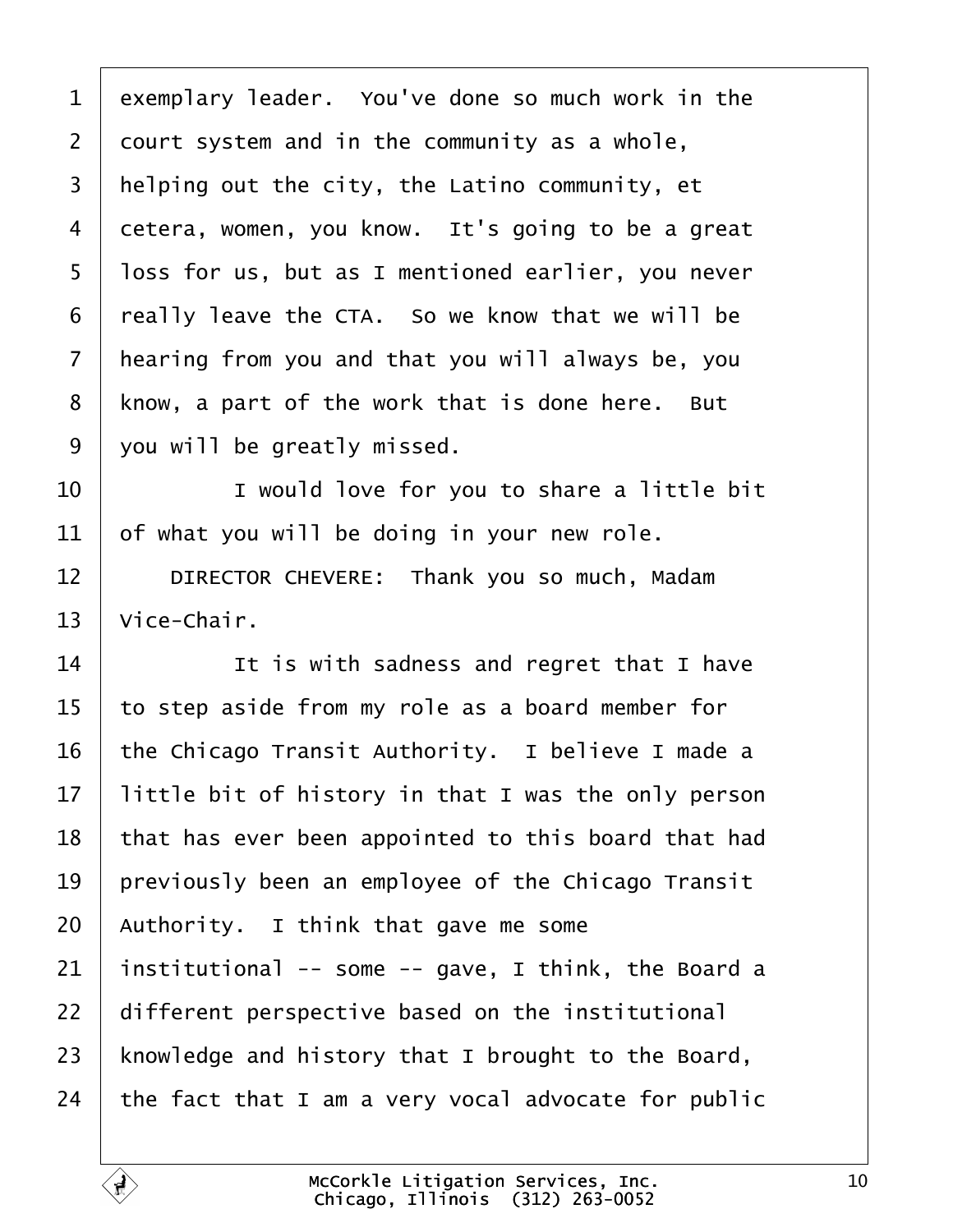<span id="page-10-0"></span>

| 1              | transit. I use it almost every day. I live right    |
|----------------|-----------------------------------------------------|
| $\overline{2}$ | by the Brown Line and I get on the train almost     |
| 3              | every day and I am certainly going to miss being an |
| 4              | advocate for riders on the Board and an advocate    |
| 5              | for the tax payers, the rate payers, the fare       |
| 6              | payers, and everybody else that uses the Board, the |
| $\overline{7}$ | ditizens of Chicago and Cook County. But I leave    |
| 8              | knowing I'm going to serve the people of            |
| 9              | Cook County in a different capacity.                |
| 10             | The Clerk of the Circuit Court has been an          |
| 11             | office that for many, many years has fallen behind  |
| 12             | the times in terms of technology and the delivery   |
| 13             | of court services to its users, litigants, the      |
| 14             | judges, the entire criminal justice system and the  |
| 15             | civil trial system and I look forward to that       |
| 16             | challenge and that new phase of my life.            |
| 17             | So I am going to miss all of you. I am              |
| 18             | going to miss the camaraderie. I'm going to miss    |
| 19             | the fact that I was in a position here to make an   |
| 20             | impact in terms of keeping the CTA the world-class  |
| 21             | public transit system that it is. But I know from   |
| 22             | working with all of you for the past a little over  |
| 23             | one year, that it is in great hands, in good hands  |
| 24             | with people that are devoted to the delivery of     |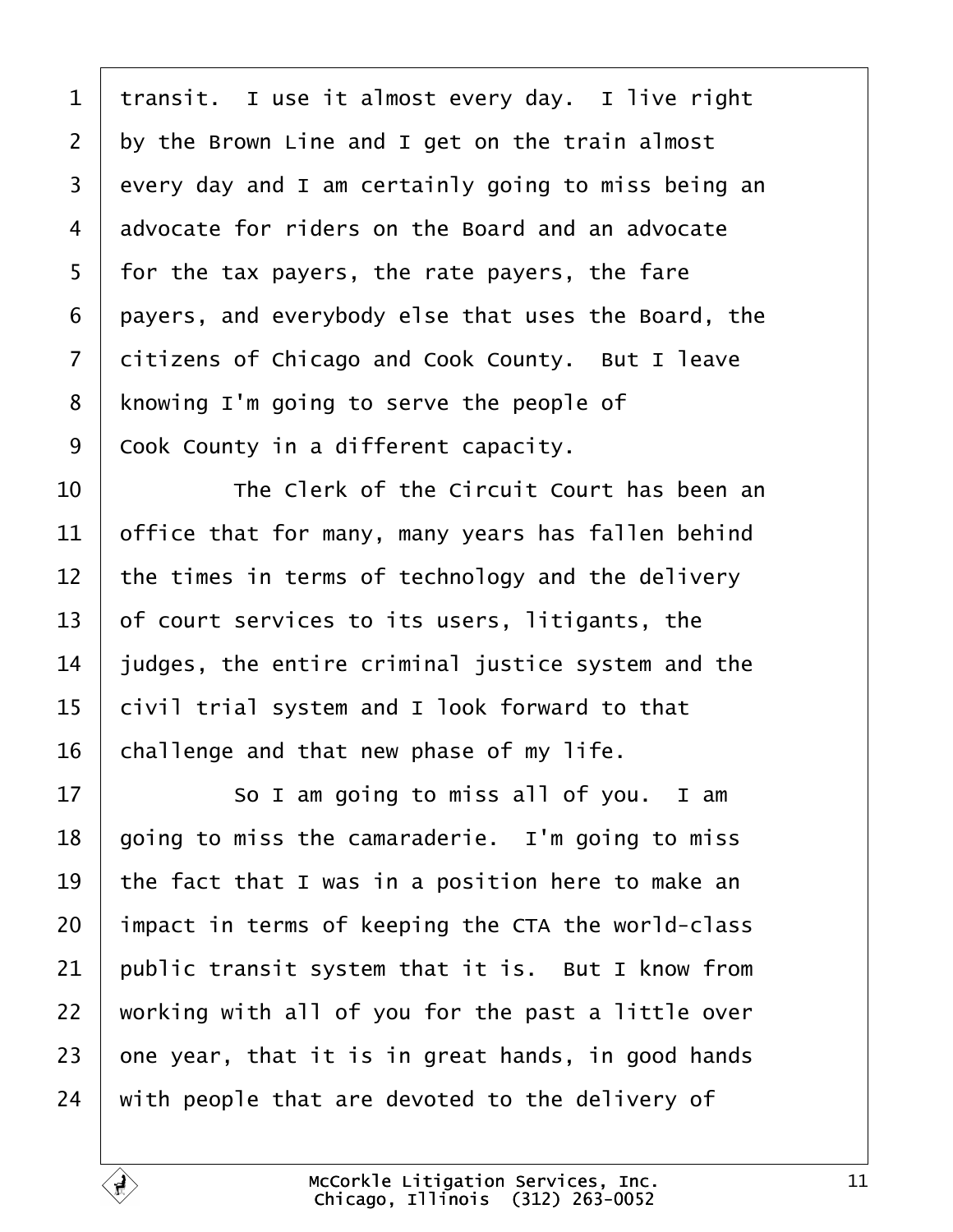<span id="page-11-0"></span>

| 1              | dlean, safe, and excellent level of excellence of   |
|----------------|-----------------------------------------------------|
| $\overline{2}$ | public service that I haven't seen anywhere else.   |
| 3              | Everywhere I go in this country, I make it a point  |
| 4              | to use their public transit system to see how we    |
| 5              | dompare to them and there is nothing like ours. I   |
| 6              | believe the cleanest, the safest, the most reliable |
| $\overline{7}$ | in terms of timetables and service and I just hope  |
| 8              | it stays that way and I know it will with all of    |
| 9              | you. Friendships here always last forever. I hope   |
| 10             | that it stays that way and I look forward to        |
| 11             | serving the people of Cook County in a little       |
| 12             | different capacity.                                 |
| 13             | Thank you so much to all of you.                    |
| 14             | CHAIRPERSON ALVA ROSALES: Thank you. I know         |
| 15             | you heard a lot of our private comments earlier.    |
| 16             | 'm not sure if any of the other directors would     |
| 17             | like to say something, again, because I know we all |
| 18             | said a lot earlier.                                 |
| 19             | DIRECTOR CHEVERE: The hour is getting a little      |
| 20             | late for everybody I think. This is one of those    |
| 21             | fare afternoon board meeting. So I appreciate the   |
| 22             | fact that you indulged me this much.                |
| 23             | <b>CHAIRPERSON ALVA ROSALES: President Dorval</b>   |
| 24             | Carter, do you want to say anything else?           |
|                |                                                     |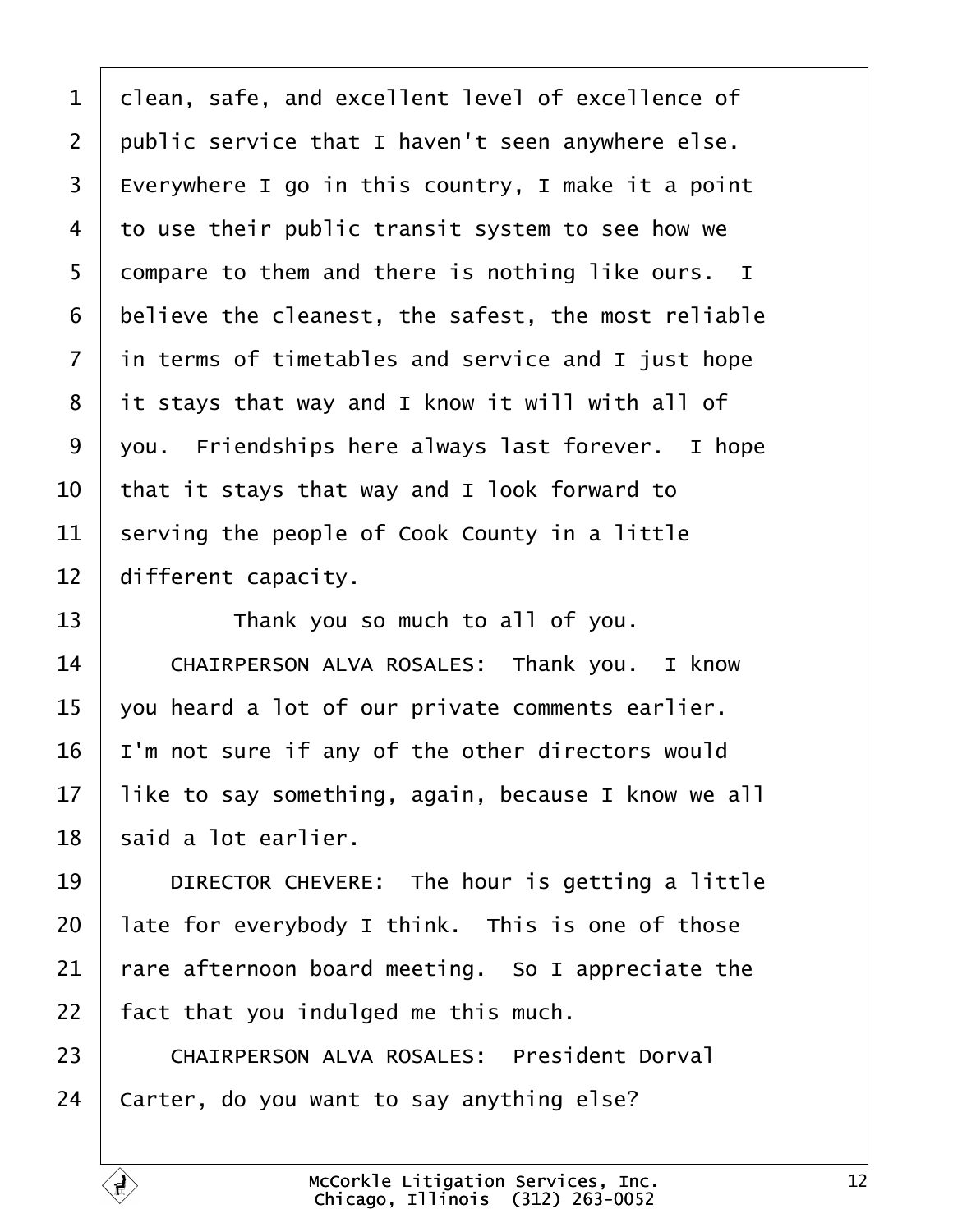<span id="page-12-0"></span>

| 1              | PRESIDENT CARTER: Sure. I thought I'd at            |
|----------------|-----------------------------------------------------|
| $\overline{2}$ | least say something before Judge Chevere leaves     |
| 3              | because her connection to CTA is very much tied to  |
| 4              | my connection with CTA. I remember first meeting    |
| 5              | the judge when I was a staff attorney here at CTA,  |
| 6              | really just starting off my career, and I can       |
| 7              | honestly tell you that neither one of us would have |
| 8              | imagined that either of us would have been in the   |
| 9              | positions we're in today involving CTA.             |
| 10             | So it has been an honor and a pleasure to           |
| 11             | not only have worked with her early in her career   |
| 12             | when she was an executive here at CTA, but also get |
| 13             | the opportunity to work with her again as a board   |
| 14             | member and to see the same passion and commitment   |
| 15             | to excellence as it relates to CTA that she had,    |
| 16             | you know, over almost 30 years ago.                 |
| 17             | So, Judge Chevere, I wish you nothing but           |
| 18             | the best. I look forward to seeing all the great    |
| 19             | things you're going to do in the court system. As   |
| 20             | indicated to you earlier, you're always welcome     |
| 21             | back here in CTA because you'll always be a part of |
| 22             | the CTA family.                                     |
| 23             | DIRECTOR CHEVERE: Thank you, Mr. President.         |
| 24             | Thank you, everybody, and thank you for moving the  |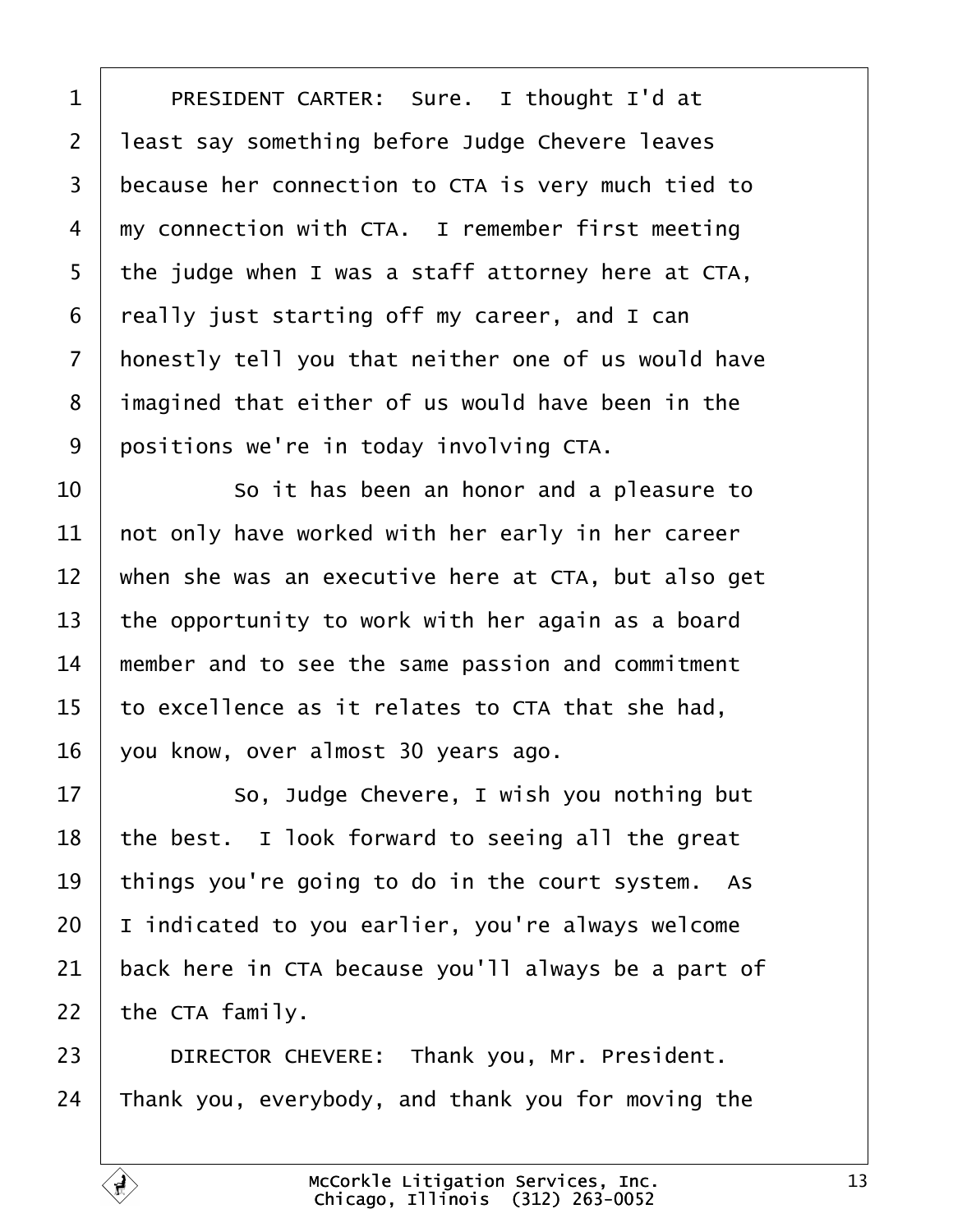<span id="page-13-0"></span>

| 1              | agenda around to allow me to fulfill another      |
|----------------|---------------------------------------------------|
| $\overline{2}$ | dommitment I have at 5:00 o'clock today. I really |
| 3              | appreciate it. I love you all. I will miss you    |
| 4              | all. Thank you.                                   |
| 5              | CHAIRPERSON ALVA ROSALES: Thank you. We love      |
| 6              | you too.                                          |
| $\overline{7}$ | DIRECTOR IRVINE: Thank you, Judge. We'll miss     |
| 8              | you.                                              |
| 9              | CHAIRPERSON ALVA ROSALES: Thanks, everyone,       |
| 10             | and thanks for allowing that. I really appreciate |
| 11             | that.                                             |
| 12             | So our next order of business today is the        |
| 13             | approval of the October 21st, 2020 board minutes. |
| 14             | The minutes were previously distributed to        |
| 15             | everyone. I would now entertain a motion to       |
| 16             | approve the board minutes of the regular board    |
| 17             | meeting of October 21st, 2020.                    |
| 18             | DIRECTOR JAKES: So moved.                         |
| 19             | <b>DIRECTOR IRVINE: Second.</b>                   |
| 20             | <b>SECRETARY LONGHINI: Moved and seconded.</b>    |
| 21             | Director Irvine? Director Irvine?                 |
| 22             | DIRECTOR IRVINE: Yeah. Sorry. I was on mute?      |
| 23             | Second --                                         |
| 24             | SECRETARY LONGHINI: That's okay. I'm not          |
|                |                                                   |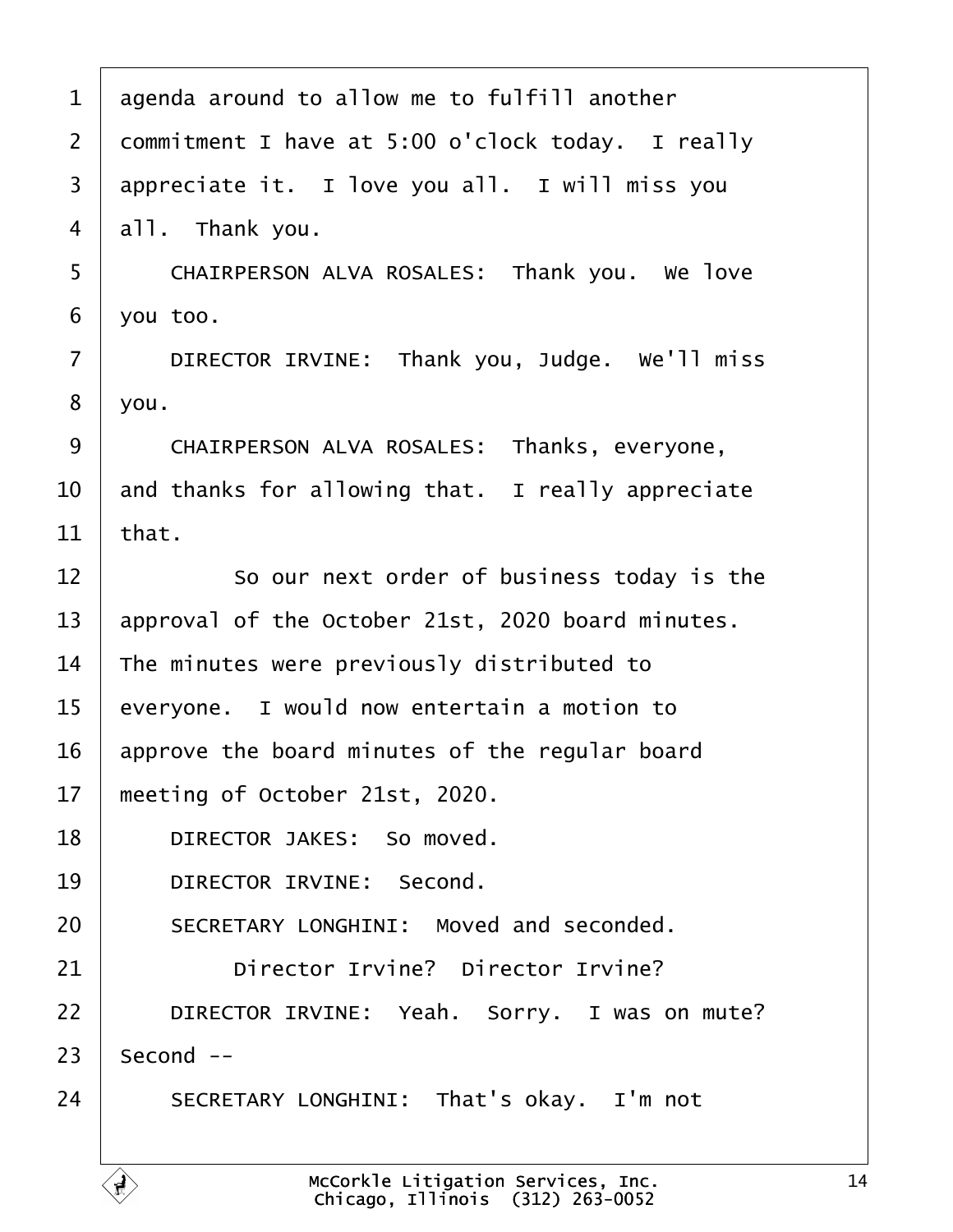<span id="page-14-0"></span>

| 1  | sure, Judge Chevere, if she's here or not. She may |
|----|----------------------------------------------------|
| 2  | have already walked away.                          |
| 3  | DIRECTOR IRVINE: She logged out.                   |
| 4  | SECRETARY LONGHINI: That's fine. We do not         |
| 5  | need that vote. Let me mark it down so I remember. |
| 6  | Director Jakes?                                    |
| 7  | DIRECTOR JAKES: Yes.                               |
| 8  | <b>SECRETARY LONGHINI: Director Miller?</b>        |
| 9  | DIRECTOR MILLER: Yes.                              |
| 10 | <b>SECRETARY LONGHINI: Director Silva?</b>         |
| 11 | DIRECTOR SILVA: Yes.                               |
| 12 | <b>SECRETARY LONGHINI: Director Alva Rosales?</b>  |
| 13 | <b>CHAIRPERSON ALVA ROSALES: Yes.</b>              |
| 14 | SECRETARY LONGHINI: The motion approved with       |
| 15 | five yes votes.                                    |
| 16 | CHAIRPERSON ALVA ROSALES: Thank you, Greg.         |
| 17 | Our next order of business is executive            |
| 18 | session. It is my understanding, Karen, that there |
| 19 | is no executive session today?                     |
| 20 | MS. SEIMETZ: That's correct, Vice-Chair.           |
| 21 | CHAIRPERSON ALVA ROSALES: Okay. Thank you,         |
| 22 | Karen.                                             |
| 23 | Then we'll move on to our next order of            |
| 24 | business, a report from the Committee on Finance,  |
|    |                                                    |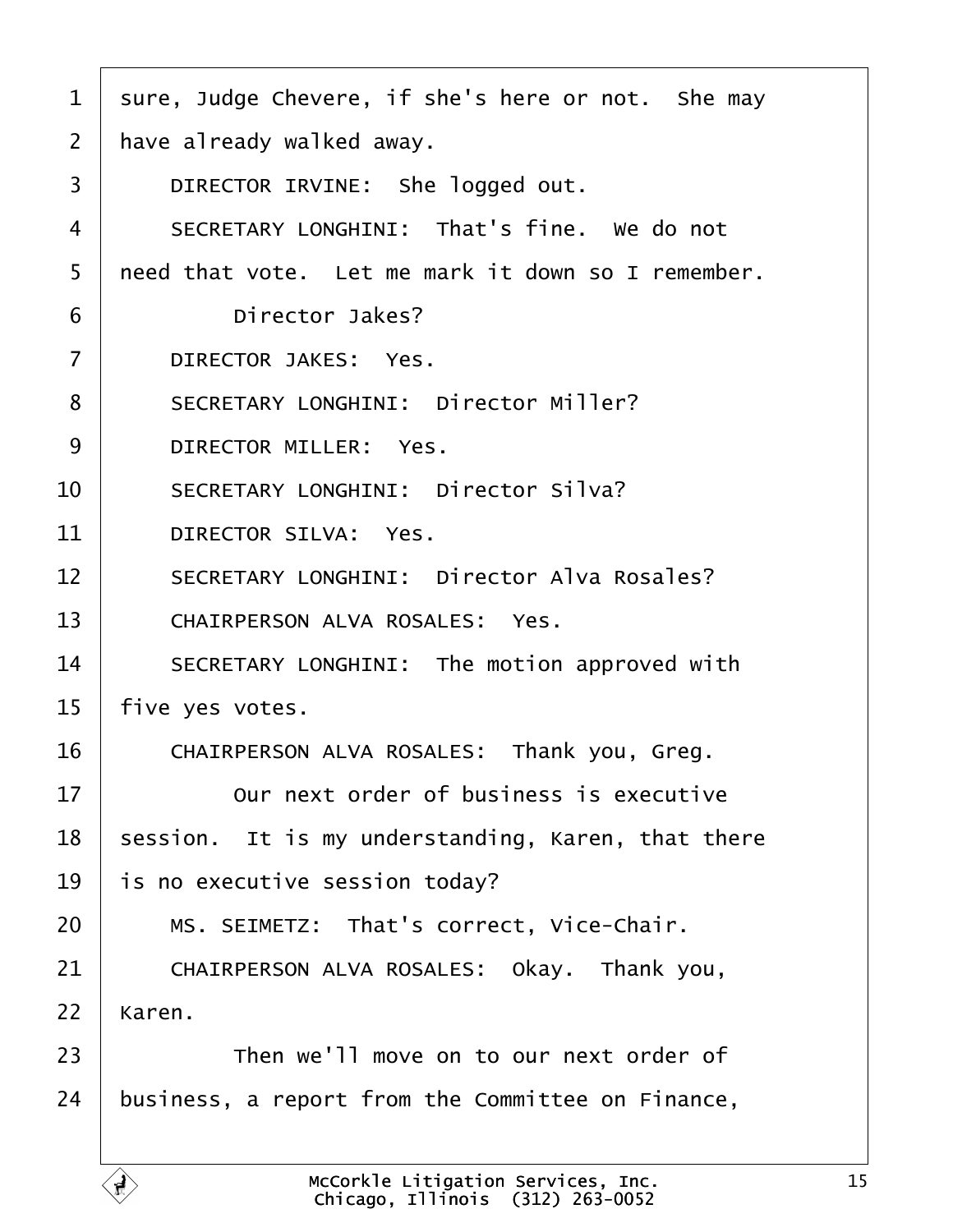<span id="page-15-0"></span>

|  | Audit & Budget. |  |
|--|-----------------|--|
|--|-----------------|--|

- 2 **Director Silva?**
- 3 | DIRECTOR SILVA: The Committee on Finance,
- 4 Audit & Budget met earlier this morning -- this
- 5 difternoon via Zoom video-teleconference. The
- 6 Committee approved the October 21st, 2020 minutes.
- 7 The Committee reviewed the finance report. The
- 8 Committee also reviewed the following nine
- 9 drdinances.
- 10 An ordinance amending Ordinance 019-103
- 11 approving the fiscal years 2020-2024 Capital
- 12 Improvement Program.
- 13 | An ordinance adopting a budget for
- 14 balendar year 2021 and financial plan for calendar
- 15 vears 2022 to 2023.
- $16$   $\parallel$  An ordinance approving the fiscal years
- 17 2021-2025 Capital Improvement Program and
- 18 authorizing the filing and execution of grant and
- 19 cooperative agreements and amendments and related
- 20 materials.
- $21$   $\parallel$  An ordinance authorizing the treasurer to
- 22 execute a natural gas contract.
- 23 An ordinance authorizing a master license
- 24 agreement with New Cingular Wireless PCS, LLC doing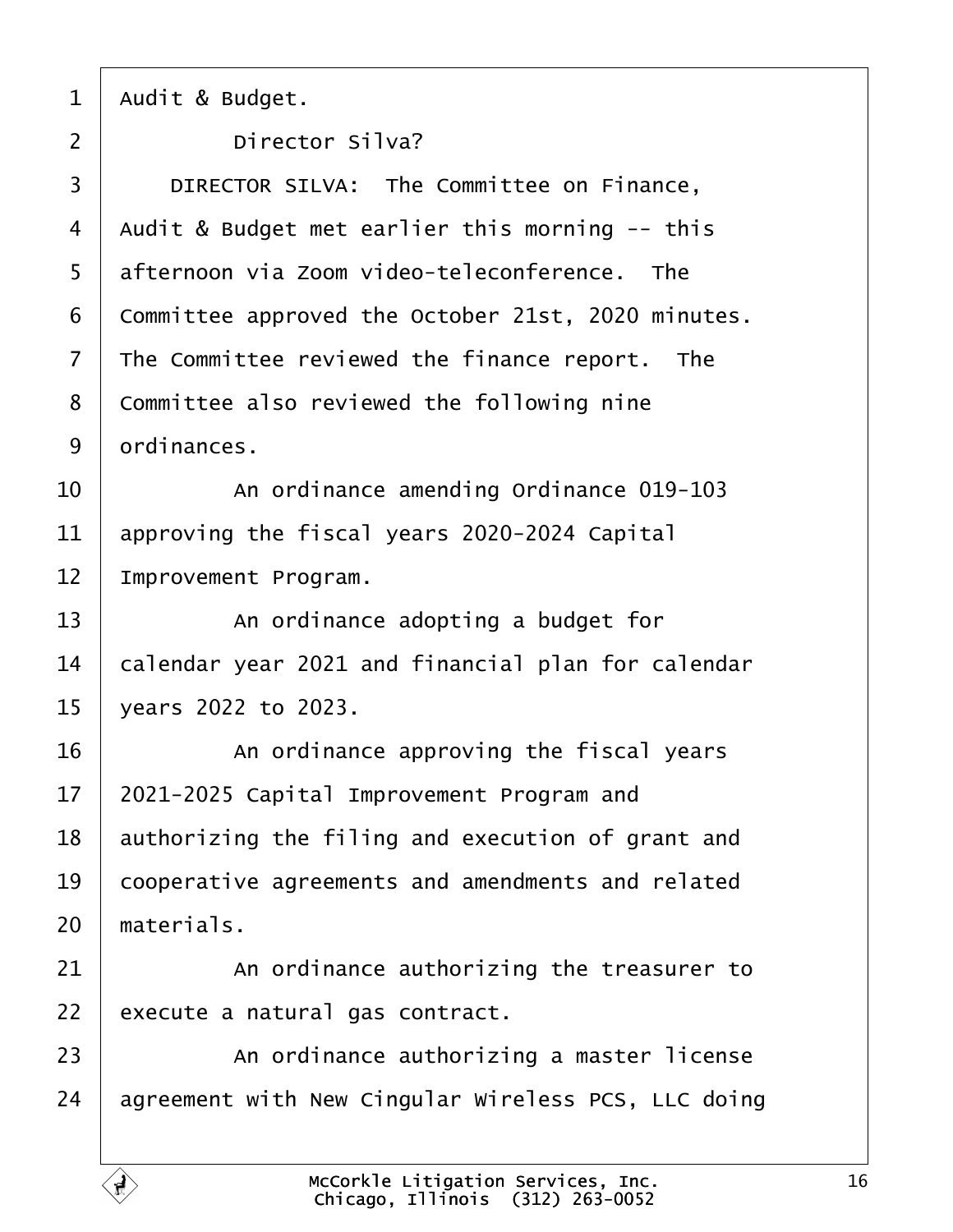<span id="page-16-0"></span>

| 1  | business as AT&T Mobility to install, operate, and |
|----|----------------------------------------------------|
| 2  | maintain wireless communication equipment on       |
| 3  | designed [sic] Authority property.                 |
| 4  | An ordinance authorizing a license                 |
| 5  | agreement with Smash Interactive PK, LLC for       |
| 6  | property located at 2500-2600 South State Street,  |
| 7  | Chicago, Illinois, Green Line.                     |
| 8  | An ordinance authorizing a third amendment         |
| 9  | to an antenna site license agreement with GRE-COCO |
| 10 | Orrington Owner, LLC for the operation of the      |
| 11 | Authority's communications equipment located at    |
| 12 | 1603 Orrington Avenue, Evanston, Illinois.         |
| 13 | An ordinance authorizing an agreement with         |
| 14 | Norfolk Southern Railway Company for preliminary   |
| 15 | engineering services for the Red Line extension    |
| 16 | project.                                           |
| 17 | An ordinance authorizing an                        |
| 18 | intergovernmental agreement with the Cook County   |
| 19 | Assessor's Office to access geographic information |
| 20 | system data.                                       |
| 21 | The Committee also reviewed seven                  |
| 22 | purchases and sales award recommendations. The     |
| 23 | committee approved all items and recommends Board  |
| 24 | approval of all items. The Committee placed all    |
|    |                                                    |

 $\Gamma$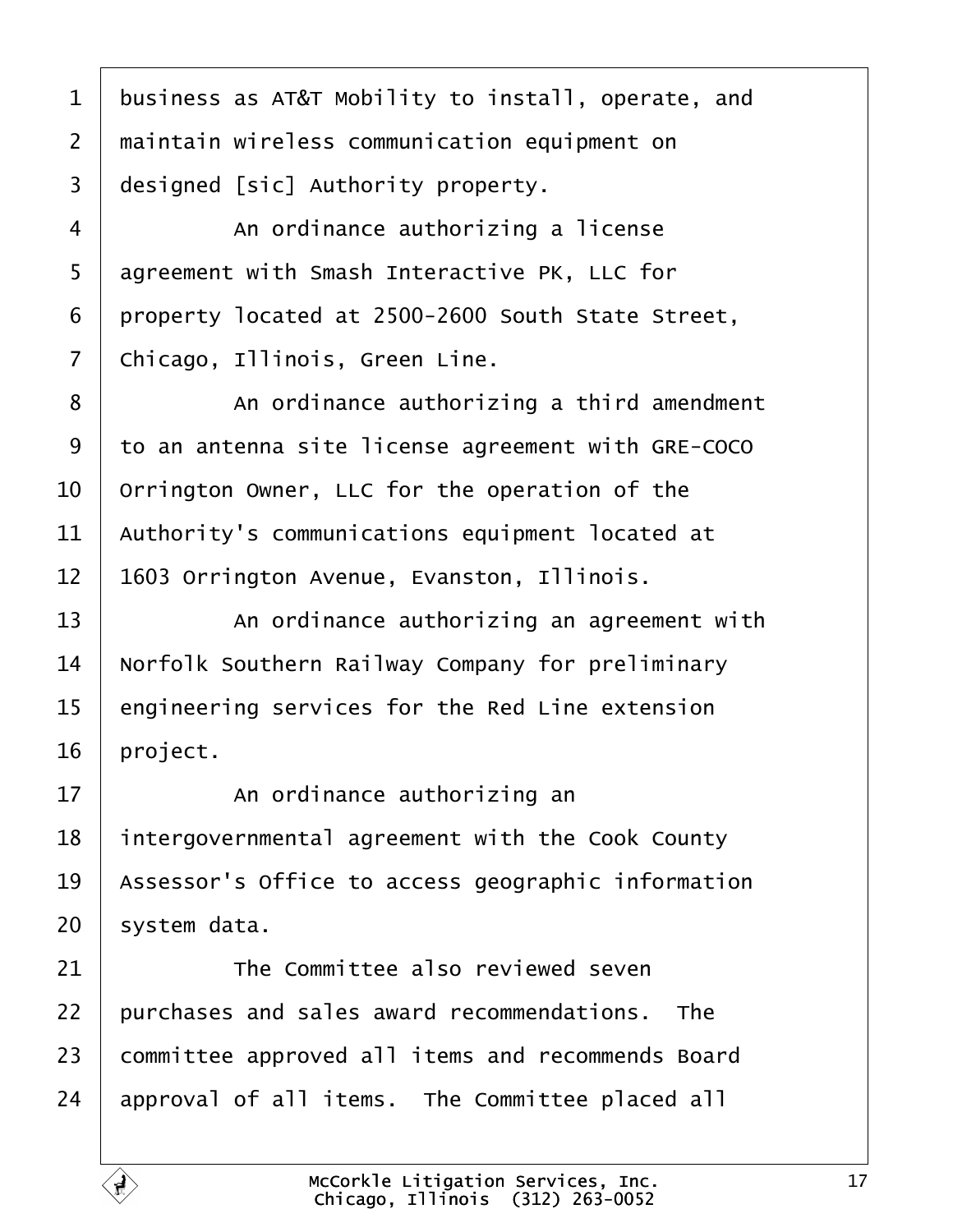<span id="page-17-0"></span>

| 1                     | nine ordinances and all seven contracts on the    |
|-----------------------|---------------------------------------------------|
| $\mathbf{2}^{\prime}$ | dmnibus. And that concludes my report, Chairman   |
| 3                     | Alva Rosales.                                     |
| 4                     | CHAIRPERSON ALVA ROSALES: Thank you, Director     |
| 5                     | Silva.                                            |
| 6                     | May I now have a motion to approve the            |
| $\overline{7}$        | dmnibus as stated by Director Silva?              |
| 8                     | DIRECTOR JAKES: So moved.                         |
| 9                     | DIRECTOR IRVINE: Second.                          |
| 10                    | SECRETARY LONGHINI: Moved by Director Jakes,      |
| 11                    | seconded by Director Irvine.                      |
| 12                    | <b>DIRECTOR IRVINE: Yes.</b>                      |
| 13                    | <b>SECRETARY LONGHINI: Director Jakes?</b>        |
| 14                    | <b>DIRECTOR JAKES: Yes.</b>                       |
| 15                    | <b>SECRETARY LONGHINI: Director Miller?</b>       |
| 16                    | DIRECTOR MILLER: Yes.                             |
| 17                    | <b>SECRETARY LONGHINI: Director Silva?</b>        |
| 18                    | <b>DIRECTOR SILVA: Yes.</b>                       |
| 19                    | <b>SECRETARY LONGHINI: Chairman Alva Rosales?</b> |
| 20                    | <b>CHAIRPERSON ALVA ROSALES: Yes.</b>             |
| 21                    | SECRETARY LONGHINI: That motion is approved       |
| 22                    | with five yes votes.                              |
| 23                    | CHAIRPERSON ALVA ROSALES: Thank you, Greg.        |
| 24                    | Our next order of business is the construction    |
|                       |                                                   |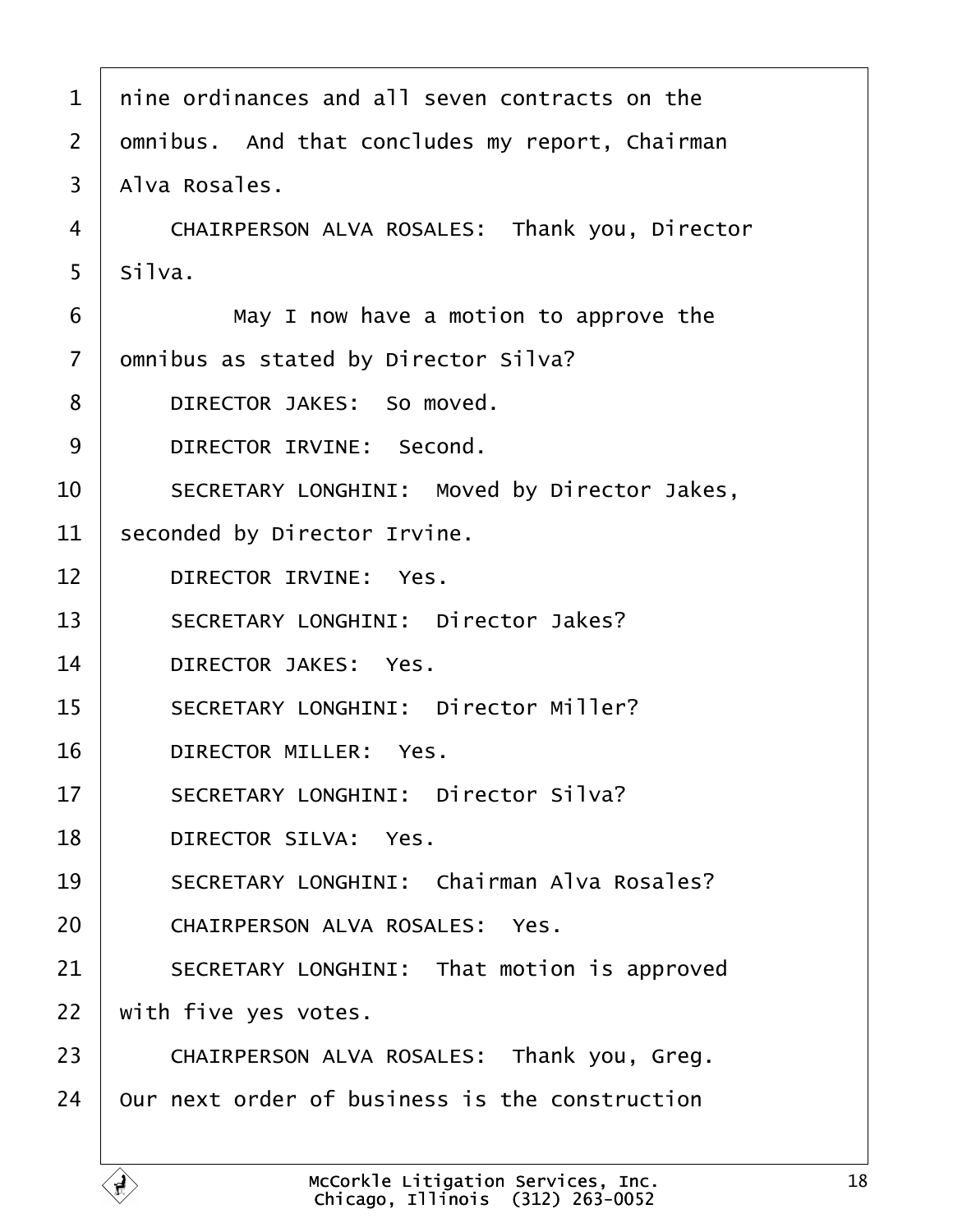<span id="page-18-0"></span>

| 1              | report. We will now hear from Bill Mooney.          |
|----------------|-----------------------------------------------------|
| $\overline{2}$ | BILL MOONEY: Good afternoon, again. I'm Bill        |
| 3              | Mooney, your Chief Infrastructure Officer.          |
| 4              | We'll start today where we normally do,             |
| 5              | dur Your New Blue signals project between           |
| 6              | Jefferson Park and O'Hare. If you could advance to  |
| $\overline{7}$ | slide three, please, sir.                           |
| 8              | Since we last met, we had kind of two               |
| 9              | significant milestones on this project. The         |
| 10             | project does remain on budget and tight to          |
| 11             | schedule, but we did fully cut over our first relay |
| 12             | house at Jefferson Park; over the last couple       |
| 13             | months I've shown you the progress around that      |
| 14             | work, a fully functional new signal house there     |
| 15             | that's operating that interlocking for us.          |
| 16             | We also received delivery of our second             |
| 17             | relay house which is at Foster Avenue just north of |
| 18             | the -- west of that current Jefferson Park station. |
| 19             | This relay house is actually in the process of      |
| 20             | being wired up for cutover as we've been talking.   |
| 21             | If we can move forward to the pictures.             |
| 22             | So on this first slide, I'm showing you the new     |
| 23             | relay house at Foster being delivered. It was       |
| 24             | chained on from the highway. It's a fairly large    |
|                |                                                     |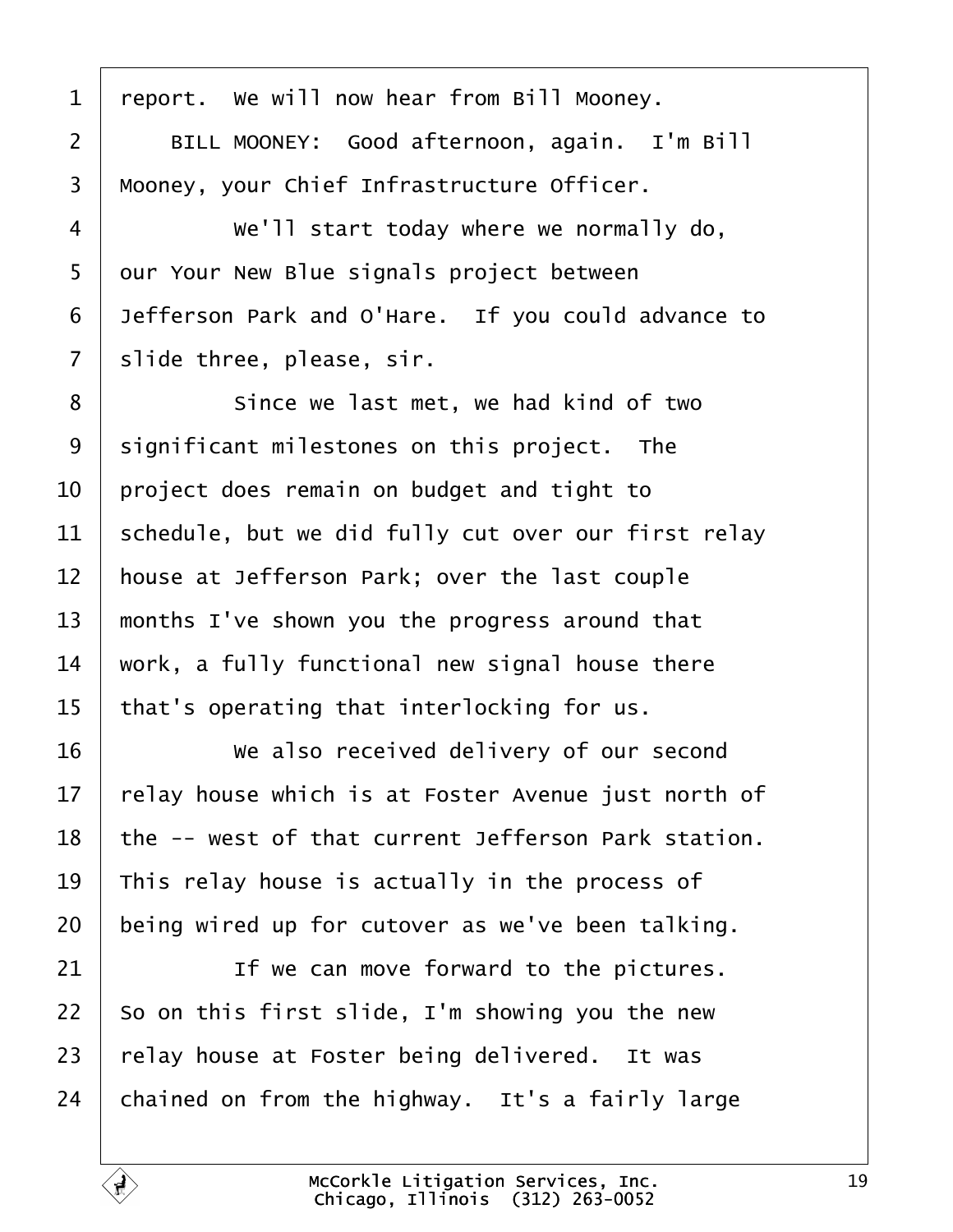<span id="page-19-0"></span>1 piece of equipment that actually gets set between

2 the tracks right off the bridge.

3 | Next picture, please. Here's the relay 4 house in place at this point in time. You can see 5 it in relationship to some other equipment out 6 there. This is the inside of the relay house.  $7 \mid$  Once the house has been set, we actually 8 bring in a series of cables from all the field 9 apparatuses that I've been showing you over the 10 bast couple of months when we did all that 11 underground work. This then actually gets wired 12 into this rack and then wires from that rack go to 13 various pieces of equipment in the house. That's 14 how we communicate to the equipment in the field 15 from that house. 16 **The next picture, please.** This is the new 17 Jefferson Park, what they call the local control 18 panels. This is how we actually operate the 19 interlocking at Jefferson Park is those buttons and 20 switches activate different pieces of equipment and 21 allow the trains to cross the path or, you know, go 22 hormal on the normal directions depending on kind 23 b f what's going on in the field at that point in  $24$  time.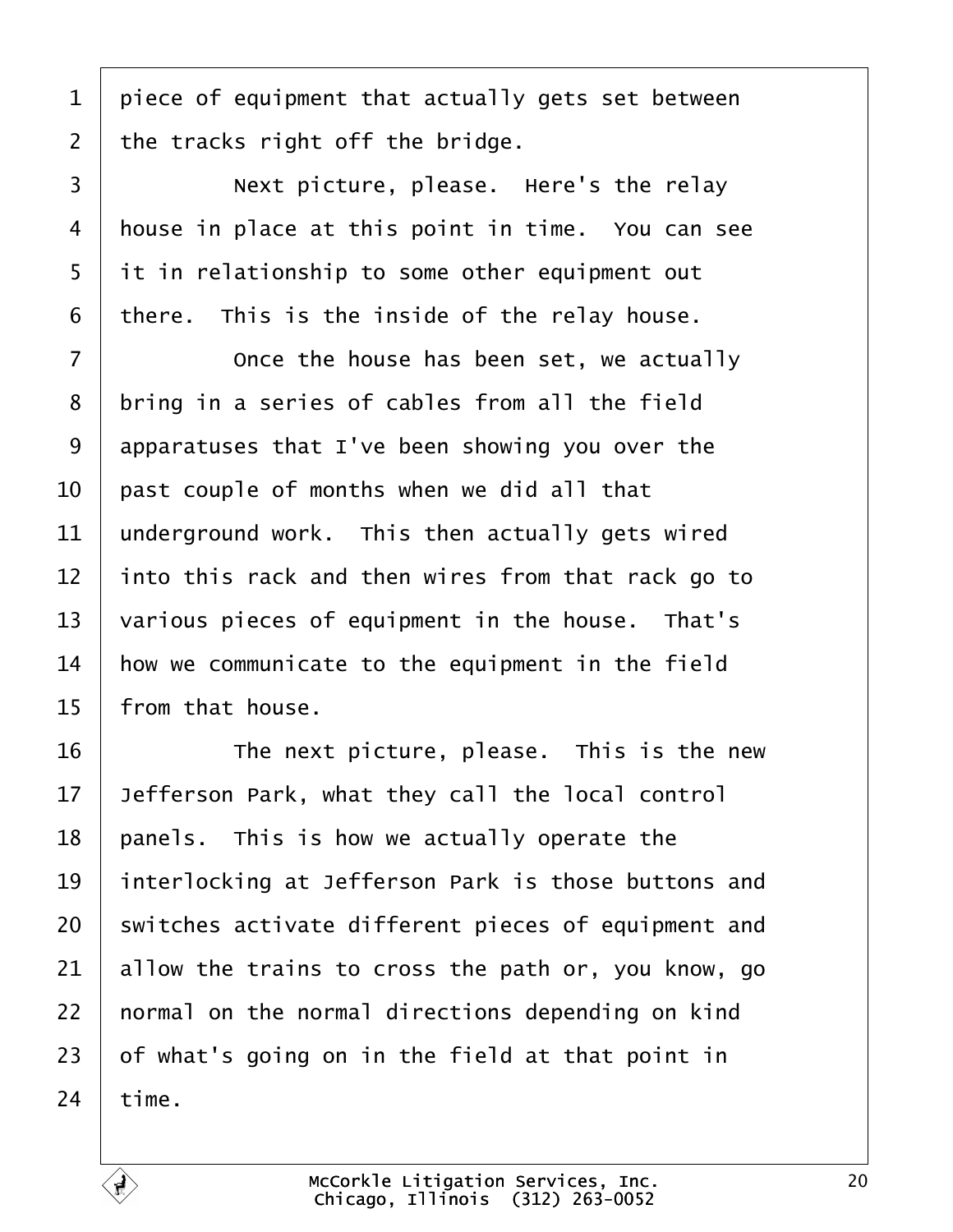<span id="page-20-0"></span>1 | My next project is our Logan Square 2 station rehab project. So our focus has been on 3 the elevator installation, which I'm happy to say 4 that elevator number two has been fully installed 5 and we're in the process of putting it in service 6 as we speak.  $7 \mid$  If you could move forward to the slides. 8 Here's that new elevator. That's the 9 street-to-mezzanine elevator. We had previously 10 done the mezzanine-to-platform one. 11 **Next slide, please.** I think you can also 12 hote kind of what a difference the interior of this 13 hew unit is and I'll also call out the floor. 14 We've talked a couple times about the new floor 15 we're doing where it's kind of an epoxy that gets 16 laid up the side to create an impermeable membrane 17 for water and other, you know, fluids that may end 18 up on the floor. It's a wonderful improvement for 19 that unit. 20 **At this point, I'll ask Juan Pablo to join** 21  $\,$  me and close out that project. 22  $\parallel$  J.P. PRIETO: Directors, the goal for this work 23 brder was set at 30 percent. The prime committed 24  $\pm$  to a 30.21 percent and is on track to exceed their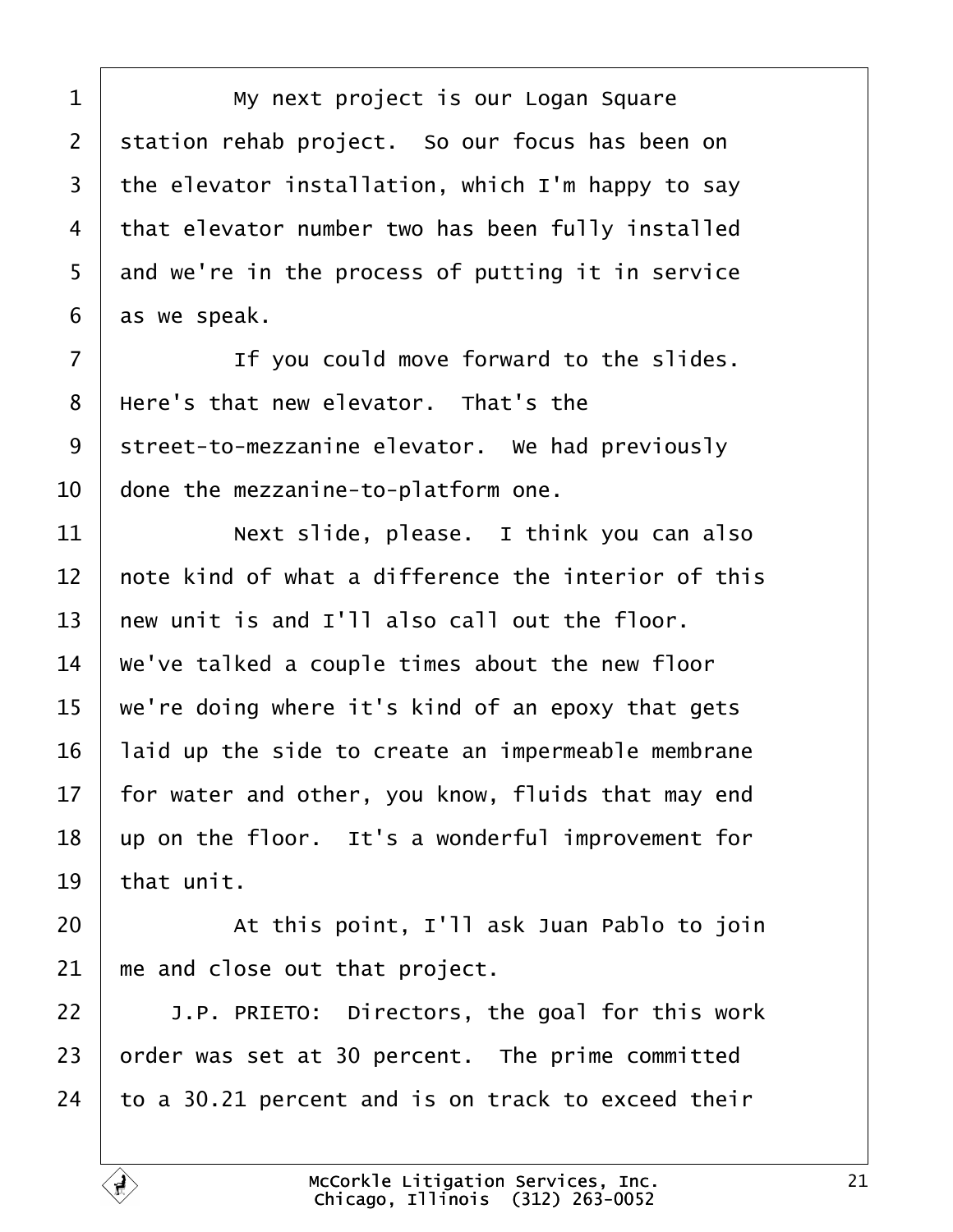<span id="page-21-0"></span>

|  | dommitment. |
|--|-------------|
|--|-------------|

 $\sqrt{ }$ 

| $\overline{2}$ | BILL MOONEY: Thank you, Juan Pablo.                 |
|----------------|-----------------------------------------------------|
| 3              | So my next project is our electric bus              |
| 4              | charging station project. I'm really happy to       |
| 5              | report here that we have the technology that we're  |
| 6              | using, which is the first to be used in this        |
| $\overline{7}$ | nation, has received its you-all (phonetic)         |
| 8              | dertification and we have turned over the equipment |
| 9              | at Chicago garage and Chicago Austin to operations  |
| 10             | to begin training both for operation and            |
| 11             | maintenance personnel to be able to start using     |
| 12             | that equipment and the new e-bus fleet.             |
| 13             | That leaves the remaining site at Navy              |
| 14             | Pier the primary focus and if we can move forward   |
| 15             | to the pictures, please. Next slide.                |
| 16             | So over the last month, they have finished          |
| 17             | exterior work to the facility and we've moved kind  |
| 18             | of predominantly to the interior. On the right,     |
| 19             | you can see kind of the finishing of that masonry   |
| 20             | that has been installed over the last couple of     |
| 21             | months. That kind of -- that charcoal gray mix      |
| 22             | that will ultimately be our textural features of    |
| 23             | this facility.                                      |
| 24             | And on the left, you can see the beginning          |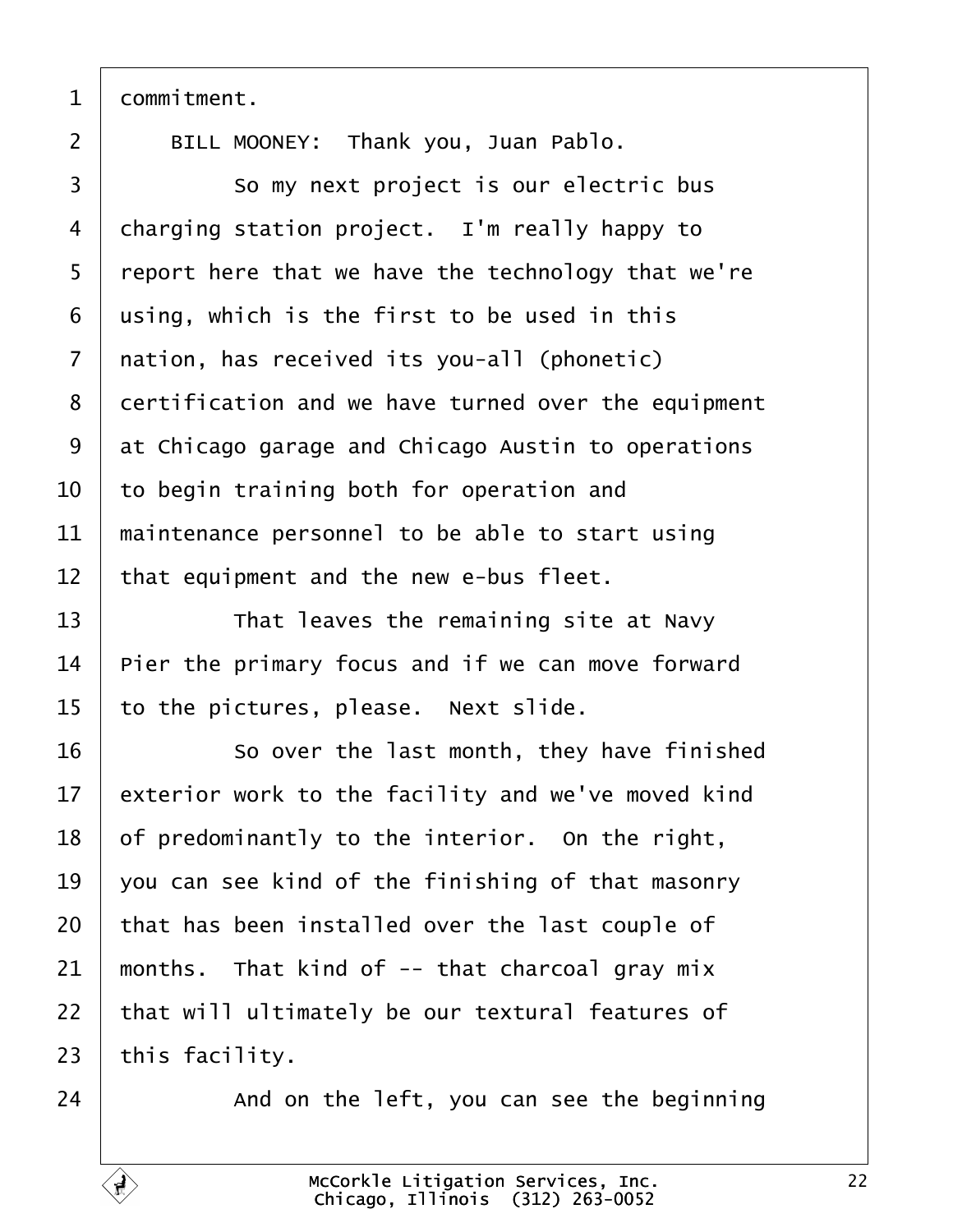<span id="page-22-0"></span>1 that we started to receive the industrial grade 2 electrical equipment that we'll use to convert the 3 ComEd energy to the apparatuses that ultimately 4 charge the buses in the field that I've shown you 5 at some of the other locations. 6 **Next slide, please.** Here is actually some 7 df the technology that I've talked about. This is 8 the charging station equipment where we take the 9 ComEd power and ultimately convert it into the 10 bower we will push out to the bus. This is similar 11 to what we do with rail traction power.  $12$   $\Box$  On the right is actually some landscaping 13 that they've already begun kind of enhancing the 14 landscaping around the facility now that all that 15 major infrastructure work is done. 16 **Next slide, please.** Here you can see the 17 final kind of completed look -- exterior look of 18 the building kind of set back. The building is 19 water tight and all that activity is now interior 20 to the building. 21 **My next project is our transformer** 22 replacement project. Since we last talked, all the 23 focused activity has been at Edmond substation, 24 which is up near Jefferson Park on the Blue Line.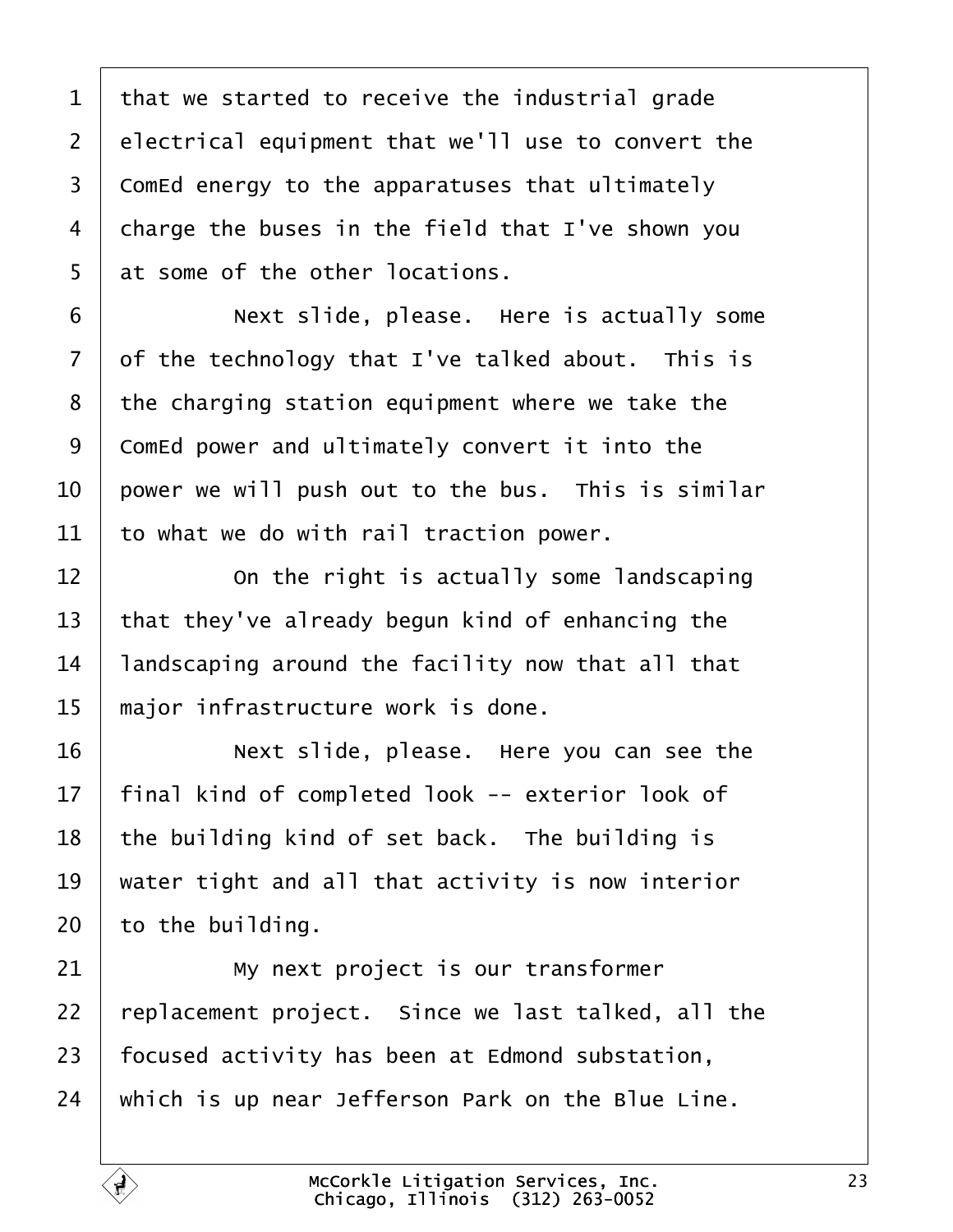<span id="page-23-0"></span>

| 1  | If we go to the pictures please. This               |
|----|-----------------------------------------------------|
| 2  | first picture here, we have completed the full      |
| 3  | installation of what we call transformer number     |
| 4  | one. Transformer number two is in progress at this  |
| 5  | point. In this photo, it's getting framed into the  |
| 6  | substation. The substation is actually kind of      |
| 7  | wedged in this peculiar spot off the edge of the    |
| 8  | highway. This is accessed from the adjacent         |
| 9  | property. This was craned into the back of the      |
| 10 | facility.                                           |
| 11 | Next slide. Here they're actually                   |
| 12 | terminating new traction power cables. So from      |
| 13 | that piece of equipment I showed you that we craned |
| 14 | in, they actually pull cable then from there back   |
| 15 | into the facility itself.                           |
| 16 | I recall, Director Silva, you asked about           |
| 17 | the power traction cables, what they were on one of |
| 18 | the contracts earlier. This big, black, thick       |
| 19 | cable in this picture is actually the type of cable |
| 20 | we would be buying under those blanket contracts.   |
| 21 | It would just be for maintenance purposes.          |
| 22 | DIRECTOR SILVA: Thank you, William.                 |
| 23 | BILL MOONEY: Moving on to our next project,         |
| 24 | which is our 98th Rail Shop Bridge Deck Project.    |
|    |                                                     |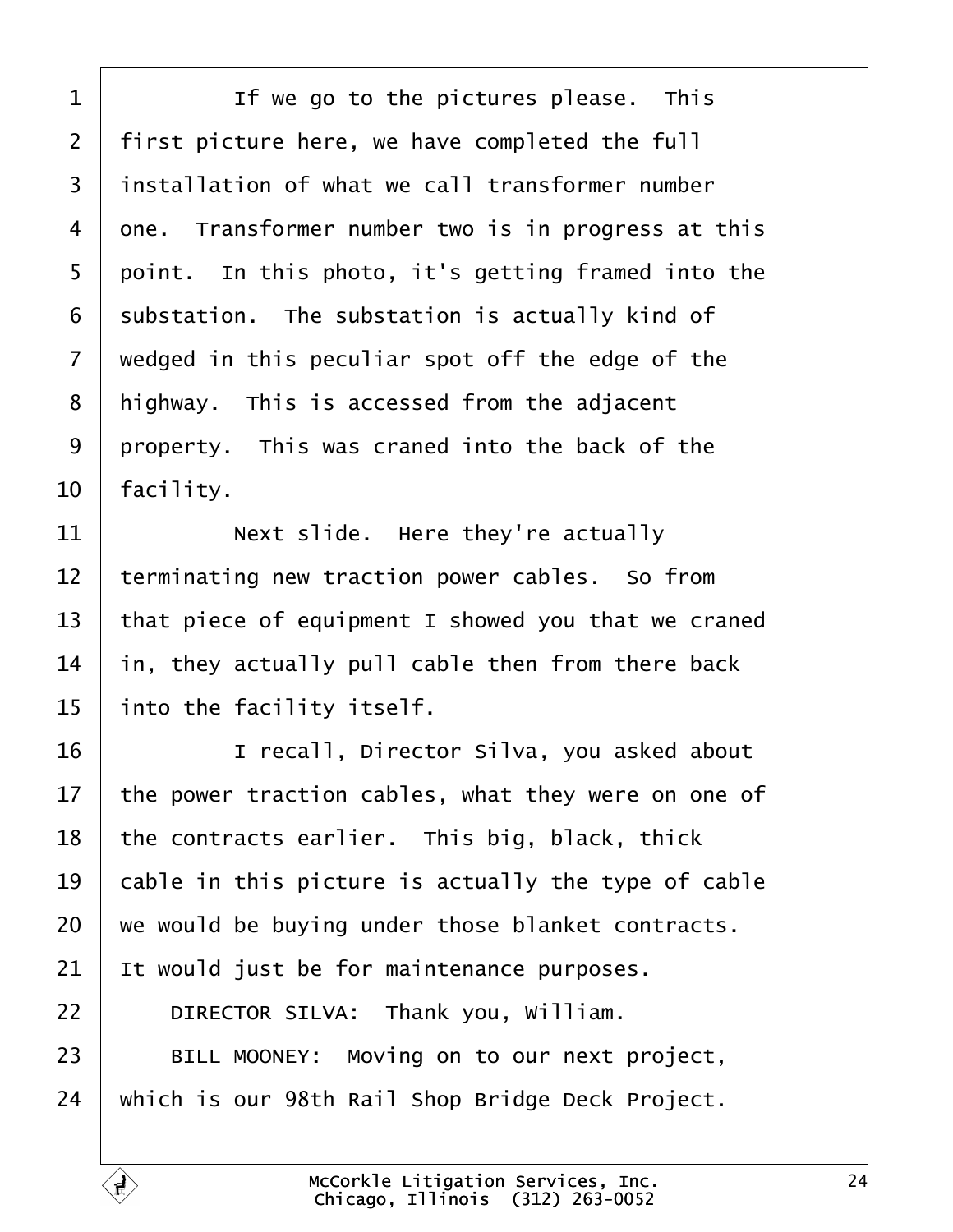<span id="page-24-0"></span>1 This project is moving forward very fast and very 2 well. It has actually been a wonderful little 3 project to watch develop and go. 4 | We've completed activities last month on 5 what was the west side of the bridge. Now we move 6 mostly to the east side of the bridge in this last 7 month of activity. 8 • You can move forward to the slide. 9 Similar of what you saw, as I talked previously, we 10 had five sections of bridge and all the work is 11 done on the east side where we demoed out the 12 briginal concrete topping deck. 13 **Next slide, please.** We removed all the 14 underlying steel. Move to the next slide, please. 15 And installed new steel underneath it as you can 16 see in this photo.  $17$   $\parallel$  Next slide, please. Then we ultimately 18 started installing the new grating deck for that 19 side. Next slide. And then we started installing 20 the new canopy that goes over it. 21 **Director Irvine, you did ask last month** 22 about the topping surface. I will call out, if you 23 look on the left side of this photo, you'll see 24 some of the metal plating that goes on top of that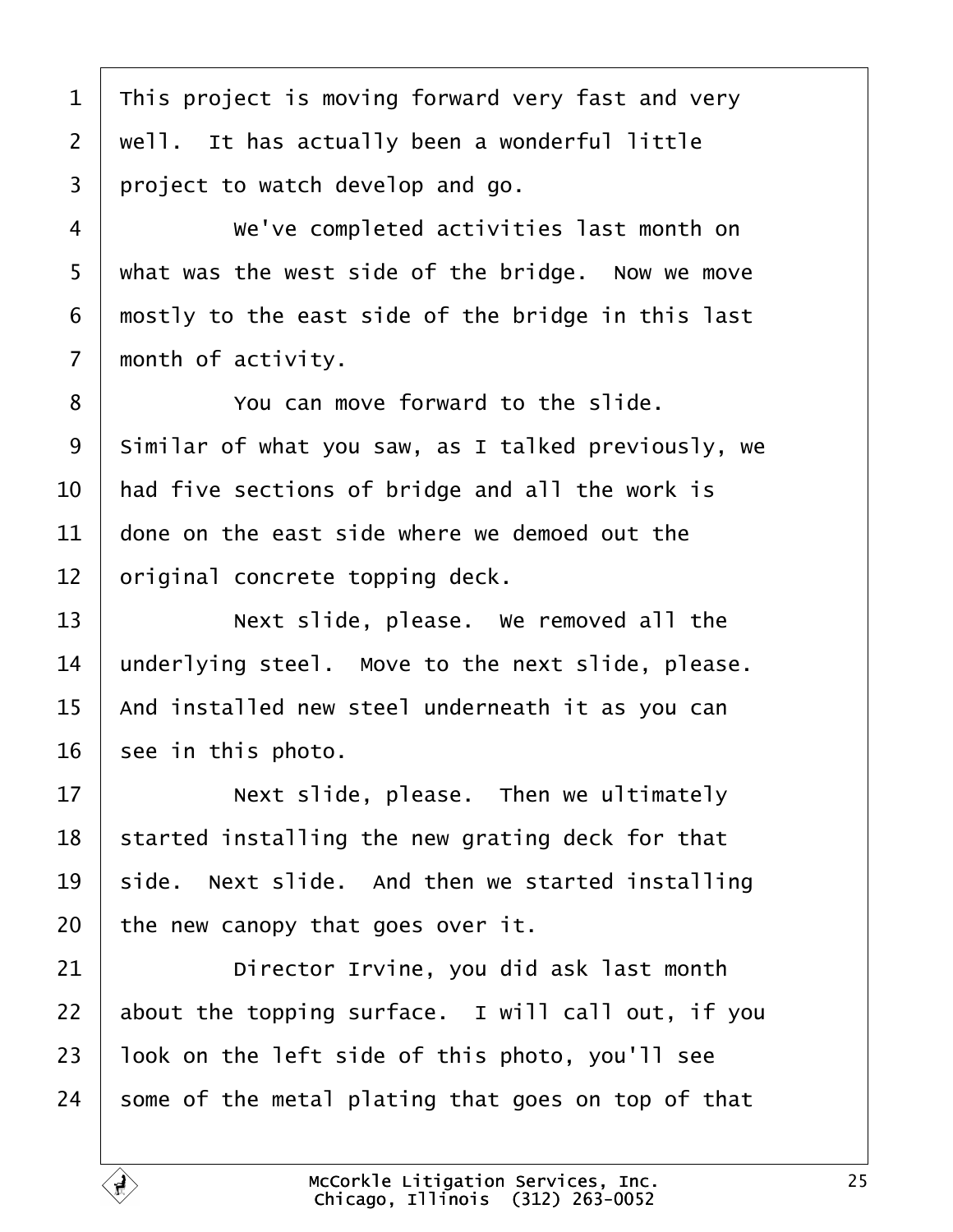<span id="page-25-0"></span>

| 1              | grating for a smooth accessible surface for the     |
|----------------|-----------------------------------------------------|
| 2              | shop itself. It's actually kind of being used as a  |
| 3              | pathway there. The deck gets all that grating       |
| 4              | across it.                                          |
| 5              | DIRECTOR IRVINE: Thanks, Bill.                      |
| 6              | BILL MOONEY: Here they're starting to put on        |
| $\overline{7}$ | the decking of that topping there, ultimately which |
| 8              | will have a roof and get some lighting and other    |
| 9              | aspects to it.                                      |
| 10             | Move to the next slide. As part of this             |
| 11             | project, there's a series of enclosures to the      |
| 12             | building itself to get prepared. So it gets new     |
| 13             | doors overhead, as well as adjacent man doors for   |
| 14             | the entranceway for that bridge deck itself. The    |
| 15             | concrete columns, of course, have been rehabbed as  |
| 16             | part of the project. Next slide, please.            |
| 17             | Then we do a bunch of masonry work                  |
| 18             | throughout that side. So as the bridge deck         |
| 19             | experiences water damage over time, that water ran  |
| 20             | down the exterior of the facility and caused some   |
| 21             | damage to that exterior brickwork and windows and   |
| 22             | we're replacing most of those windows and brickwork |
| 23             | as part of this project, this is one of those       |
| 24             | enhancements. This was at ground level below the    |
|                |                                                     |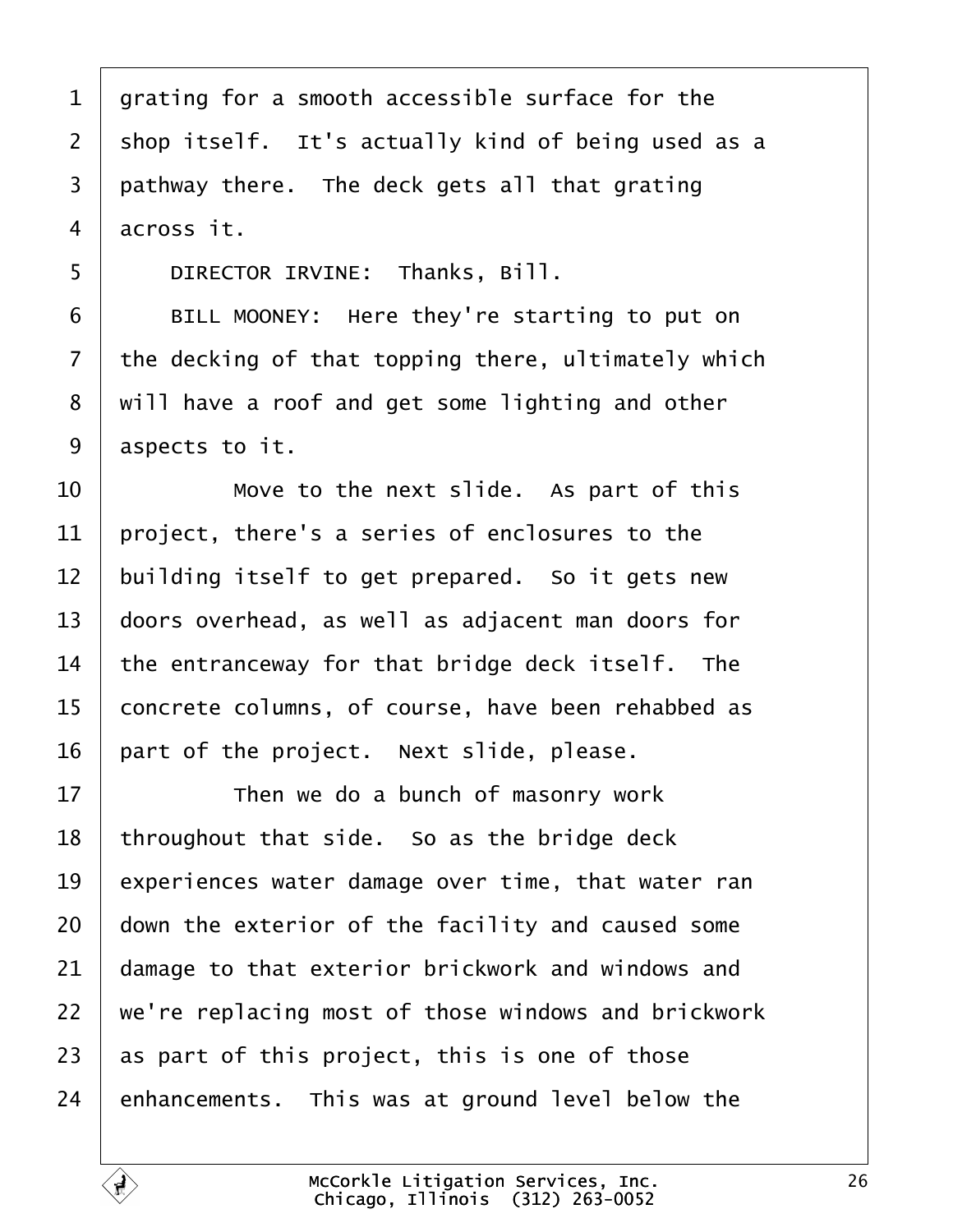<span id="page-26-0"></span>1 bridge deck there.

 $2 \mid$  My last project for you today is our 3 Ravenswood Ballast Phase 2 work. This was part of 4 dur Fast Tracks program, a rather quick moving 5 project with major outages tied to it. All the ·6· ·work has been completed to date and if we move 7 forward to the photos, I can show you some of the 8 photos from the last weekend of outages. 9 **I** In this photo, they are doing what we call 10 thermite rail welding where we connect two pieces 11  $\theta$  of the running rail by they call it shooting a new 12 weld where we actually pour in molten steel in 13 between the two pieces to form a continuous 14 **connection from them.** It allows for more of a 15 smooth operation and a better piece of maintained 16 track in the long-term for both our customers and 17 for us to be able to handle.  $18$   $\parallel$  In this picture, they're using what we 19 call a tamper. This machine actually picks up the 20 ballasted track and compresses stones around the 21  $\mu$  ties -- the wood ties and can help adjust the 22 alignment. It makes a solid pathway for the train 23 to travel on. It's much smoother and whenever we 24 do major tie renewal like we did on this project,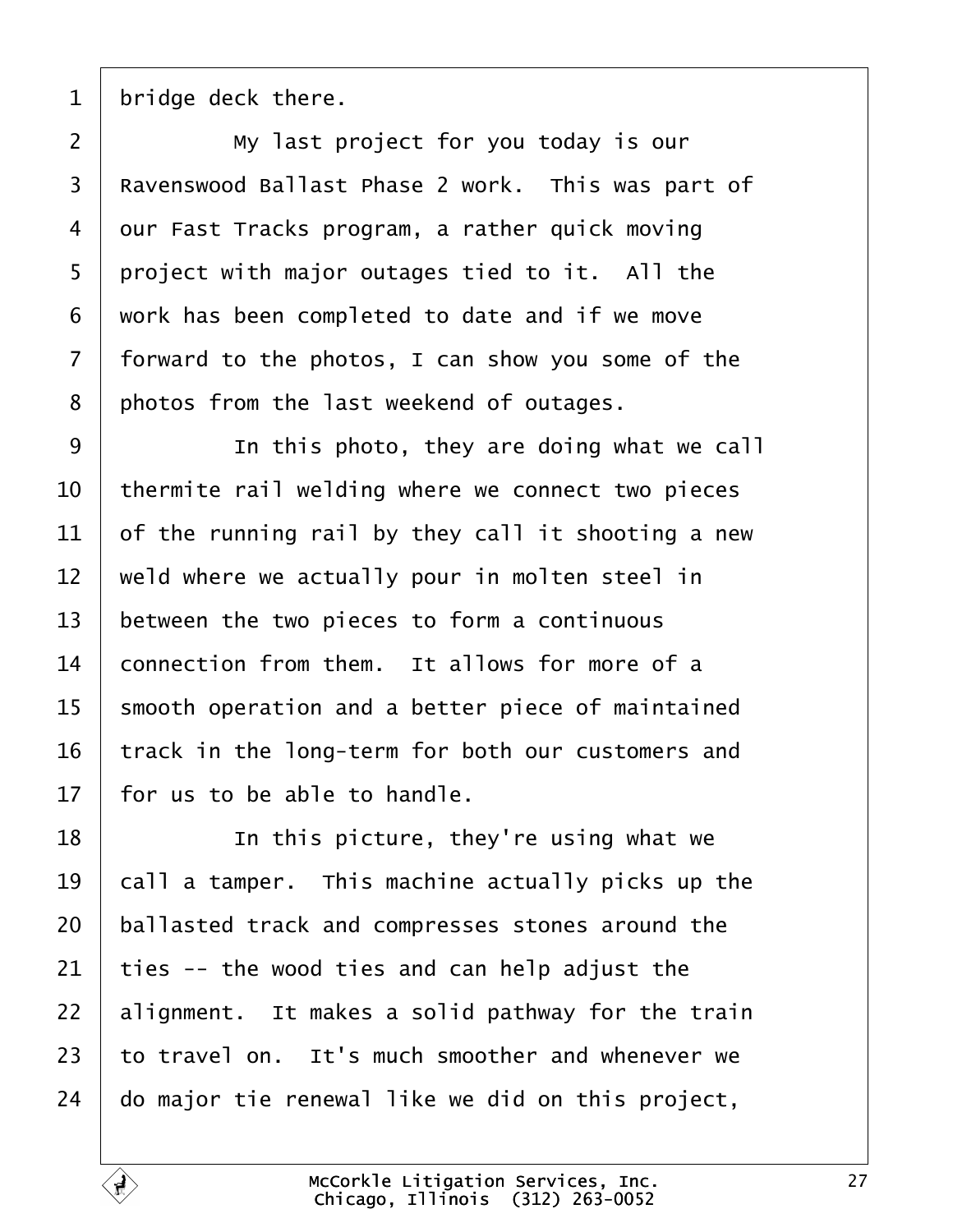<span id="page-27-0"></span>·1· ·you have to tamp and line the track afterwards to

2 stabilize it.

3 **Next slide, please.** This is the completed 4 Kedzie grate crossing. So this was a concrete tub 5 installation that will provide us longevity on this 6 major route. This is a very heavily traveled 7 street in this area and that grade crossing sees a 8 lot of abuse from trucks and vehicles alike, so 9 this will be a very durable product that will serve 10 us well in the future. And here's a different look 11  $\,$  from that. 12 **With that, I would actually turn it over** 13 to Juan Pablo again as this will be the last time I 14 will be reporting on this project. 15  $\parallel$  J.P. PRIETO: Thank you again, Bill. 16 **Directors, the goal for this work order** 17 was set at 20 percent and the prime committed to 18 20.19 percent and is on track to meet that 19 **commitment.** 20 | BILL MOONEY: So, Vice-Chair, that concludes my 21 bortion of the report at this time. 22 | CHAIRPERSON ALVA ROSALES: Thank you, Bill. 23 **I** I have a quick question regarding Navy 24 Pier electrical charging stations. When is that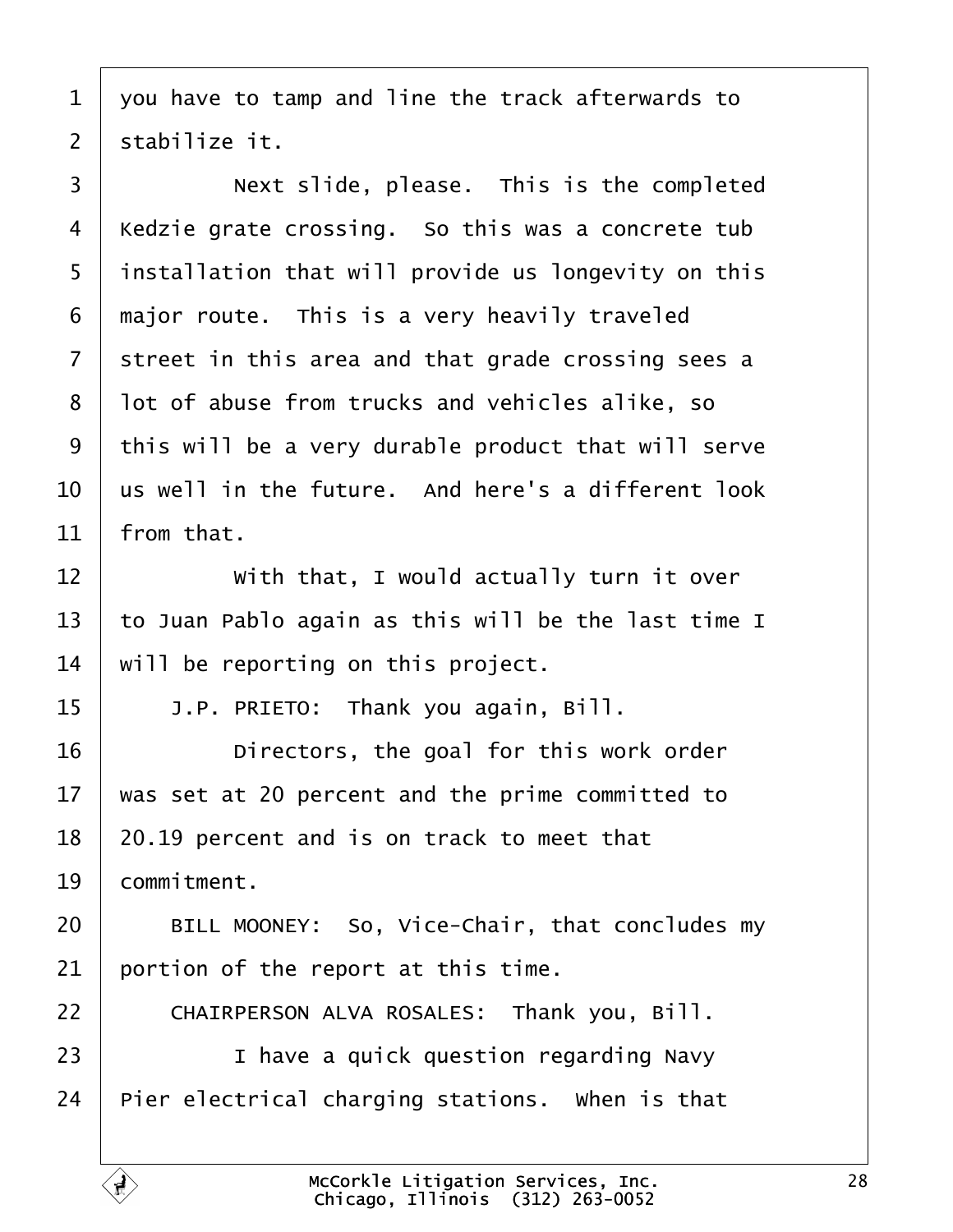<span id="page-28-0"></span>

|  | 1 going to be completed? |  |
|--|--------------------------|--|
|--|--------------------------|--|

- 2 | BILL MOONEY: We're looking at the end of the
- 3 year. Right around the corner.
- 4 CHAIRPERSON ALVA ROSALES: Great. And Juan
- 5 Pablo, with regards to the elevators, who was the
- 6 prime on that?
- $7 \mid$  J.P. PRIETO: Bill, do we have the prime?
- 8 | CHAIRPERSON ALVA ROSALES: Who was that?
- 9 | BILL MOONEY: It was Paul Borg.
- 10 CHAIRPERSON ALVA ROSALES: Just curious on
- 11  $^{\dagger}$ hat.
- 12 | BILL MOONEY: The elevators themselves,
- 13 Vice-Chair, were actually installed by Anderson,
- 14 bur third-party elevator contractor. So we
- 15 actually split the contract into two parts. I'm
- 16 sorry. Actually, it was John Burns was the primary
- 17 contractor on the station rehab and then we
- 18 contracted to Anderson to do the elevators
- 19 separately.
- 20 **CHAIRPERSON ALVA ROSALES: So Anderson was the**
- 21 bne with 30 percent?
- $22$  | J.P. PRIETO: No. That was John Burns,
- 23 Director.
- 24 CHAIRPERSON ALVA ROSALES: That was John Burns.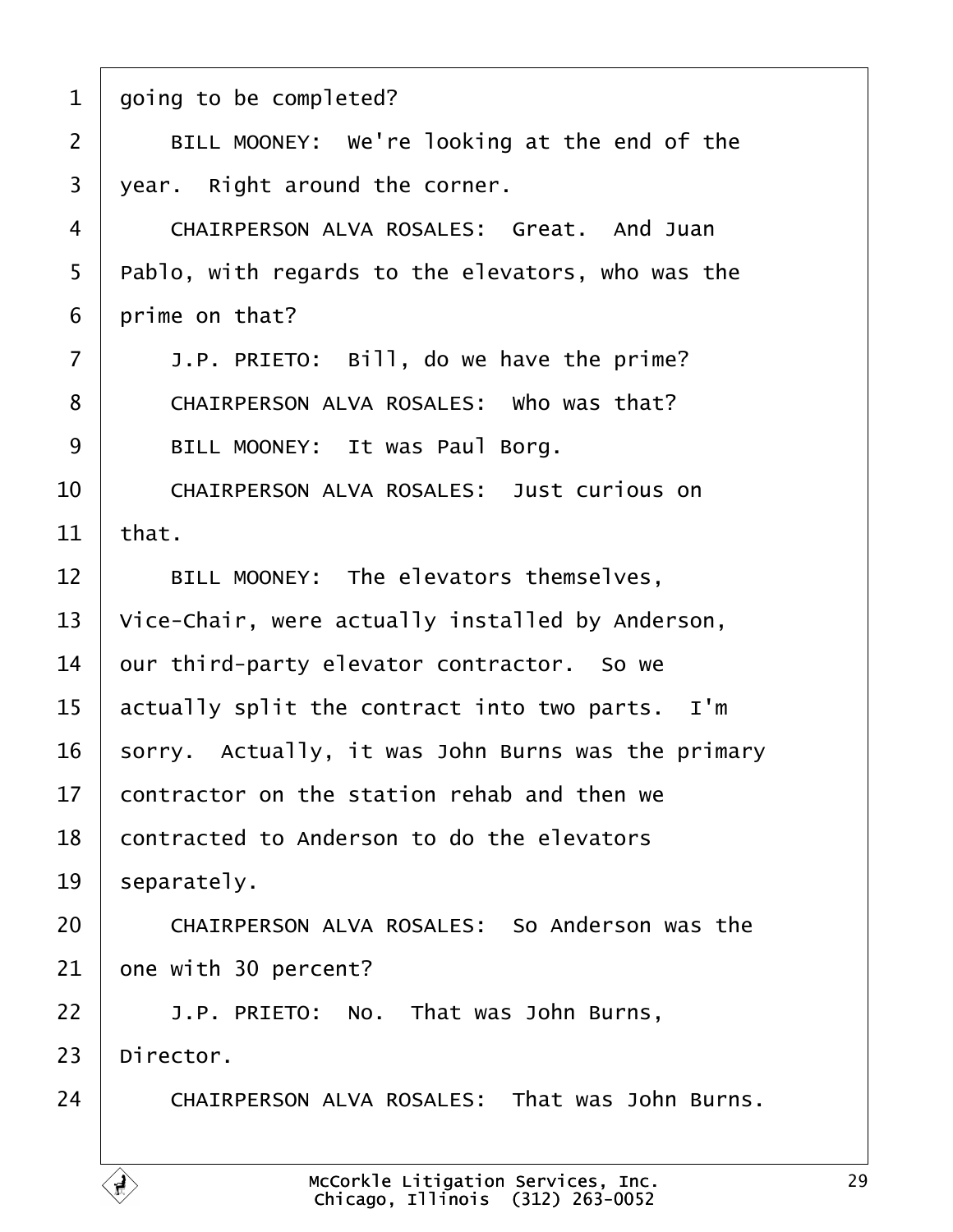<span id="page-29-0"></span>

| 1              | Got it. I was just curious about that. I'll go    |
|----------------|---------------------------------------------------|
| $\overline{2}$ | through and ask any of the other directors.       |
| 3              | Reverend Jakes, do you have any questions?        |
| 4              | DIRECTOR JAKES: No questions. Thank you.          |
| 5              | <b>CHAIRPERSON ALVA ROSALES: Reverend John</b>    |
| 6              | Miller, John, any questions?                      |
| $\overline{7}$ | DIRECTOR MILLER: No questions. Thanks.            |
| 8              | <b>CHAIRPERSON ALVA ROSALES: Director Irvine?</b> |
| 9              | DIRECTOR IRVINE: No questions. Thanks.            |
| 10             | <b>CHAIRPERSON ALVA ROSALES: Director Silva?</b>  |
| 11             | DIRECTOR SILVA: No questions.                     |
| 12             | CHAIRPERSON ALVA ROSALES: No questions. Okay.     |
| 13             | Great. Thank you for your presentation to the two |
| 14             | of you.                                           |
| 15             | Now I would like to ask Chris Bushell to          |
| 16             | make a presentation on the RPM project.           |
| 17             | CHRIS BUSHELL: Good afternoon, Directors. The     |
| 18             | RPM phase one design-build contract remains on    |
| 19             | budget and tight to schedule. We have seen COVID  |
| 20             | impacts on this project, although we are working  |
| 21             | closely with the contractor to manage them. Go to |
| 22             | the next side.                                    |
| 23             | So it continues to be very much a design          |
| 24             | project. In the primary design area, we are at    |
|                |                                                   |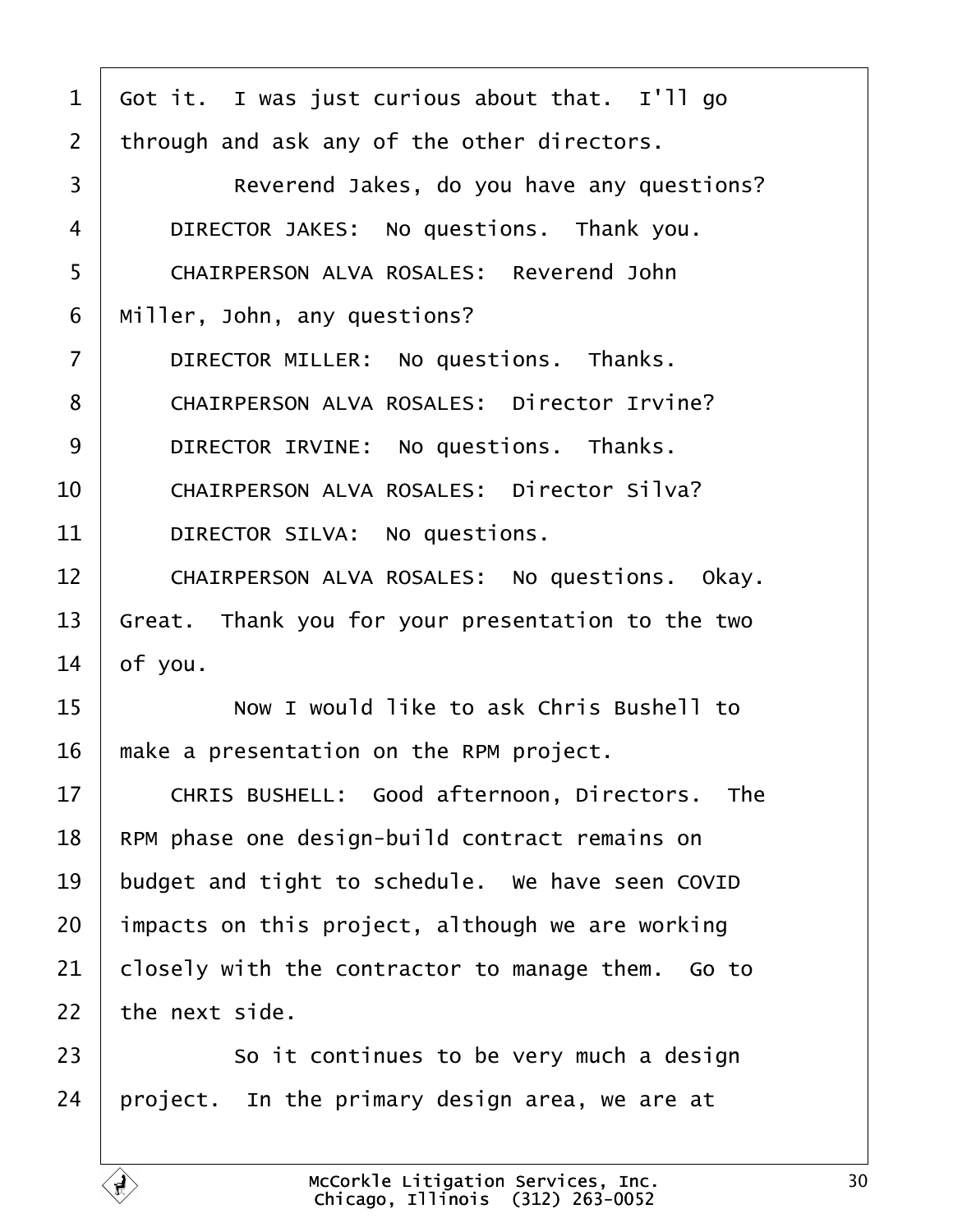<span id="page-30-0"></span>1 approximately 70 percent. So we are advancing with 2 a completion of the design or moving towards the 3 dompletion of the design. On the signal side of 4 it, it is roughly 40 to 45 percent, so it is 5 lagging a little bit behind the main design, but 6 still generally speaking, in harmony with the rest 7 of the work. 8 **I** The construction is going on the bypass. 9 We are in the process of installing structural 10 steel and continuing with various rehab of existing 11 structure out there. You'll see some more 12 **photographs and details later.** 13 **I** In terms of corridor signal improvements, 14 we continue with the testing and actually are 15 installing further test sites here shortly. 16 **Pre-stage work is really a focus right** 17 how. We are, as you know, in the Lawrence to Bryn 18 Mawr segment installing the signal system that 19 would enable us -- in conjunction with two 20 interlockings you saw photographs of over the 21 course of the spring and summer, we're now 22 installing the signaling system on top of that and 23 infrastructure alone will enable us to build the 24 major bridges in the LBMM segment.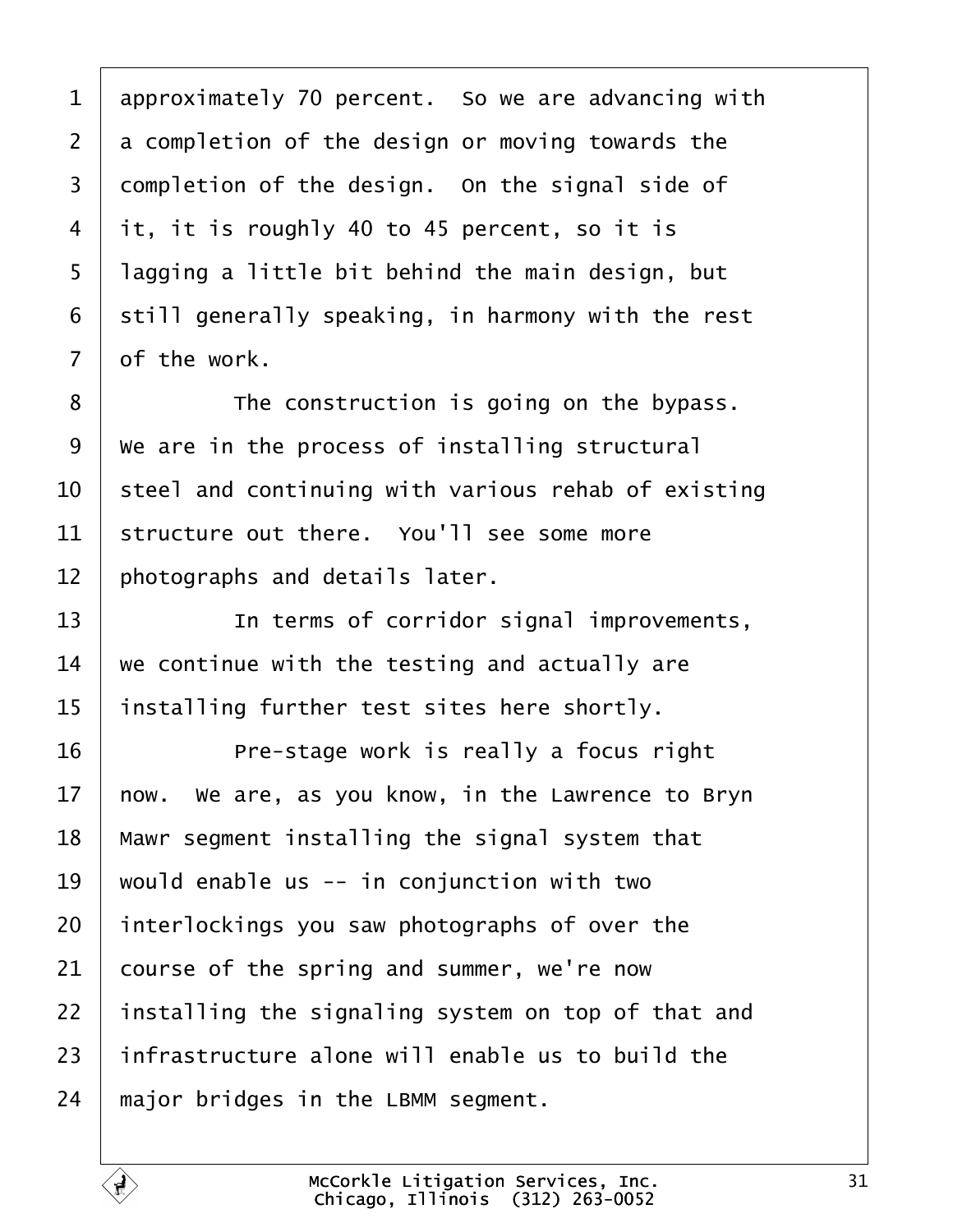$1 \mid$  We can go to the next slide. So temporary 2 stations. As well, when we go into two-track 3 deperation as part of the LBMM segment through that 4 area, we will have temporary stations in two 5 locations. You see here, the Bryn Mawr temporary 6 stairs that will be associated with a side-loaded 7 platform in that area. 8 **Next please.** This is work at the other 9 temporary station in the area of Argyle. Next. So 10 pre-stage signals. So we've seen many pictures of 11 interlockings going in and heavy track work over 12 the course of the summer. Now, once that heavy 13 bivil work is done, we're coming in and installing 14 the signaling infrastructure as you've seen both in 15 Bill's Blue Line signal project, as well as here, 16 we're in the process of installing these relay 17 houses. The relay houses really hold all of the 18 processing equipment associated with train, speed, 19 and occupancy in various areas and making sure in 20 general that we have safe operations, safe 21 separation between the trains that are operating on 22 the right of way. 23 **Next.** The Thorndale relay house. Now 24  $\sqrt{v}$  vou've seen four houses being set. So we are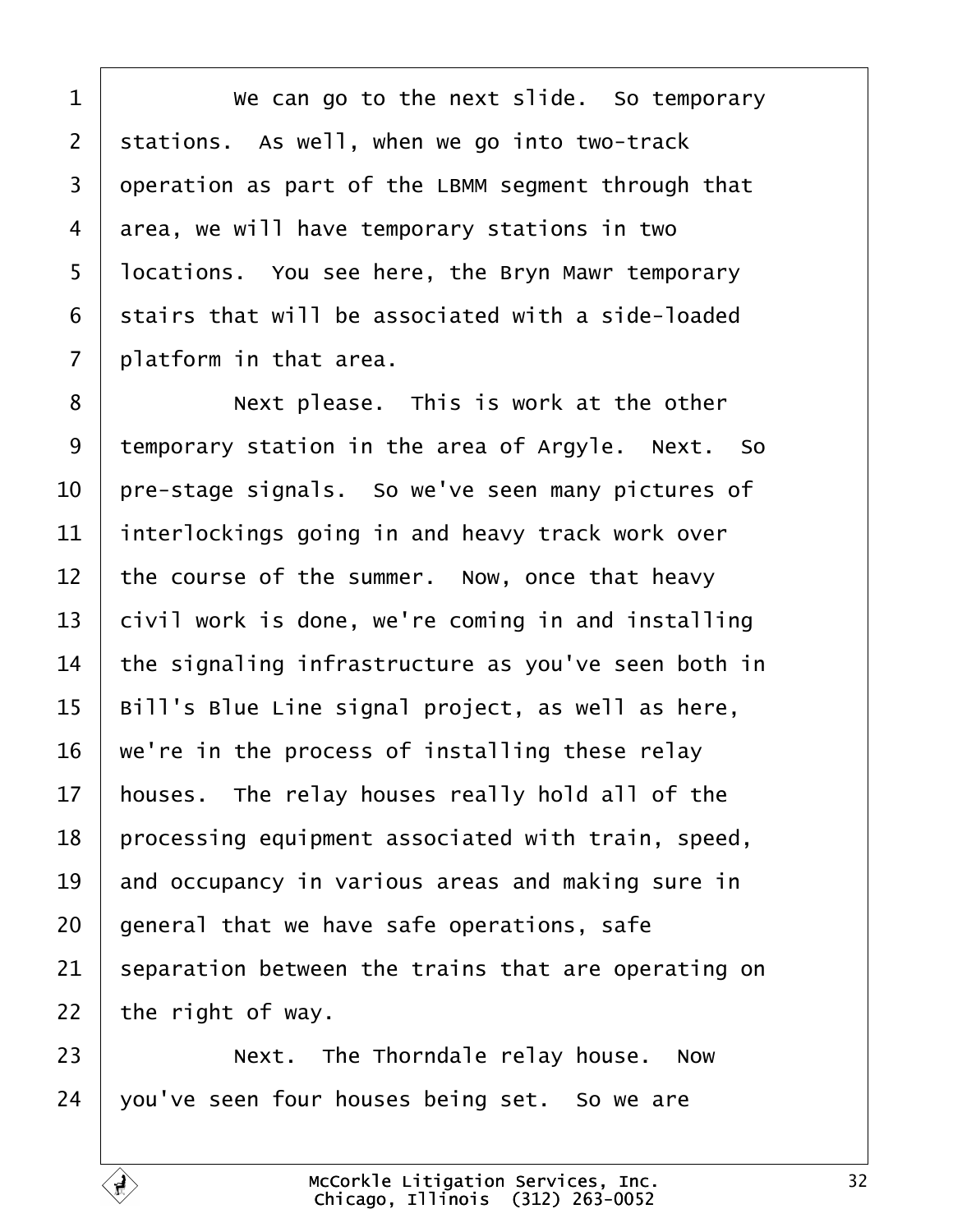1 domplete with the installation of those -- with the 2 installation of the actual houses. Again, similar 3 to Bill's job, we are currently running cabling and 4 donnecting them and doing all kinds of testing and 5 dommissioning that typically follows this kind of 6 installation. So it's interesting to see these two 7 projects now running in tandem in that regard, that 8 is the Blue Line signal and RPM. 9 | Advanced contracts are really in closeout. 10 There isn't much to talk about here. Most of the 11 utility work that remains is really communications 12 work, running cabling, switching over services in 13 **coordination with customers and local elected** 14 **bificials.** No major issues as this wraps up. 15 **I** Nothing really to report here. We can go 16 to community outreach where there is actually quite 17 a bit to report. 18 **So we have done a series of -- we continue** 19 to do public outreach meetings virtually. We have 20 had some good success with a number of them and 21 good turnout. We have met most recently on the 22 Granville interlocking. This is an interlocking 23 just to the north of the Thorndale interlocking, 24 which is the new one. The Granville is the older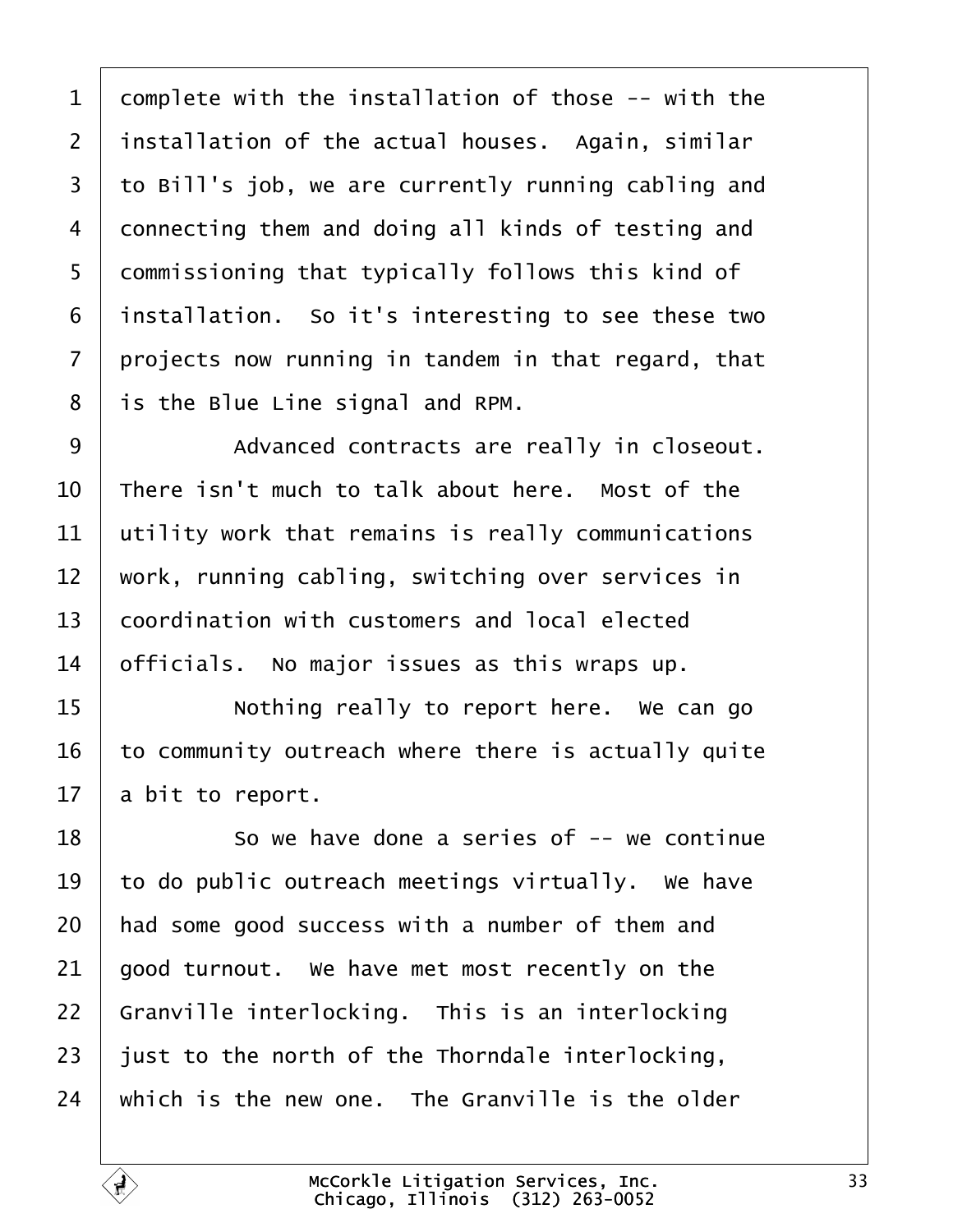| 1              | version of Thorndale, which we're -- we took apart  |
|----------------|-----------------------------------------------------|
| 2              | half of it last weekend and we're taking apart the  |
| 3              | other part of it this weekend and this part of the  |
| 4              | dommunity, because it's sort of outside a little    |
| 5              | bit of the Lawrence to Bryn Mawr segment or more in |
| 6              | the corridor improvements area, hasn't seen a lot   |
| $\overline{7}$ | of work, so we did a community meeting up there     |
| 8              | with the aldermen just to make sure everyone was on |
| 9              | top of any impacts they would experience during     |
| 10             | this. We're doing some virtual office hours as      |
| 11             | indicated in here and, otherwise, working very      |
| 12             | closely with JP and Diversity on all sorts of       |
| 13             | workforce, SBE, DBE outreach as well and I'll turn  |
| 14             | It over to him to cover that.                       |
| 15             | J.P. PRIETO: Thank you, Chris.                      |
| 16             | Good afternoon again, Directors. We                 |
| 17             | continue to host our monthly DBE and workforce      |
| 18             | compliance and outreach meeting with the prime. We  |
| 19             | are finalizing plans for our final outreach of the  |
| 20             | year for RPM.                                       |
| 21             | On October 16th, we hosted another                  |
| 22             | Construction Talks webinar with the bricklayers and |
| 23             | allied craft workers where we toured their          |
| 24             | apprentice training facility and fielded questions  |
|                |                                                     |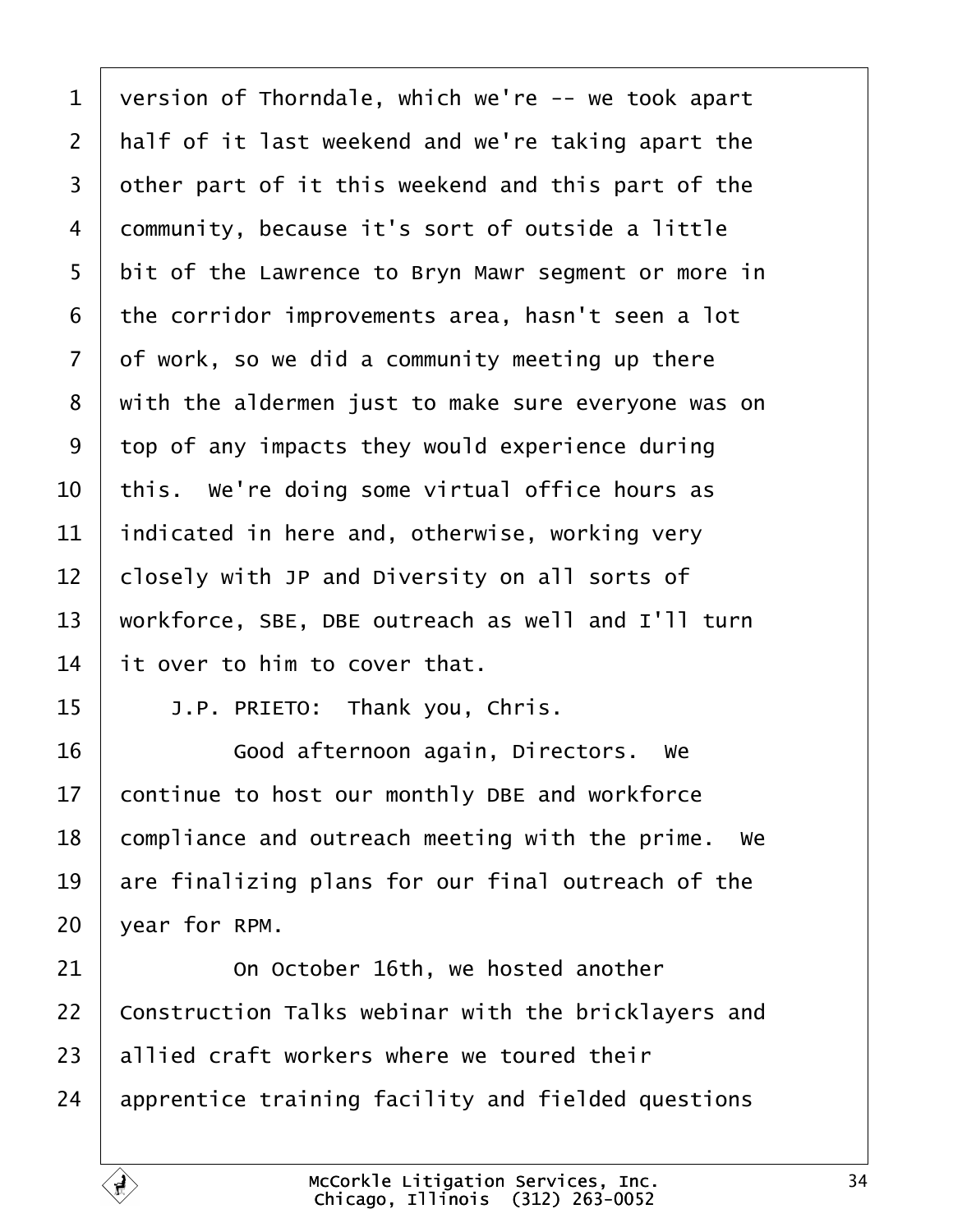- 1 from individuals interested in a career in
- 2 donstruction.
- 3 **Fig. 4** That concludes my portion of the report.
- 4 Happy to answer any questions.
- 5 | CHAIRPERSON ALVA ROSALES: Just a comment. Not
- 6 so many questions, but just to thank you for all
- 7 the hard work that, you know, you're doing on this
- 8 project and really all the community outreach.
- 9 | President Carter, I was going to mention
- 10 that after today's County meeting I know we're
- 11 doing to be following up, but it would be great to
- 12 **Elaborate on all of the community outreach work**
- 13 that we do, you know, with regard to the projects
- 14 that we have ongoing. I think based on the
- 15 comments I heard today, I think it would be
- 16 important for them to know, you know, about all
- 17 this work. It just seems important to include.
- 18 | PRESIDENT CARTER: I agree. One of the things
- 19 | will be highlighting are all the programs --
- 20 especially the workforces, all the programs that
- 21 we've created around RPM and not only are utilizing
- 22 for CTA, but are also leveraging with other
- 23 governmental, you know, projects occurring within
- 24 the region. So I'll make sure that information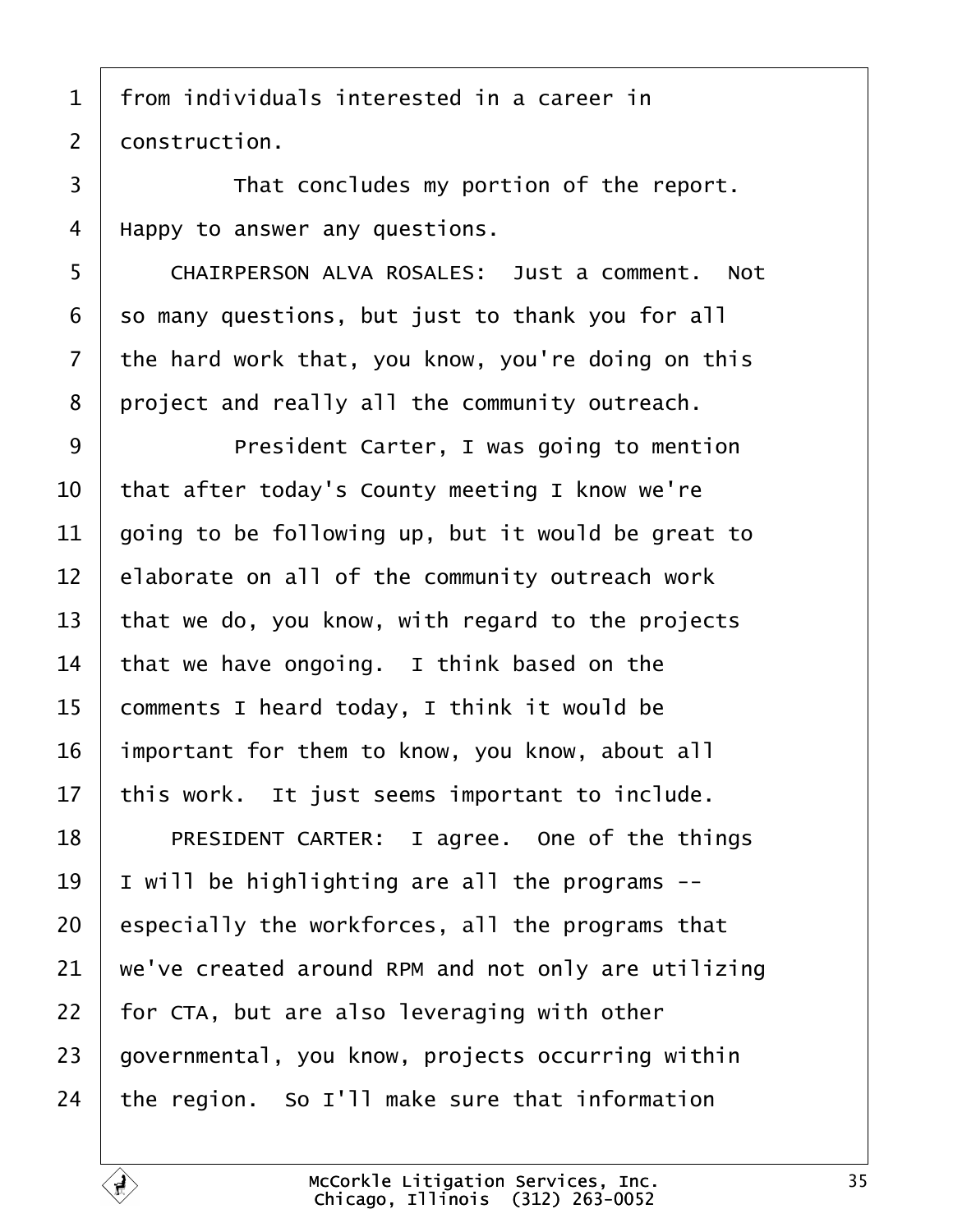| 1  | gets incorporated into that letter.                 |
|----|-----------------------------------------------------|
| 2  | <b>CHAIRPERSON ALVA ROSALES: And our diversity</b>  |
| 3  | numbers as well.                                    |
| 4  | <b>PRESIDENT CARTER: Yes.</b>                       |
| 5  | CHAIRPERSON ALVA ROSALES: Not sure if any of        |
| 6  | the other directors have any questions.             |
| 7  | Director Jakes, do you have any questions?          |
| 8  | DIRECTOR JAKES: No questions.                       |
| 9  | <b>SECRETARY LONGHINI: Director Miller?</b>         |
| 10 | DIRECTOR MILLER: No questions.                      |
| 11 | CHAIRPERSON ALVA ROSALES: Thank you.                |
| 12 | <b>Director Irvine?</b>                             |
| 13 | DIRECTOR IRVINE: No questions. Thanks, Chris.       |
| 14 | <b>CHAIRPERSON ALVA ROSALES: Director Silva?</b>    |
| 15 | DIRECTOR SILVA: No questions.                       |
| 16 | <b>CHAIRPERSON ALVA ROSALES: No further</b>         |
| 17 | questions. Thank you, Chris and Juan Pablo. Thank   |
| 18 | you for that information.                           |
| 19 | And since we have already dealt with our            |
| 20 | hew business, unless anyone has any other new       |
| 21 | business to bring before us today, I -- and I don't |
| 22 | think anyone has. I'll wait for a second to hear    |
| 23 | if anybody does.                                    |
| 24 | But with no further business to come                |
|    |                                                     |

 $\Gamma$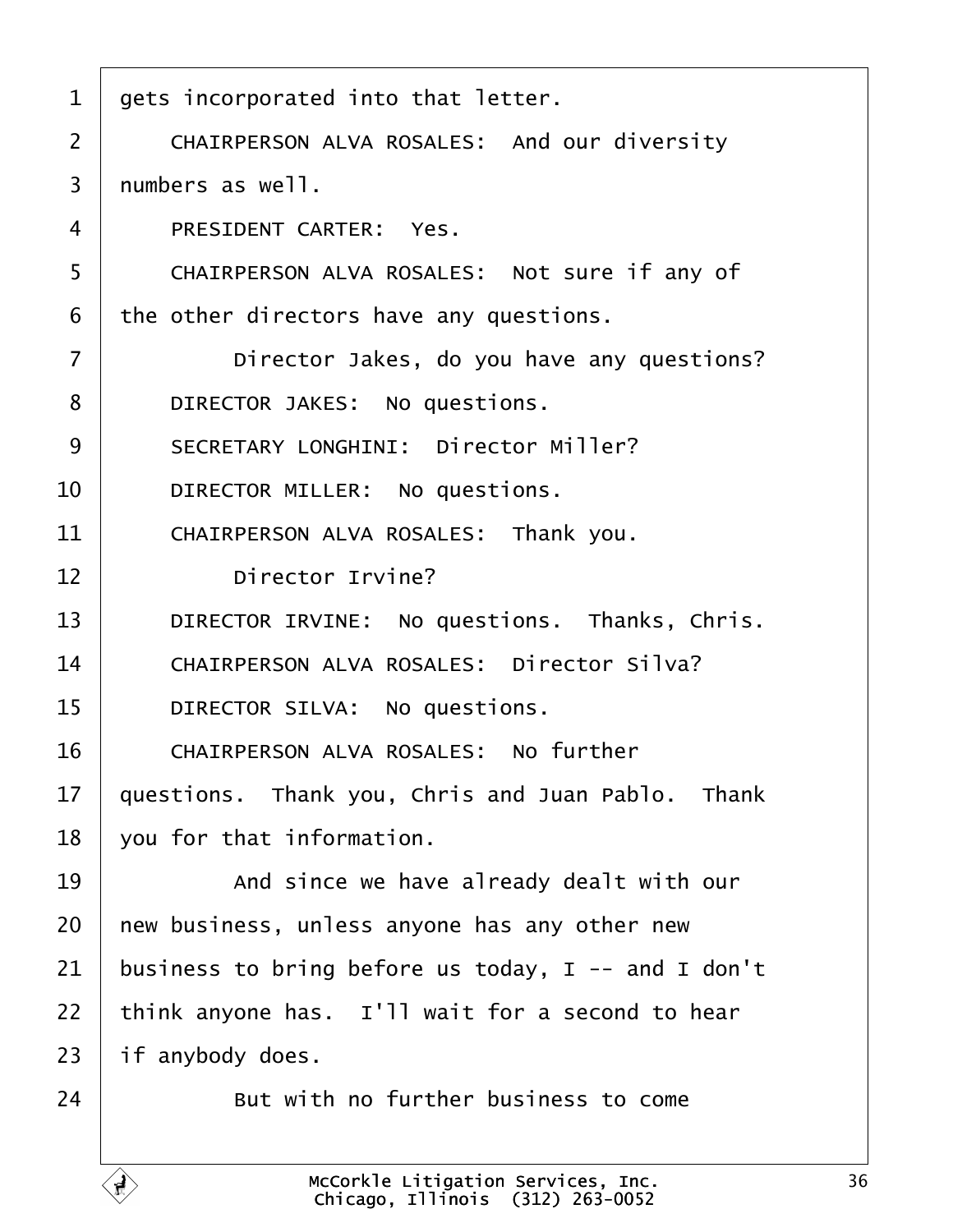- 1 before the board, I will now entertain a motion to
- 2 adjourn.
- 3 | DIRECTOR JAKES: So moved.
- 4 | DIRECTOR IRVINE: I second.
- 5 | SECRETARY LONGHINI: Motion to adjourn moved by
- 6 Director Jakes, seconded by Director Irvine. I
- 7 will now take a rollcall vote.
- 8 | Director Irvine?
- 9 DIRECTOR IRVINE: Yes.
- 10 | SECRETARY LONGHINI: Director Jakes?
- 11 DIRECTOR JAKES: Yes.
- 12 | SECRETARY LONGHINI: Director Miller?
- 13 | DIRECTOR MILLER: Yes.
- 14 | SECRETARY LONGHINI: Director Silva?
- 15 | DIRECTOR SILVA: Yes.
- 16 | SECRETARY LONGHINI: Chairman Alva Rosales?
- 17 | CHAIRPERSON ALVA ROSALES: Yes.
- 18 | SECRETARY LONGHINI: That motion passes with
- 19 five yes votes, Chairman Alva Rosales.
- 20 | CHAIRPERSON ALVA ROSALES: All right. Well, I
- 21  *we are adjourned. Thanks, everyone.*
- 22 **I** (Which were all the proceedings
- $23$   $\parallel$  **had in the above-entitled**
- $24$  cause.)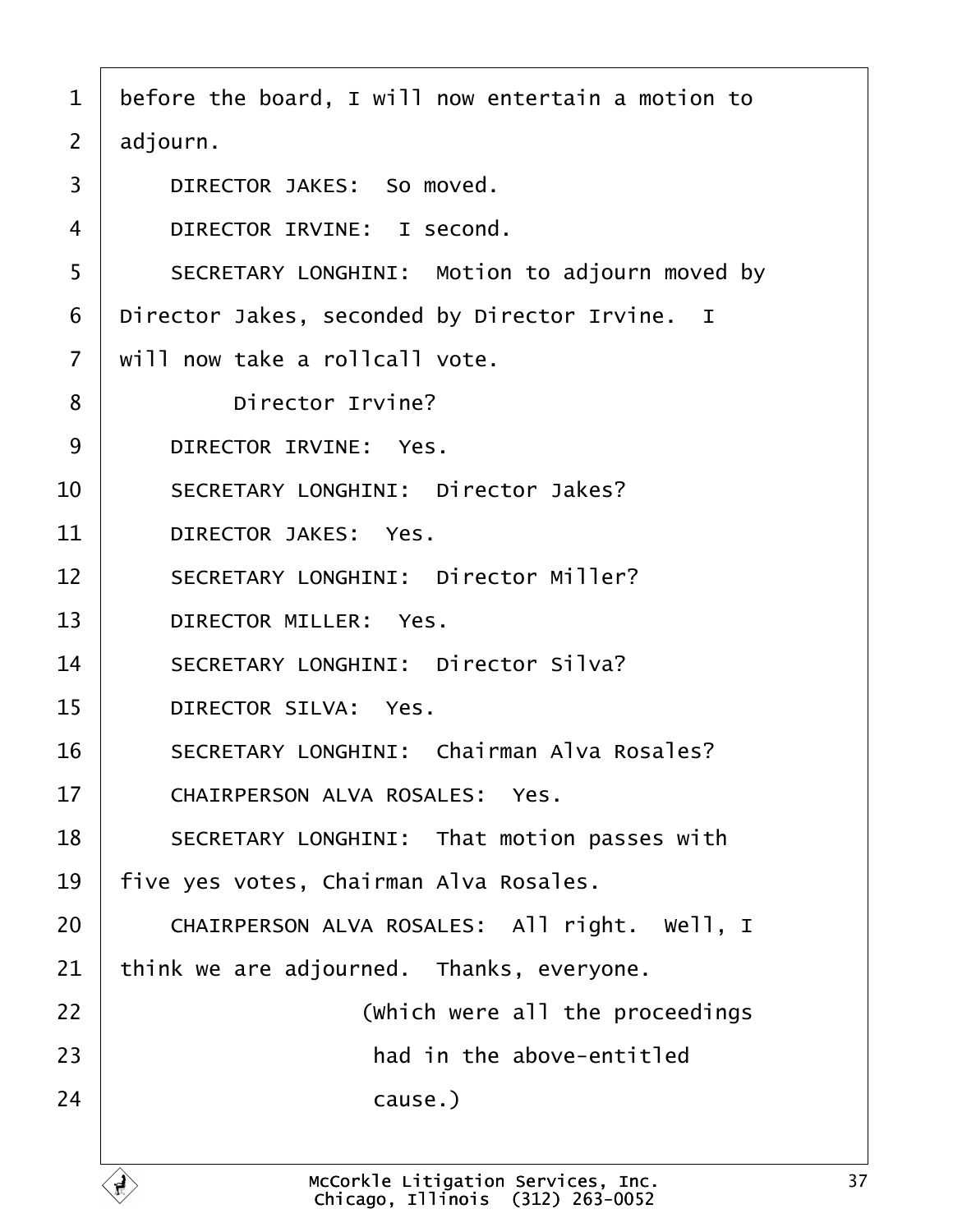| $\mathbf 1$    | <b>STATE OF ILLINOIS</b> )                         |
|----------------|----------------------------------------------------|
| $\overline{2}$ | ) SS:                                              |
| 3              | COUNTY OF COOK)                                    |
| 4              |                                                    |
| 5              | Tabitha Watson, being first duly sworn, on         |
| 6              | dath says that she is a court reporter doing       |
| $\overline{7}$ | business in the State of Illinois and that she     |
| 8              | reported in shorthand the proceedings of said      |
| $9\,$          | meeting and that the foregoing is a true and       |
| 10             | correct transcript of her shorthand notes so taken |
| 11             | as aforesaid and contains the proceedings given at |
| 12             | said meeting on said date.                         |
| 13             |                                                    |
| 14             |                                                    |
| 15             | <b>Certified Shorthand Reporter</b>                |
| 16             |                                                    |
| 17             |                                                    |
| 18             |                                                    |
| 19             |                                                    |
| 20             |                                                    |
| 21             |                                                    |
| 22             |                                                    |
| 23             |                                                    |
| 24             |                                                    |
|                |                                                    |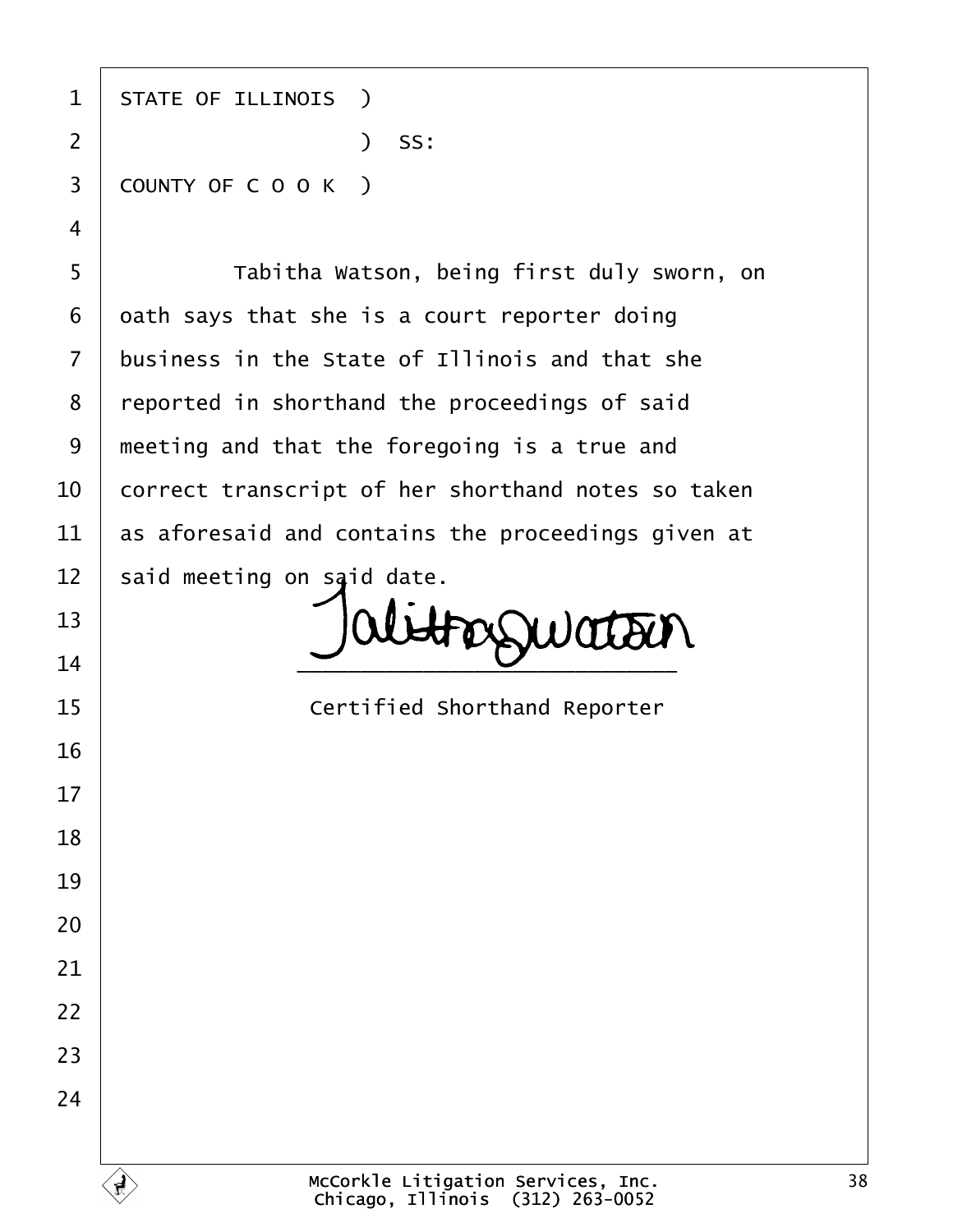16:10 24:24  $\overline{1}$ A abuse  $5:13$ 28:8 access  $17:19$ accessed  $5:2$ 24:8 1603 accessible  $17:12$  $26:1$  $18<sub>th</sub>$ activate  $3.8$  $20.20$ activities 25:4  $\overline{2}$ activity 23:19.23 25:7  $27.3$ address  $4:11$ adiacent 5:12 28:17 24:8 26:13 20.19 adjust  $28.18$ 2020  $27:21$ 3:8 14:13,17 16:6 adopting 2020-2024  $16:13$ advance  $16:11$ 2021  $19:6$ advancing 16:14 2021-2025  $31:1$ Advisor 16:17 2022  $9:20$ advocate 16:15 2023  $10.24$  11.4 afternoon 16:15 3:1,6 12:21 16:5  $21st$ 19:2 30:17 14:13,17 16:6 2500-2600 agenda 8:14.17 14:1  $17:6$ agreement 16:24 17:5,9,13,18  $\overline{\mathbf{3}}$ agreements 16:19 ahead 13:16 21:23 29:21  $4.11$ 30.21 alignment  $21:24$ 27:22 alike  $\overline{\mathbf{4}}$ 28:8 allowing  $14.10$  $31:4$ Alva 3:4,5,23,24 4:3 6:23  $31:4$ 7:17,22 8:7,8,12 12:14.23 14:5,9 5 15:12,13,16,21 18:3, 4,19,20,23 28:22 29:4.8.10.20.24  $6:17$ 30:5.8.10.12  $5:00$ amending  $14:2$ 16:10 amendment 6  $17:8$ amendments 69th  $16.19$  $5:1.8$ amount  $5:3$  $\overline{7}$ Anderson 29:13,18,20 antenna  $31:1$  $17.9$  $71st$ apparatuses  $4.23$  $20:923:3$ 79th appointed  $10.18$ 

 $\mathbf{0}$ 

019-103

10

 $12$ 

15

 $\bf{2}$ 

20

30

40

45

53

70

 $6:7$ 

 $5:2$ 

9

98th

appointment  $6:8.10$ approval  $14.13$  17.24 approve 14:16 18:6 approved 15:14 16:6 17:23  $18.21$ approving 16:11.16 approximately  $31:1$ **Arabel**  $3.4$ area 28:7.30:24 aspects  $26:9$ Assessor's  $17.19$ asset  $9:3$ assian  $7:4$ Associate  $9.20$ AT&T  $17:1$ attorney  $13:5$ Audit  $16:1.4$ **Austin**  $22:9$ Authority 10:16.20 17:3 Authority's  $17:11$ authorizing 16:18,21,23 17:4,8. 13 17 Avenue 4:24 17:12 19:17 award 17:22 B hack 6.7 21 22 13:21 23:18 24:9 14 bad  $6:18,19$ **Ballast**  $27.3$ ballasted  $27.20$ based 10:22 begin  $3.322 \cdot 10$ beginning  $22:24$ begun  $2\bar{3}:13$ bia 24:18 **Bill** 19:1,2 22:2 24:23 26:5,6 28:15,20,22 29:2,7,9,12 hit 8:15.18 10:10.17  $31.5$ black  $24.18$ blanket  $24.20$ 

blessed  $8:4$ Blue 19:5 23:24 hoard  $3.2384.2111721$ 8:13,17 9:8 10:15, 18,21,23 11:4,6 12:21 13:13 14:13, 16 17:23 **Bonds**  $7.410$ **Borg**  $29.9$ bothersome  $7:7$ brickwork  $26:21.22$ bridge 20:2 24:24 25:5,6,10 26:14,18 27:1 bridges  $31.24$ bring  $20.8$ brought  $10:23$ **Brown**  $11.2$ **Bryn**  $31:17$ budget 16:1,4,13 19:10  $30.19$ build 31:23 building 23:18,20 26:12 bunch  $26.17$ **Burns** 29:16,22,24 **bus** 4:23 5:3,4,6,14,15, 21 22:3 23:10 buses 6:6 23:4 **Bushell**  $30:15.17$ **business** 4:4 8:16.19 14:12 15:17 24 17:1 18:24 **buttons** 20:19 buying  $24:20$ bypass  $31:8$  $\mathbf{c}$ cable 24:14.19 cables 20:8 24:12.17 calendar  $16.14$ call 3:7,9 20:17 21:13 24:3 25:22 27:9,11, 19 called  $9:13$ camaraderie  $11:18$ canopy  $25:20$ capacity 9:15 11:9 12:12

**Capital** 16:11.17 car  $6.21$ career  $13.611$ Carter 12:24 13:1 cast  $6.3$ catch  $4:23$ catching  $6:17$ caused 26:20 certification  $22:8$ cetera  $10:4$ chained  $19.24$ Chairman 3:4,23 4:1,6 8:7 18:2.19 **CHAIRPERSON** 3:5,24 4:3 6:23 7:17, 22 8:8,12 12:14,23 14:5,9 15:13,16,21 18:4,20,23 28:22 29:4,8,10,20,24 30:5,8,10,12 challenge  $11.16$ charcoal 22:21 charge  $23.4$ charging 22:4 23:8 28:24 check-up  $6:4$ **Chevere**  $3:13,148:249:23$ 10:12 12:19 13:2.17  $23.15 \cdot 1$ Chicago 3:8 10:16,19 11:7 17:7 22:9 Chief 7:5 19:3 **Chris** 30:15 17 Cingular 16:24 circle  $9.8$ **Circuit** 9:17 11:10 citizens  $11:7$ city  $10:3$ civil  $11:15$ clean  $12:1$ cleanest  $12.6$ **Clerk** 9:18,20 11:10 close  $21:21$ closely  $30:21$ cold 5:12 6:11 columns  $26.15$ 

Comed 23:3.9 comment 4:4.7 6:14.22 8:6 **comments**  $4.107.112.15$ **Commercial**  $5:6,8,10$ commitment 13:14 14:2 22:1  $28.19$ committed 21:23 28:17 committee 15:24 16:3 6 7 8 17:21.23.24 communicate  $20.14$ communication  $17:2$ communications  $17.11$ community  $10:2,3$ Company  $17.14$ compare  $12:5$ completed 23:17 24:2 25:4 27:6 28:3 29:1 completion  $31.23$ compresses  $27:20$ concern  $7:12$ concludes 18:2 28:20 concrete 25:12 26:15 28:4 conjunction  $31.19$ connect  $27.10$ connection 13:3.4 27:14 construction  $18:24.31:8$ contacting  $8:1$ continue  $31.14$ continues 30:23 continuina  $31:10$ continuous  $27.13$ contract 16:22 29:15 30:18 contracted 29:18 contractor 29:14.17 30:21 contracts 18:1 24:18,20 control  $20.17$ convert  $23:2.9$ Cook 9:17 11:7.9 12:11  $17:18$ cooperative  $16:19$ corner 29:3 correct  $15.20$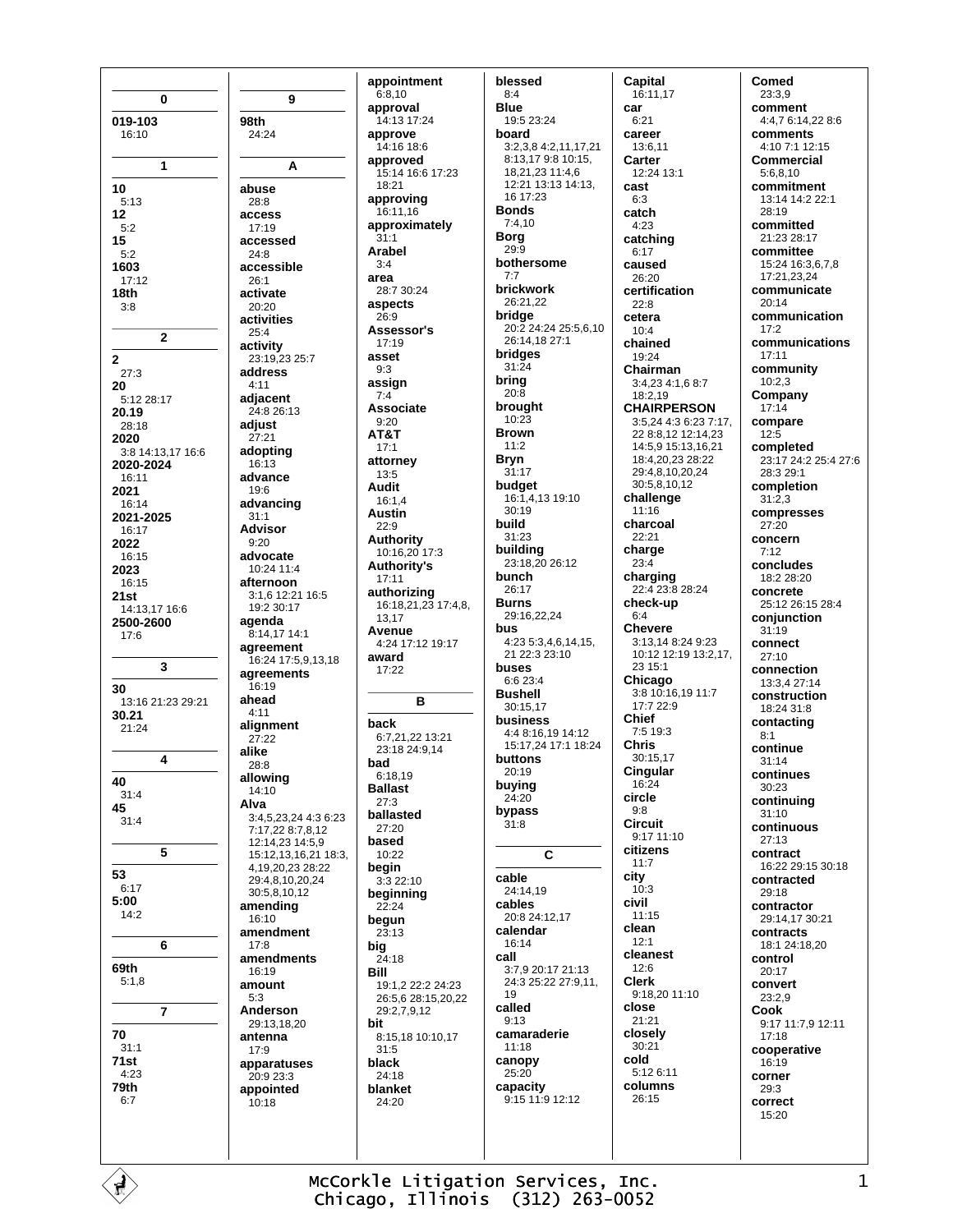correctly  $9:21$ corridor  $31.13$ Cottage  $5:10.\overline{2}3$ count  $5:21$ country  $12.3$ County 8:21 9:17 11:7,9 12:11 17:18 couple 19:12 20:10 21:14  $22:20$ **COULT** 9:18.20 10:2 11:10. 13 13:19 **COVID** 5:1,4 30:19 craned  $24.913$ create  $21:16$ criminal  $11.14$ cross  $20:21$ crossing 28:4.7 **CTA** 7:15 8:21 9:1.5.6.7  $10.611.2013.345$ 9.12.15.21.22 curious 29:10 30:1 current  $19:18$ customer  $4:20$ customers  $27:16$  $cut$  $19.11$ cutover 19:20 D damage 26:19.21 Dan  $5.911$ data  $17.20$ date  $27.6$ day 5:12 8:4 9:6 11:1,3 deck 24:24 25:12,18 26:3. 14,18 27:1 decking  $26:7$ degrees  $5:12$ delivered 19:23 delivery 11:12,24 19:16 demoed  $25:11$ depending  $20.22$ design 30:23,24 31:2,3,5 design-build  $30.18$ 

designed  $17:3$ desire  $5.7$ details  $31.12$ develop 25:3 devoted  $11.24$ difference  $21:12$ directions 20:22 directly  $4:207:11$ director 3:11, 12, 13, 14, 15, 16, 17, 18, 19, 21 9: 2, 4 10:12 12:19 13:23 14:7,18,19,21,22 15:3,6,7,8,9,10,11, 12 16:2.3 18:4.7.8.9. 10.11.12.13.14.15. 16 17 18 24 16 22 25:21 26:5 29:23 30:47891011 directors 12:16 21:22 28:16  $30:2,17$ distributed  $14:14$ **Donald**  $7:4.10$ doors 26:13 **Dorval**  $12.23$ **Drive**  $5:11$ driver  $5.21$ durable 28:9 E e-bus  $22.12$ earlier 10:5 12:15.18 13:20  $16.424.18$ early 6:5 8:18 13:11 ears  $4:18$ east  $25.611$ edge  $24:7$ Edmond 23:23 elect  $9.18$ electric  $22:3$ electrical  $23.228.24$ elevator 21:3,4,8,9 29:14 elevators 29:5 12 18 employee  $10.19$ enable 31:19.23 enclosures  $26.11$ end 5:10 21:17 29:2

energy enaineerina  $17.15$ fine enhancements  $26.24$ enhancing 23:13 entertain  $14.15$ entire  $11:14$ entranceway 26:14 epoxy  $21:15$ equipment 17:2,11 20:1,5,13, 14,20 22:8,12 23:2,8 24:13 **Fyanston**  $17.12$ exceed  $21:24$ excellence  $12.113.15$ excellent execute  $16.22$ execution 16:18 executive 13:12 15:17,19 exemplary existing  $31:10$ experience experiences  $26.19$ expertise full express 5:6,79:9 extension  $17.15$ exterior 22:17 23:17 26:20. E facility 22:17.23 23:14 gas 24:10.15 26:20  $4.18$  10.24 11.19  $12.22$ factoring  $19.24$  $11:11$ family  $13:22$ 25:1 27:4 features  $22.22$ 20:8,14,23 23:4 16:18 23:17

 $23:3$ 

 $12:1$ 

 $10:1$ 

 $9:12$ 

 $9:12$ 

 $21$ 

fact

 $6:12$ 

fairly

fallen

fare

fast

field

filing

final

 $11:5$ 

finance 15:24 16:3,7 financial  $16.14$  $15.4$ finished 22:16 finishina  $22.19$ fiscal 16:11.16 fleet  $22:12$ floor 21:13.14.18 fluids  $21:17$ focus 21:2 22:14 31:16 focused  $23.23$ follow  $8:14$ forever  $12.9$ form  $27:13$ fortunate  $8.21$ forward 7:21 11:15 12:10 13:18 19:21 21:7 22:14 25:1,8 27:7 **Foster** 19:17.23 framed  $24.5$ **Friendships**  $12:9$ fulfill  $14.1$  $9.724.2$ fully 19:11,14 21:4 functional  $19.14$ future 28:10 G garage  $22:9$ 16:22 qave 10:20.21 generally  $31:6$ geographic  $17:19$ glad  $7:14$ goal 21.22.28.16 good 3:1,6 4:19 11:23 19:2 30:17 grade 23:1 28:7 grant 16:18 grate 28:4 grating 25:18 26:1.3 gray  $22:21$ 

GRE-COCO  $17:9$ areat 4:15 6:9 9:3.11 10:4 11:23 13:18 29:4  $30.13$ greatly 10:9 Green  $17:7$ Greg 3:5 4:3,5 15:16  $18.23$ Gregory  $3.2$ ground  $26.24$ Grove  $5:11,23$  $H$ handle  $27:17$ hands  $11:23$ happy 21:3 22:4 harmony  $31:6$ head  $5.21$ hear 4:16 7:1 9:4 19:1 heard  $12.15$ hearing 7:21 10:7 heavily  $28.6$ helpful  $9.15$ helping  $10:3$ highway 19:24 24:8 history 10:17.23 honestly  $13:7$ honesty  $7.3$ honor  $13:10$ hope 9:21 12:7.9 hoping  $6.12$ hospital  $6:4$ hour  $6.512.19$ house 19:12,14,17,19,23 20:4.6.7.13.15 hundreds  $4:24$ hypothetically  $5:5$  $\mathbf{I}$ **Illinois**  $17:7,12$ illustrious  $4:17$ imagine 4:22 5:1,12 imagined  $13.8$ 

impact  $11:20$ **impacts**  $30.20$ impermeable  $21.16$ important 7:18 9:19 improvement  $16.12172118$ improvements  $31:13$ inconvenience  $6:9$ indulged  $12:22$ industrial  $23:1$ information 7:3.19 17:19 informed  $8.24$ infrastructure 19:3 23:15 31:23 inside  $20.6$ install  $17:1$ installation 21:3 24:3 28:5 installed  $21.422.2025.15$  $29.13$ installing 25:18,19 31:9,15,18, 22 institutional  $10:21.22$ Interactive  $17:5$ interfacing  $7.13$ intergovernmental  $17:18$ interior 21:12 22:18 23:19 interlocking  $19.1520.19$ interlockings 31:20 involving  $13:9$ **Iris**  $9:16$ **Irvine** 3:11,12 14:7,19.21. 22 15:3 18:9,11,12 25:21 26:5 30:8,9 Island  $6.7$ items  $17:23.24$ J J.P. 21:22 28:15 29:7.22 Jakes 3:15,16 14:18 15:6 7 18:8.10.13.14 30:3.4 Jefferson 19:6,12,18 20:17,19 23:24 Jeffrey 4:8,12,15 5:10 7:12, 20,23 8:2,4 John. 29:16,22,24 30:5,6 join  $21:20$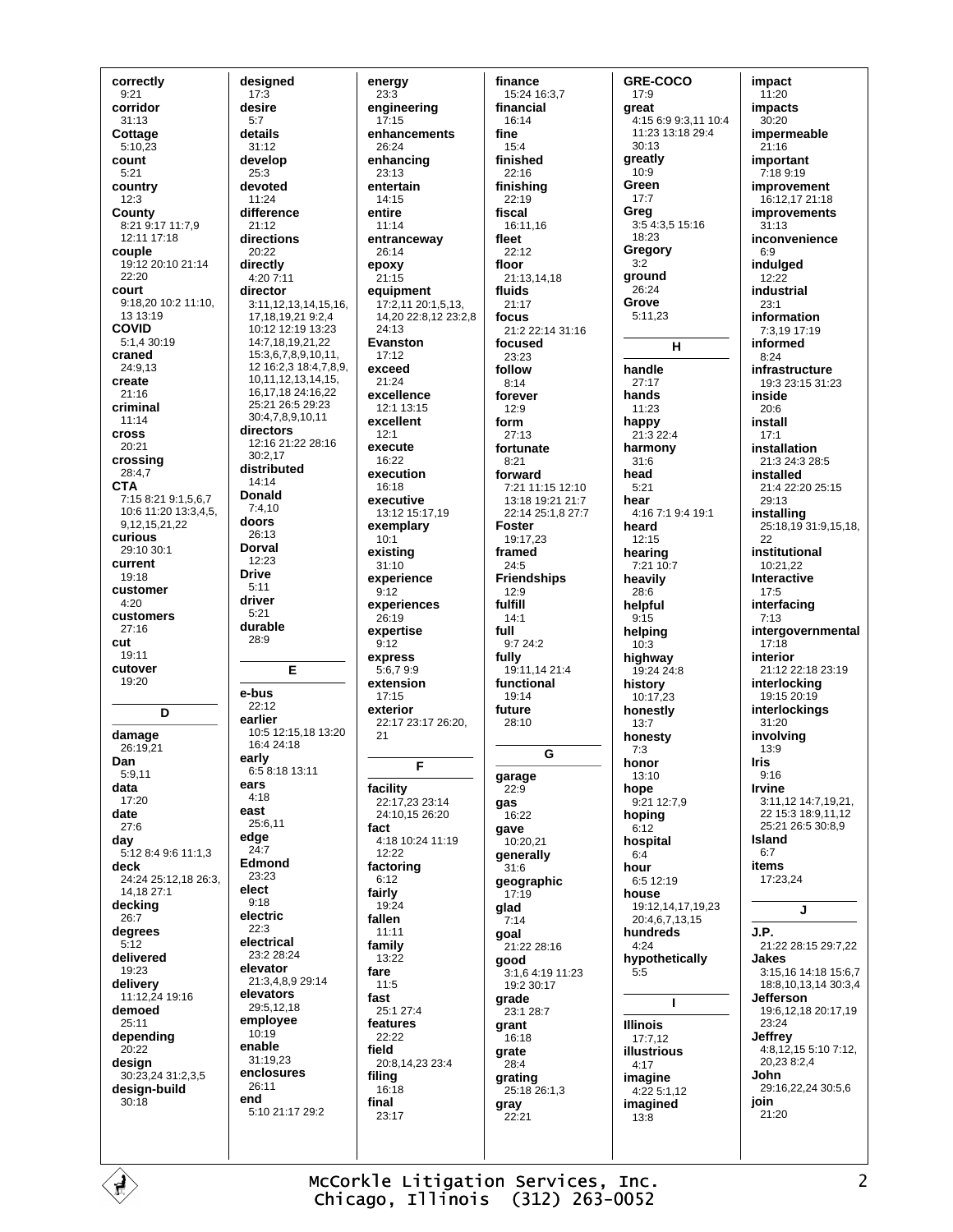Juan 21:20 22:2 28:13  $29:4$ judge 8:24 9:12.23 13:2.5.  $17.14:7.15:1$ judges  $11:14$ justice  $11:14$  $\overline{\mathbf{K}}$ Karen  $15:18.22$ Kedzie 28:4 keeping  $6:1611:20$ kind  $5.24$  19.8 20.22 21:12,15 22:17,19, 21 23:13.17.18 24:6  $26:2$ **King**  $5:11$ knowing  $11.8$ knowledge  $10:23$  $\mathbf{L}$ lackadaisical  $6.15$ lagging  $31.5$ laid 21:16 landscaping  $23.1214$ large  $19:24$ late 6:8 12:20 Latino  $10:3$ Lawrence  $31:17$ **LBMM**  $31:24$ leader  $10.1$ leadership  $9:11$ leave  $6:20.8:18.9:9.10$  $10.611.7$ leaves 5:9 13:2 22:13 leaving  $9:1$ left  $22.24.25.23$ level 12:1 26:24 license 16:23 17:4 9 life 11:16 lighting  $26:8$ litigants  $11:13$ live  $11:1$ **LLC** 16:24 17:5,10 local 20:17

located 17:6.11 **locations**  $23:5$ Logan  $21:1$ logged 15:3 long-term  $27.16$ longevity 28:5 Longhini  $3:1,2,10,13,15,17,$ 19.22 4:1.6.13.19 7:24 8:2.3.5.10  $14.20$   $24$   $15.4$   $8$   $10$ 12.14 18:10.13.15. 17 19 21 loss  $10:5$ lot 12:15.18 28:8 love  $10:10.14:3.5$ м machine  $27:19$ **Madam**  $10.12$ made 10:16 main  $31.5$ maintain  $17.2$ maintained  $27:15$ maintenance 6:16,19 22:11 24:21 major 23:15 27:5.24 28:6  $31:24$ make 4:16 11:19 12:3 30:16 makes  $27.22$ man 6:3 26:13 manage  $30:21$ mark  $15:5$ **Martinez**  $9:17$ masonry  $22.1926.17$ master  $16.23$ materials  $16:20$ Mawr  $31.18$ meet 28:18 meeting  $3:3.7$  12:21 13:4  $14.17$ member 10:15 13:14 members 4:2 8:17 membrane  $21.16$ mentioned  $10:5$ 

met 16:4 19:8 metal  $25.24$ mezzanine-toplatform  $21:10$ milestones  $10.0$ **Miller** 3:17,18 15:8,9 18:15,16 30:6,7 minutes 4:10 14:13,14,16  $16.6$ missed 6:8 10:9 mix  $22:21$ **Mobility**  $17:1$ molten  $27:12$ month  $22.1625.4721$ months 19:13 20:10 22:21 **Mooney** 19:1,2,3 22:2 24:23 26:6 28:20 29:2,9,12 morning  $16.4$ motion 14:15 15:14 18:6,21 mouthful  $9.22$ move 8:15,16 15:23 19:21 21:7 22:14 25:5,8,14 26:10 27:6 moved 14:18,20 18:8,10  $22:17$ moving 13:24 24:23 25:1  $27.4.31.2$ mute 14:22 muted  $3.20$ N nation  $22:7$ natural 16:22 Navy  $22:1328:23$ **Norfolk**  $17:14$ normal  $20:22$ north  $19.17$ note  $21:12$ **November**  $3.8$ number 21:4 24:3,4 O **O'HARE** 19:6 obiections  $8.22$ October 14:13,17 16:6

office 11:11 17:19 **Officer**  $7.519.3$ omnibus  $18.27$ open  $4:18$ operate  $17.120.18$ operating 19:15 operation 17:10 22:10 27:15 operations 9:21 22:9 opportunity 7:15,18 8:14 13:13 order  $3.74414.1215.17$ 23 18:24 21:23  $28.16$ ordinance 16:10,13,16,21,23 17:4.8.13.17 ordinances  $16.918.1$ original  $25:12$ Orrington  $17:10.12$ outages  $27:58$ overhead 26:13 Owner  $17:10$ Þ Pablo  $21.20222228.13$  $29.5$ panels  $20:18$ Park 19:6.12.18 20:17.19  $23.24$ part 8:16,18 10:8 13:21 26:10,16,23 27:3 parts 29:15 passed  $5.91466$ passion 13:14 past  $11:22.20:10$ path 20:21 pathway 26:3 27:22 Paul  $29:9$ payers  $11:5,6$ **PCS** 16:24 peculiar  $24:7$ people 4:21 5:2,3,7,9,13.15. 22 6:15,16,20 7:8 9:16 11:8.24 12:11 percent 21:23,24 28:17,18 29:21 31:1.4 person 10:17

personnel  $22:11$ perspective  $10.22$ phase 11:16 27:3 30:18 phonetic  $22:7$ photo 24:5 25:16 23 27:9 photographs  $31:12,20$ photos  $27:7.8$ picks 27:19 picture 20:3.16 24:2.19  $27.18$ pictures 19:21 22:15 24:1 piece 20:1 24:13 27:15 pieces 20:13,20 27:10,13 Pier  $22.1428.24$ **PK**  $17:5$ place  $5:1720:4$ plan 5:19 16:14 plating  $25:24$ pleasure  $13:10$ point 4:21 12:3 20:4,23 21:20 24:5 **Policy**  $9.19$ portion  $28.21$ position 9:19 11:19 positions  $13.9$ pour  $27:12$ power 23:9.10.11 24:12.17 Pre-stage  $31:16$ predominantly  $22.18$ preliminary  $17.14$ prepared 26:12 present  $3:164:2$ presentation  $30.1316$ **President** 12:23 13:1,23 previously 9.5 10:19 14:14 21:9  $25.9$ **PRIETO** 21:22 28:15 29:7,22 primary 22:14 29:16 30:24 prime 21:23 28:17 29:6 7 private  $12.15$ process  $19:1921:531:9$ 

product  $28:9$ program  $16.1217274$ progress 19:13 24:4 project 17:16 19:5,9,10 21:1,2,21 22:3,4 23:21,22 24:23,24 25:1 3 26:11 16 23  $27.252428.14$ 30:16.20.24 properly  $5.19$ property 17:3,6 24:9 provide  $28.5$ public 4:4,7 7:13 8:6 10:24 11:21 12:2,4 publicly  $8:20$ pull  $5.2224.14$ purchases 17:22 purposes  $24.21$ push  $23:10$ put 5:17 26:6 putting  $21:5$ Q question 28.23 questions 30:3.4.6.7.9.11.12 auick 27:4 28:23 quorum  $4.1$ R rack  $20:12$ rail 23:11 24:24 27:10, Railway  $17:14$ ran  $26.19$ rare 12:21 rate  $11:5$ Ravenswood  $27.3$ recall  $24:16$ receive  $23.1$ received 19:16 22:7 recommendations  $17.22$ recommends  $17.23$ Red 5:8 17:15 regret  $10.14$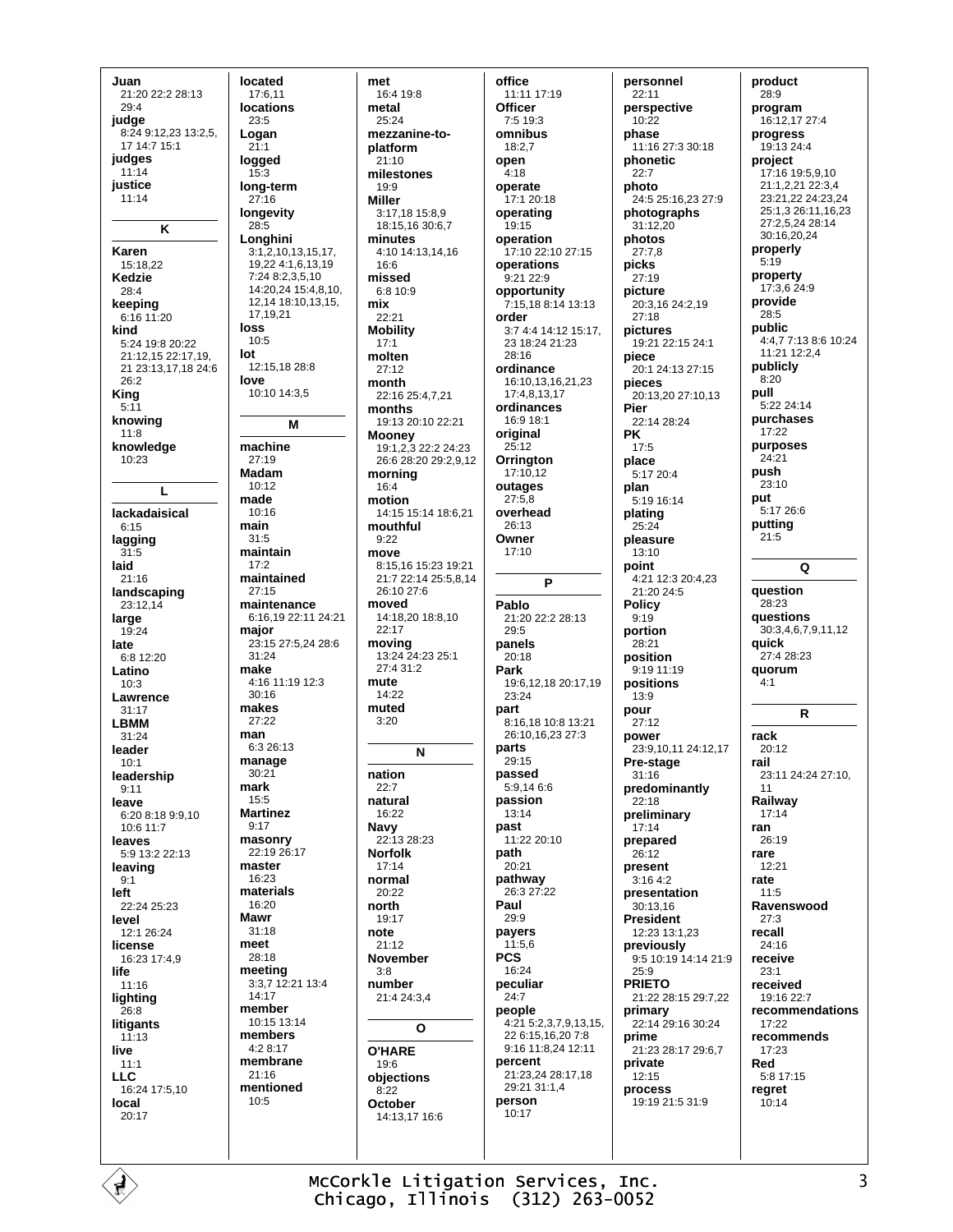regular 8:14 14:16 regularly  $3:37$ regulate  $5.24$ regulation  $5:3$ regulations  $5.16$ rehab 21:2 29:17 31:10 rehabbed 26:15 related 16:19 relates 13:15 relationship  $20:5$ relay 19:11, 17, 19, 23 20:3, 6 reliable  $12:6$ relook  $5:20$ remain 19:10 remaining  $22:13$ remains  $30.18$ remember 13:4 15:5 removed  $25:13$ renewal  $27:24$ replacement  $23.22$ replacing 26:22 report 15:24 16:7 18:2 19:1 22:5 28:21 reporting  $28.14$ rest  $31:6$ Reverend  $30:3.5$ reviewed 16:7,8 17:21 riders  $11.4$ role  $10:11.15$ roll  $3:9$ roof  $26:8$ **Rosales** 3:4,5,23,24 4:3 6:23 7:17.22 8:7.8.12 12:14,23 14:5,9 15:12,13,16,21 18:3, 4,19,20,23 28:22 29:4,8,10,20,24 30:5,8,10,12 roughly  $31-4$ route 28:6 **RPM** 30:16,18 rules  $5:1$ run  $5:6.7$ 

running  $27:11$ Rvan  $5.911$  $\mathbf{s}$ sadness  $10.14$ safe  $12:1$ safest  $12.6$ sales  $17.22$ schedule 19:11 30:19 scheduled  $3.37$ seat  $5:18$ seconded 14:20 18:11 secretary 3:1,2,9,10,13,15,17, 19,22 4:1,6,13 7:24 8:3.5.10 14:20.24 15:4,8,10,12,14 18:10,13,15,17,19,  $21$ sections  $25:10$ sees  $28:7$ segment 31:18,24 **SEIMETZ**  $15:20$ **Senator**  $9:16$ Senior  $9:19$ seniors  $4.22$ separately  $29:19$ series  $20.826.11$ serve  $9.1411.8289$ service 4:20 12:2.7 21:5 services 11:13 17:15 serving  $12.11$ session  $15.1819$ set 20:1,7 21:23 23:18 28:17 share 8:20 10:10 sharing  $7:3$ shooting 27:11 shop 24:24 26:2 shortly  $31:15$ show  $27:7$ showed  $24.13$ showing 19:22 20:9 shown  $19.132334$ 

sic  $17:3$ side 5:22 21:16 25:5.6. 11.19.23 26:18  $30.22.31.3$ signal 19:14 31:3,13,18 signaling  $31:22$ signals  $19:5$ significant  $19:9$ **Silva** 3:19.20.21 15:10.11  $16.2318.571718$ 24:16,22 30:10,11 similar 23:10 25:9 sir 4:11 8:3,5 19:7 site 17:9 22:13 sites  $31:15$ sitting  $5:15$ situation  $5:20$ skills  $9:11$ slide 19:7 22 21:11 22:15 23:6.16 24:11 25:8. 13, 14, 17, 19 26: 10,  $16.28:3$ slides  $21:7$ **Smash**  $17.5$ smoke  $6:22$ smoking  $6:167:8$ smooth 26:1 27:15 smoother  $27.23$ solid  $27.22$ solutions  $7.14$ sort  $9:14$ South  $17.6$ **Southern**  $17:14$ speak  $4.14216$ speaker  $4:7$ speaking  $31:6$ split  $29.15$ spoke  $4:8$ spot  $24:7$ spring  $31:21$ Square  $21:1$ stabilize  $28.2$ staff  $13:5$ 

start 19:4 22:11 started 23:1 25:18.19 starting 13:6 26:6 **State**  $17:6$ stated  $18.7$ station 19:18 21:2 22:4 23:8  $29.17$ stations  $28.24$ stays  $12:8.10$ steel 25:14,15 27:12  $31:10$ sten  $10.15$ stones 27:20 **Stony**  $6.7$ street 4:23 5:1 6:7 17:6  $28.7$ street-tomezzanine  $21.9$ structural  $31:9$ structure  $31:11$ substation  $23.23.24.6$ summer 31:21 super  $6.15$ surface 25:22 26:1 switches  $20:20$ system 10:2 11:14.15.21 12:4 13:19 17:20 31:18,22 Ŧ tactics  $6:11$ taking  $7.18$ talked 21:14 23:7,22 25:9 talking 19:20 tamp  $28.1$ tamper  $27:19$ tax  $11:5$ technology 5:18 11:12 22:5 23:7 terminating  $24.12$ terms 11:12.20 12:7 31:13 test  $31:15$ testina  $31.14$ textural  $22.22$ 

thermite  $27:10$ thick  $24.18$ things 7:6 13:19 third-party 29:14 thought  $13.1$ tie 27:24 heit 13:3 27:5 ties  $27:21$ tight 19:10 23:19 30:19 time 6:2,3 20:4,24 26:19  $28.1321$ times 11:12 21:14 timetables  $12:7$ today 4:7 8:7,9 13:9 14:2, 12 15:19 19:4 27:2 ton  $7.14$ top  $25.24.31.22$ topping 25:12,22 26:7 **Torrence** 4:24 5:5 track 21:24 27:16,20 28:1, 18 tracks  $20.2274$ traction 23:11 24:12.17 train 6.17 11.2 27.22 training  $22:10$ trains  $6.1720.21$ transformer 23:21 24:3,4 transit  $3.87510.1619$  $11.1211224$ travel  $27.23$ traveled  $28:6$ treasurer  $16.21$ trial  $11.15$ trucks  $28.8$ tub 28:4 turn 3:4 28:12 turned  $22:8$ type 24:19  $\mathbf{u}$ ultimately 22:22 23:3,9 25:17  $26.7$ underground 20:11

underlying  $25:14$ underneath  $25.15$ understanding 15:18 unfortunate 8:19,20 unit  $21.1319$ users  $11:13$  $\overline{\mathsf{v}}$ vehicles 28:8 Vice-chair 10:13 15:20 28:20  $29.13$ videoteleconference  $16:5$ vocal  $10:24$ vote  $15:5$ votes 15:15 18:22 W waiting  $5:13,15$ walk  $6:67:9$ walked  $15.2$ wanted  $4.16$ watch  $25.3$ water 21:17 23:19 26:19 **Watts** 4:8,9,12,13,15 6:23 7:12,20,23,24 8:2,4 wedged  $24:7$ weekend  $27:8$ weld  $27:12$ welding  $27:10$ west 19:18 25:5 whichever  $5.2$ William  $24.22$ windows  $26:21.22$ wired 19:20 20:11 wireless 16:24 17:2 wires  $20:12$ women  $10:4$ wonderful 9:3,13 21:18 25:2 hoow  $27.21$ work 7:5 10:1,8 13:13 19:14 20:11 21:22 22:17 23:15 25:10 26:17 27:3,6 28:16